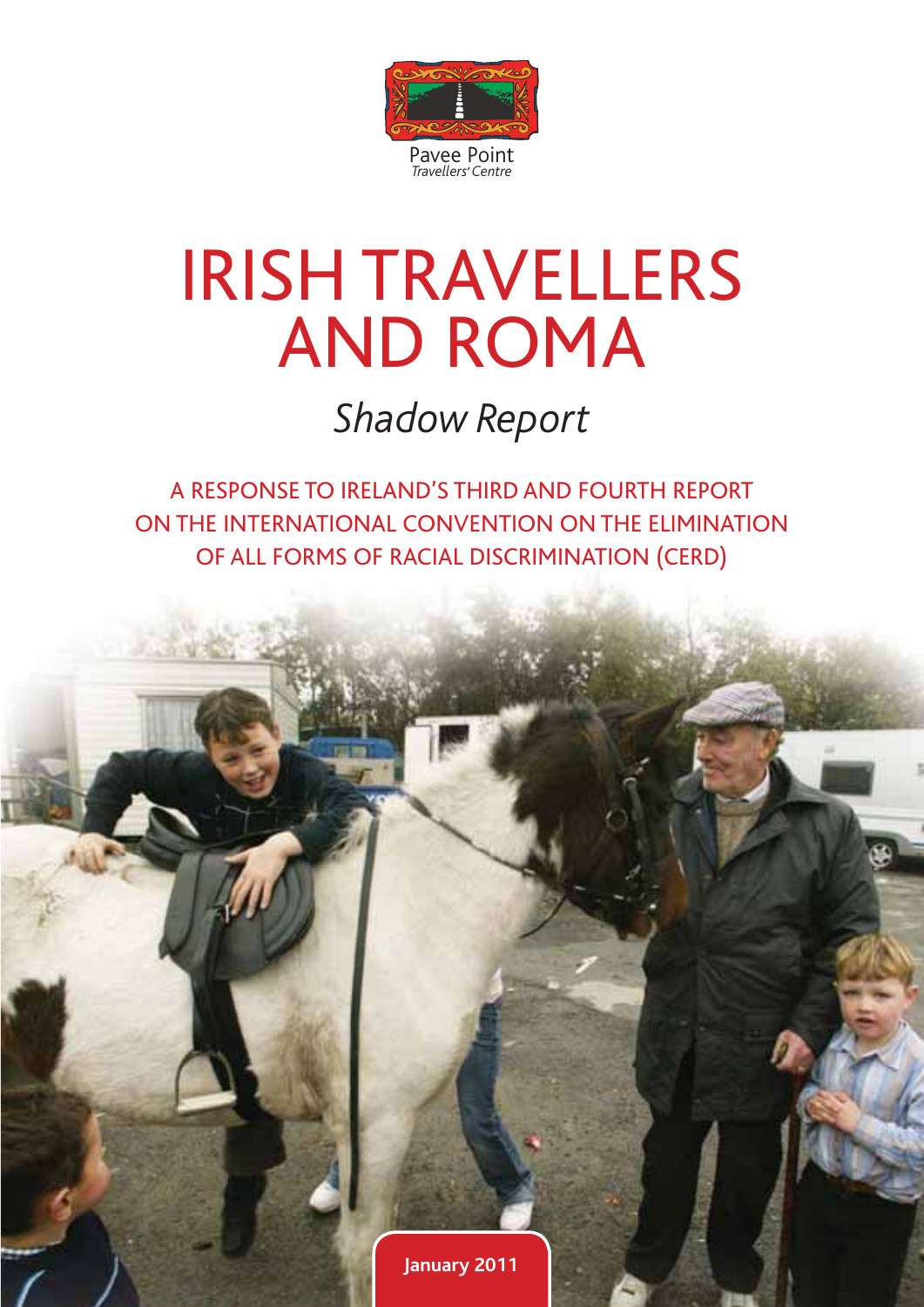*Edited by:*  **Ronnie Fay** 

*Published by:*  **Pavee Point Travellers Centre 46 North Great Charles Street Dublin 1**

**www.paveepoint.ie Telephone: +353 1 8780255**

**© Pavee Point Travellers Centre**

*Photographs:*  **© Derek Speirs**

*Acknowledgements: We would like to acknowledge the author of this report, Fiona McGaughey, all those who took part in focus groups and interviews, provided information and commented on drafts.*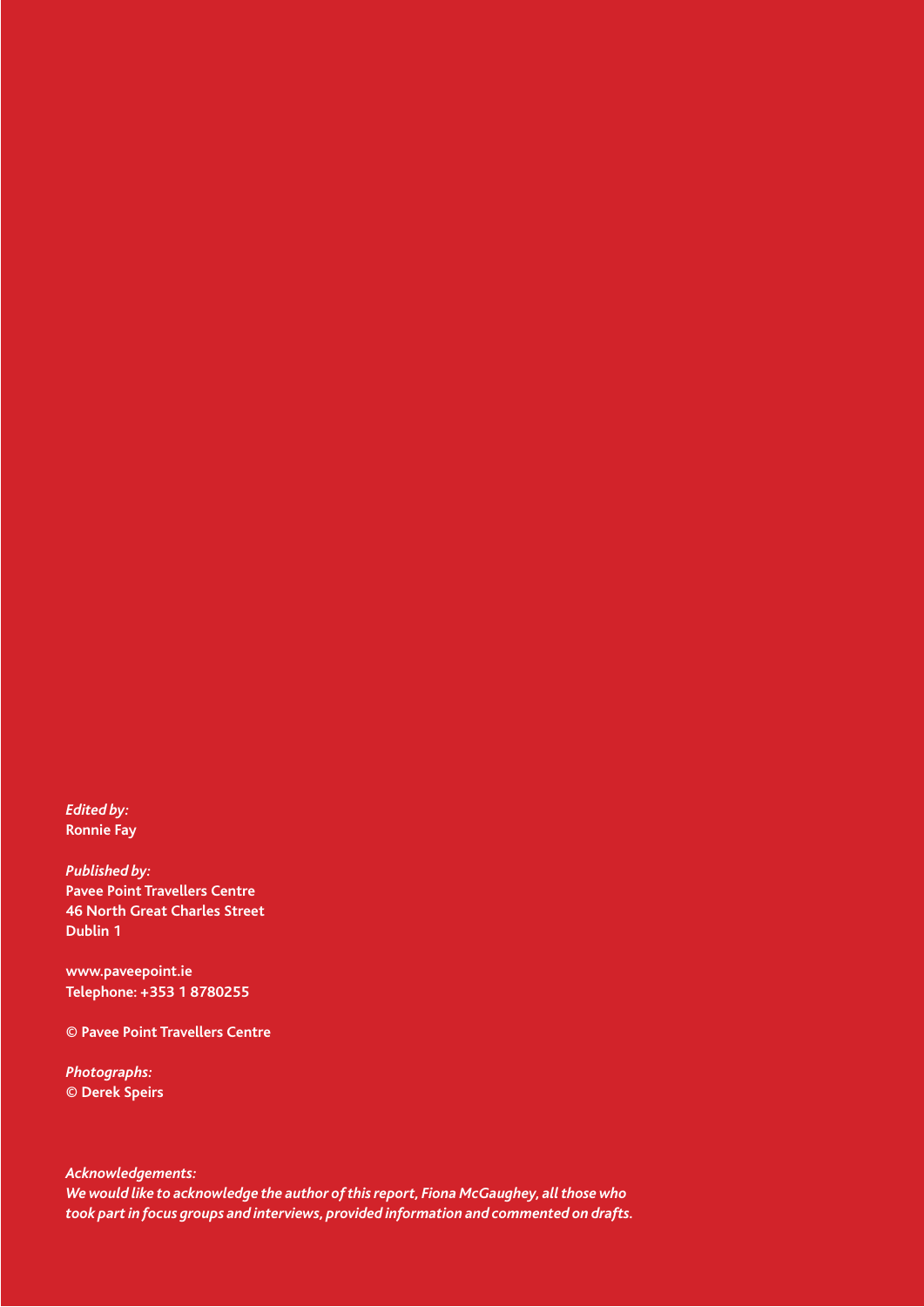# Table of Contents

| <b>Executive Summary</b>                                                                                                                                         | 2  |
|------------------------------------------------------------------------------------------------------------------------------------------------------------------|----|
| Proposed Questions for the Irish Government                                                                                                                      | 6  |
| Summary of Recommendations                                                                                                                                       | 8  |
| Introduction<br>About Pavee Point<br>About Irish Travellers and Roma<br>Current Context in Ireland                                                               | 10 |
| The Key Issues Facing Travellers in Ireland<br>Demography<br>Main Causes of Mortality<br>Recommendations from the All Ireland Traveller Health Study<br>Priority | 12 |
| Failure to Recognise Travellers' Ethnicity<br>Exclusion of Travellers and Roma                                                                                   | 14 |
| Lack of Action on Government Policies for Travellers                                                                                                             | 18 |
| Ineffective Legislation and Practices for Dealing with Racist Crime                                                                                              | 19 |
| The Undermining of Equality Legislation                                                                                                                          | 21 |
| Discrimination in the Criminal Justice System                                                                                                                    | 23 |
| Poor Outcomes from Education                                                                                                                                     | 25 |
| Segregation in Education                                                                                                                                         | 27 |
| Lack of Employment                                                                                                                                               | 28 |
| Inadequate Accommodation                                                                                                                                         | 30 |
| Discriminatory Legislation                                                                                                                                       | 31 |
| Segregation in Accommodation Services                                                                                                                            | 32 |
| Indirect Discrimination in Social Welfare                                                                                                                        | 33 |
| <b>Traveller Women</b>                                                                                                                                           | 34 |
| The Key Issues Facing Roma in Ireland<br>Lack of accurate data<br>Education<br>Accommodation and social welfare<br>Health<br>Employment                          | 35 |
|                                                                                                                                                                  |    |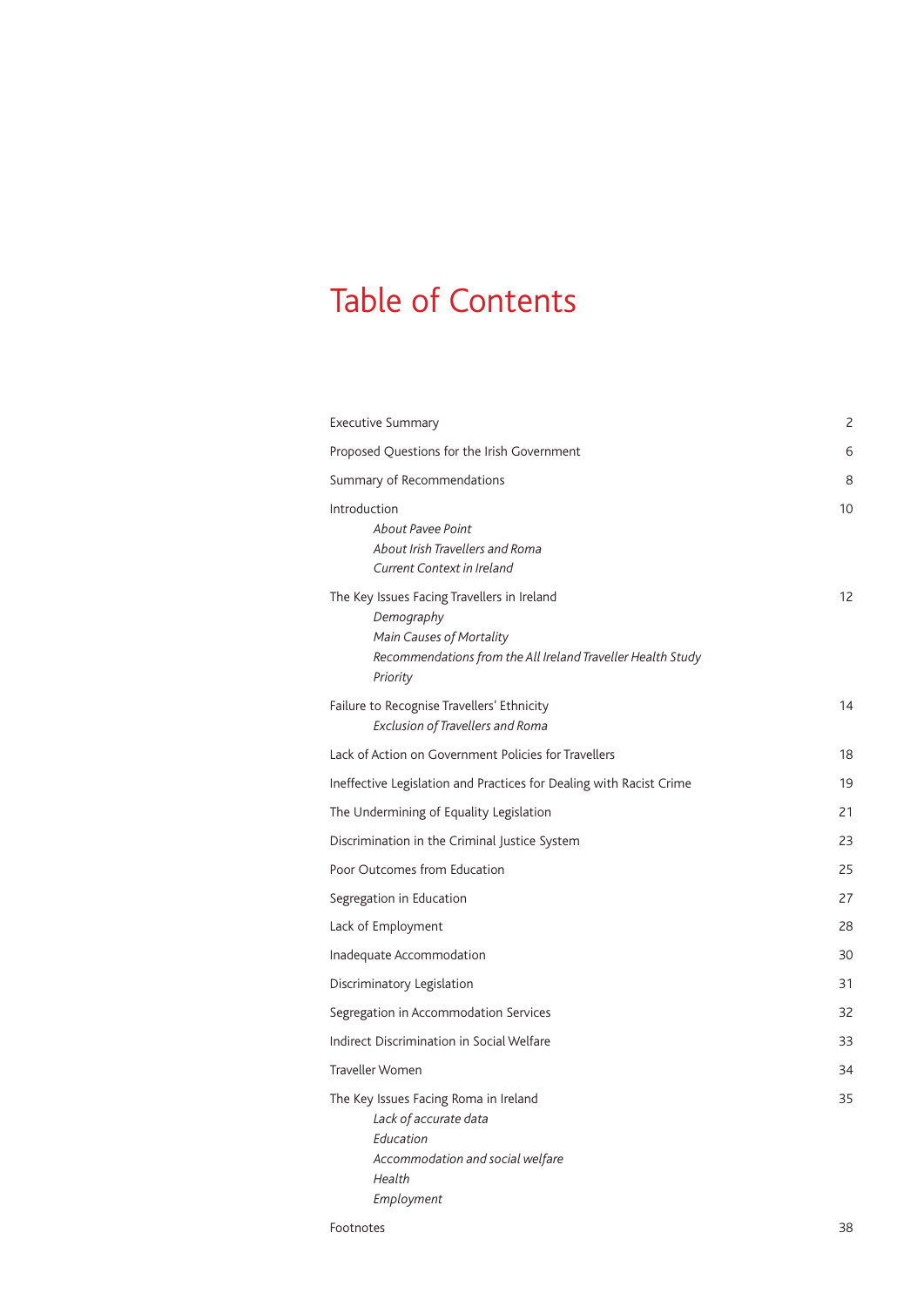### Executive Summary

### **Introduction**

This report has been prepared by Pavee Point Travellers Centre in response to Ireland's Combined Third and Fourth Reports to the United Nations International Convention on the Elimination of All Forms of Racial Discrimination. Pavee Point Travellers Centre ("Pavee Point") was established in 1985. It is a voluntary, or non-governmental, organisation committed to the attainment of human rights for Irish Travellers. Pavee Point has also had a Roma Support Group since 2000.

Travellers are a minority ethnic group, indigenous to the island of Ireland. Travellers maintain a shared history, language, traditions and culture. Nomadism was an integral part of Traveller culture, but many Travellers are no longer nomadic, either by choice or due to the lack of support for and criminalisation of nomadism. A study found that there were 36,224 Travellers living in the Republic of Ireland in 2008.

The Roma community in Ireland are mainly migrants from Romania; the majority of Roma have migrated in recent years and include asylum seekers. It is estimated that at least 3,000 Roma currently live in Ireland.

### **Context**

In its previous concluding observations in 2005, the CERD Committee recommended that the newly established institutions in the field of human rights and non-discrimination be provided with adequate funding; it also commended the Irish Government for the adoption of the first National Action Plan against Racism, the establishment of the Irish Human Rights Commission, the Equality Authority and the National Consultative Committee on Racism and Interculturalism (NCCRI).<sup>1</sup> Since then, the Irish Government has attempted to dismantle the equality infrastructure. In the October 2008 and subsequent budgets there was:

- Approximately 50% cut to the Traveller budget within the Department of Justice, Equality and Law Reform<sup>2</sup>; ;
- 100% budget cut for the National Consultative Committee on Racism and Interculturalism (NCCRI), resulting in its closure;
- Discontinuation of the National Action Plan Against Racism;
- 24% budget cut for the Irish Human Rights Commission;
- 43% budget cut for the Equality Authority.

### **Health**

The Our Geels All Ireland Traveller Health Study, published in September 2010, was commissioned by the Department of Health and Children and carried out by researchers at University College Dublin in partnership with Pavee Point and Traveller organisations throughout Ireland.<sup>3</sup> The study found that the life expectancies of the Traveller community today are comparable to life expectancies of the general population in the late 1940's for males and early 1960's for females. Some of the stark findings in relation to mortality rates and life expectancy are as follows:

- Life Expectancy at birth for male Travellers has remained at the 1987 level of 61.7 years, which is 15.1 years less than men in the general population, representing a widening of the gap by 5.2 years. Life expectancy for females is now 70.1 which is 11.5 years less than women in the general population.
- The Standarised Mortality Ratio (SMR) for Male Travellers in 2008 was 372 compared with 351 in 1987, while in the same period the SMR of males in the general population has reduced 161 to 100. The SMR for female Travellers in 2008 reduced to 309 compared with 472 in 1987, while in the same period the SMR of females in the general population has reduced from 150 to 100. If Travellers had the same mortality experience as the general population, 54 deaths would have been expected but 188 deaths were observed, given an excess of 134 deaths in Travellers. This means that Traveller men have 3.7 times the mortality of males in the general population and for Traveller females the mortality is 3.1 times higher.
- Traveller infant mortality is estimated at 14.1 per 1,000 live births, this compares to an infant mortality rate in the general population of 3.9 per 1,000 live births, giving an Infant mortality ratio which is 3.6 times higher than in the general population.

### **Ethnicity**

Irish Travellers are an indigenous minority ethnic group. Their culture, values, religious practices, and customs have been profoundly shaped by their unique traditions and history. Nomadism was an integral part of Traveller culture, but many Travellers are no longer nomadic, either by choice or due to lack of support for and criminalisation of nomadism. Travellers also have their own language; however due to lack of recognition and support, this is gradually dying out.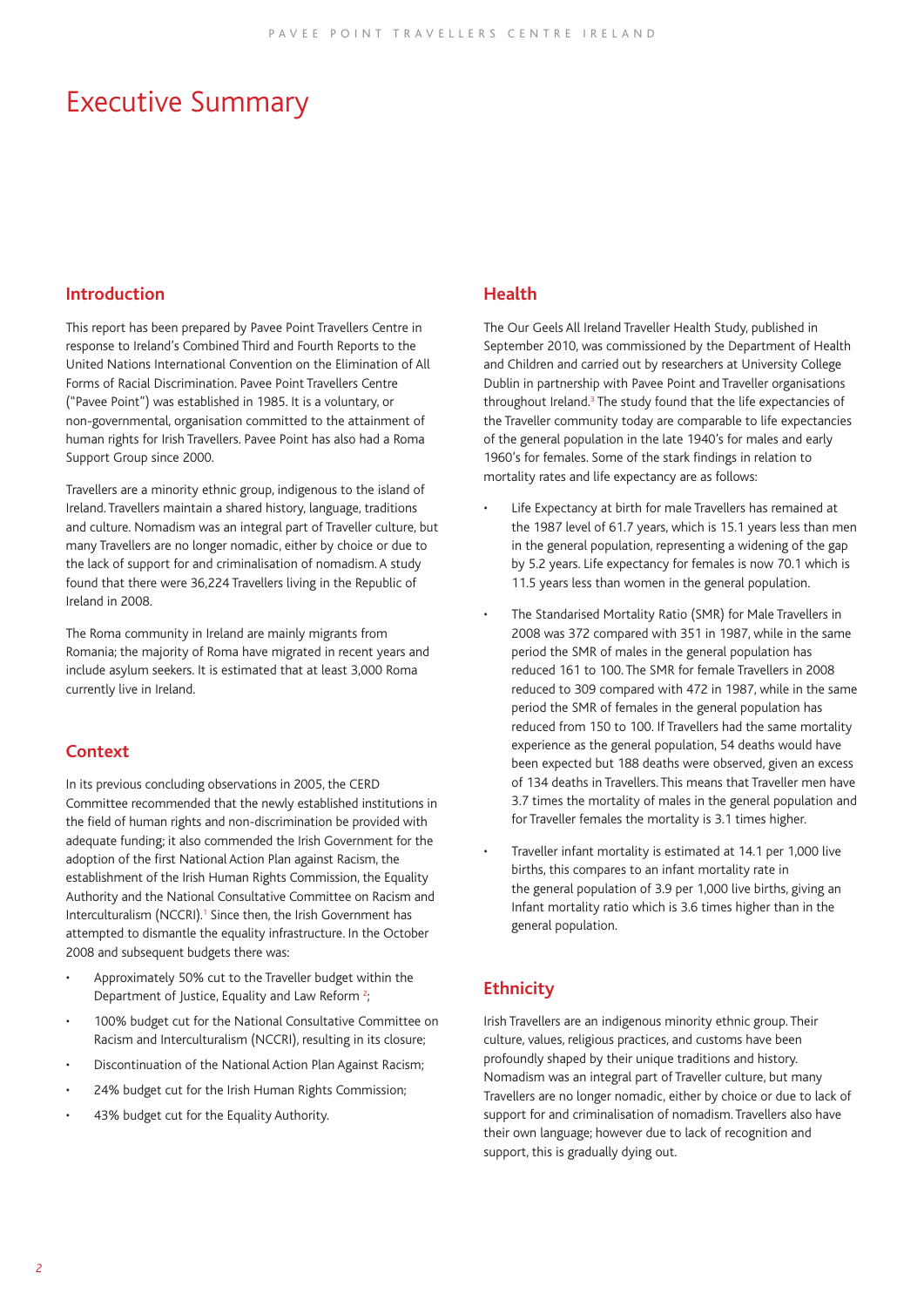Recognising Traveller ethnicity would comply with the CERD Committee's General Recommendation VIII on the principle of self-identification. Calls for recognition of Traveller ethnicity have come from a broad range of national, European and international bodies including the Equality Authority<sup>4</sup>, the Irish Human Rights Commission<sup>5</sup>, the independent expert body, the National Consultative Committee on Racism and Interculturalism (NCCRI)<sup>6</sup>, the Council of Europe Commissioner for Human Rights, the CERD Committee's in its previous concluding observations, the CERD Co-ordinator on Follow-up in his report, the UN Committee on the Rights of the Child, and the UN Human Rights Committee.

Traveller participants in focus groups and interviews for this report felt that recognising Travellers as an ethnic group would be symbolic and it would give more legitimacy to the Traveller way of life, so that nomadism, for example, would have been respected and accommodated, as opposed to the erosion of Traveller culture that is taking place. It would also mean Travellers would be automatically included in anti-racism and intercultural initiatives.

### **Exclusion of Travellers and Roma**

Traveller issues in the Government's report are relegated to an appendix and there is an almost complete omission of any reference to the Roma Community. This is indicative of the general exclusion of Travellers and Roma from Government anti-racism and integration policies. Pavee Point feels that this is linked to the non-recognition of Traveller ethnicity. This has manifested itself in a number of ways such as exclusion from:

- the Press Council's Code of Practice (particularly serious given the extent of negative media reporting in relation to Travellers, especially by the tabloid press in Ireland);
- the Office of the Minister for Integration and related policies such as the Intercultural Education Strategy.

Although these decisions were later reversed following lobbying by Pavee Point and other Traveller representative organisations, it is of concern that they were excluded in the first place. Indeed in relation to the Office of the Minister for Integration, there is little evidence of exactly how Travellers are being included in the integration remit evidenced most recently by the appointment of the 'Ministerial Council on Integration' which excludes Travellers.

Travellers also feel disillusioned by the political process. The lack of Traveller representation in political decision-making has been recognised by the CERD Committee and the Council of Europe Commissioner for Human Rights.

### **Lack of Progress and Representation**

Like the CERD Committee, in its previous concluding observations, Pavee Point is concerned at the lack of progress in implementing policies and strategies for Travellers. In particular, the Task Force Report on the Traveller Community was published in 1995 and some key recommendations have not progressed in the 15 years since.

In relation to Traveller representation in decision-making and implementation of policies, this report notes that the National Traveller Monitoring and Advisory Committee, although including Traveller representatives, remains purely an advisory body with no power and no authority to make decisions and that the High Level Group on Traveller Issues still comprises no Traveller representatives. It is also of concern that some of the 34 County and City Development Boards who coordinate the integrated delivery of services and supports at local level refuse to allow any Traveller representation.

### **Racist Crime**

The Government's key legislation for dealing with racist crime is the Incitement to Hatred Act, 1989. However, this legislation has long been recognised as being inadequate and ineffective for dealing with racist crime; the Government report states that the legislation is kept under continuing review. Criticisms of the legislation include:

- It relates to "incitement" and not racist crime in itself;
- It can be difficult to prove intent;
- The penalties do not reflect the seriousness of the crime;
- Judgments of District and Circuit Courts where these cases are held are not recorded (unless reported in local media), so there is little visibility of outcomes;

Another criticism of the legislation is that it does not specifically include racism on the internet, which is currently causing increasing problems in inciting hatred against Travellers.

Although public attitudes towards Travellers are mixed, a recent report showed that high levels of prejudice and discrimination still exist; for example, 79.6% of those surveyed responded that they "would be reluctant to buy a house next door to a Traveller."7

*Travellers also feel disillusioned by the political process. The lack of Traveller representation in political decision-making has been recognised by the CERD Committee and the Council of Europe Commissioner for Human Rights.*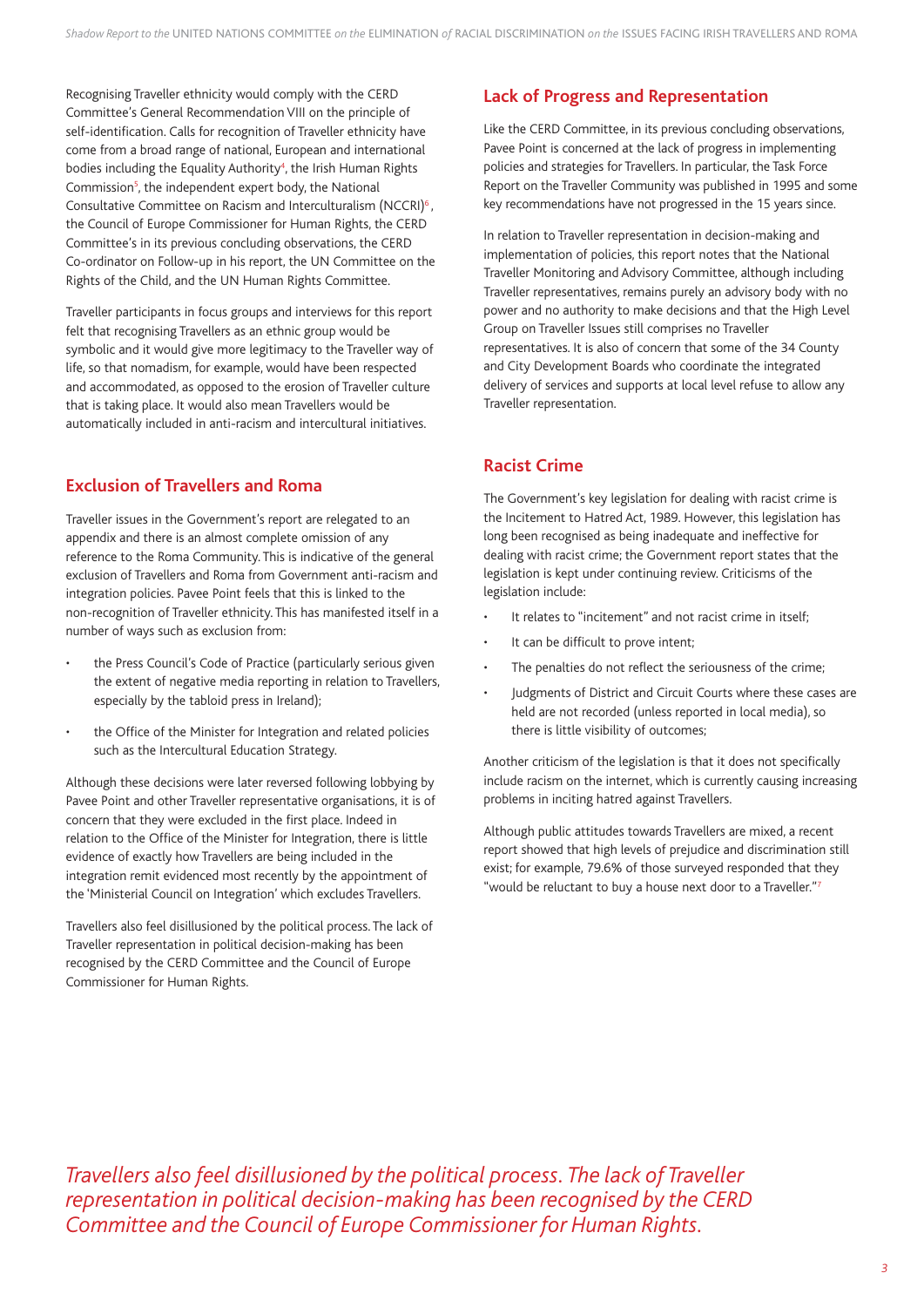### **Equality Legislation**

Travellers are explicitly named as a group protected from discrimination under Ireland's equality legislation (the Employment Equality Acts 1998 and 2004 and the Equal Status Act 2000 and 2004). In the All Ireland Traveller Health Study, over 62% of Travellers felt they had been discriminated against in school once or more than once. In relation to getting work, 55.1% of Travellers interviewed felt they had been discriminated against in getting work on one or more occasion.<sup>8</sup> Therefore protection from discrimination through the equality legislation is important for Travellers but the effectiveness of this protection is undermined by:

- excessive funding cuts to the Equality Authority;
- transfer of cases relating to licensed premises from the Equality Tribunal to the District Court in the Intoxicating Liquor Act 2003;
- the lack of effective protections and remedies for Travellers due to the very low levels of compensation awarded by the Equality Tribunal.9

### **Criminal Justice System**

Travellers do not enjoy equal treatment in the criminal justice system; they often receive disproportionately severe sentences in comparison to the majority population, perhaps exacerbated by negative and sensationalist media coverage of such cases. Data gathered as part of the All Ireland Traveller Health Study confirmed that Travellers are over-represented in prison compared to the non-Traveller population.10 Travellers comprised 4.6% of the prison population whilst equating to only 0.9% of the Irish population. The study found that the risk of a Traveller man being imprisoned was at least 5 times that of a non-Traveller man, and the risk for a Traveller woman was 18 times that of a non-Traveller woman.

Unlike Travellers, members of the majority community who commit crimes against Travellers have been seen to receive very lenient treatment; again perhaps linked to the associated media commentary.

### **Education**

Early school leaving has been a particular issue for Traveller children, although there have been some small improvements in recent years. According to the 2006 Census of the population, 53% of Travellers over the age of 15 years had only primary level education or no formal education.<sup>11</sup>

Pavee Point is concerned that the 2006 Report and Recommendations for a Traveller Education Strategy is not a strategy per se and as such, there does not appear to be an implementation plan with associated deliverables and deadlines. Progress has been slow and Traveller participation in the implementation has been lacking. Pavee Point also notes the disproportionately high budget for Traveller education but is unclear where the money is actually being spent.

### **Employment**

Travellers were traditionally craftsmen, horse traders, message carriers, tinsmiths, engaged in buying and selling goods and provided a seasonal labour force with a variety of skills; economic activities suited to a nomadic way of life. These skills are no longer valued and Travellers experience high levels of unemployment. According to the 2006 Census of the population only 14% of Travellers aged 15 years and over was described as "at work", compared with 53% of the general population aged 15 years and over.12

Due to the recession and as a result of all the experienced workers in the market for jobs, Travellers will now be further distanced from employment opportunities, unless there are dedicated and targeted initiatives to improve their prospects and opportunities and provide supports in employment.

### **Accommodation**

According to the All Ireland Traveller Health Study, most Travellers now live in houses (73.3%), followed by trailer/mobile home or caravan (18.2%). Most homes had central heating (92.9%), both hot and cold water (94.4%); yet this means that 7.6% did not have access to running water - 2,753 Traveller men women and children. Significant numbers of families in group housing or sites reported lack of footpaths, public lighting, fire hydrants and safe play areas.<sup>13</sup>

The 1998 Traveller Accommodation Act placed an obligation on local authorities to produce accommodation plans. However, the lack of political will and the lack of incentives or sanctions in the legislation have resulted in local authorities failing to provide adequate accommodation for Travellers. To exacerbate these difficulties, Traveller families often face discrimination, harassment and racist attacks by people who do not want them to live in their area.

The Housing (Miscellaneous) Provisions Act 2002 was introduced with the specific purpose of "clamping down" on Travellers who were camping around the country as a nomadic people, and as such is discriminatory. The legislation criminalised nomadism which had previously been a civil offence, resulting in suppression of nomadism, a key part of the Traveller culture. It also means that evictions of Traveller families still occur. The Housing (Miscellaneous) Provisions Act 2002 has been widely criticised for its disproportionate negative impact on Travellers.

### **Social Welfare**

Travellers previously resident in the UK (including Northern Ireland) are having difficulties in accessing social welfare due to changes in the habitual residence condition. This leaves people with no safety net and is causing extreme hardship and emotional distress. Due to the movement of Travellers across the border, the policy also indirectly discriminates on the Traveller ground under the Equal Status Acts 2000 and 2004.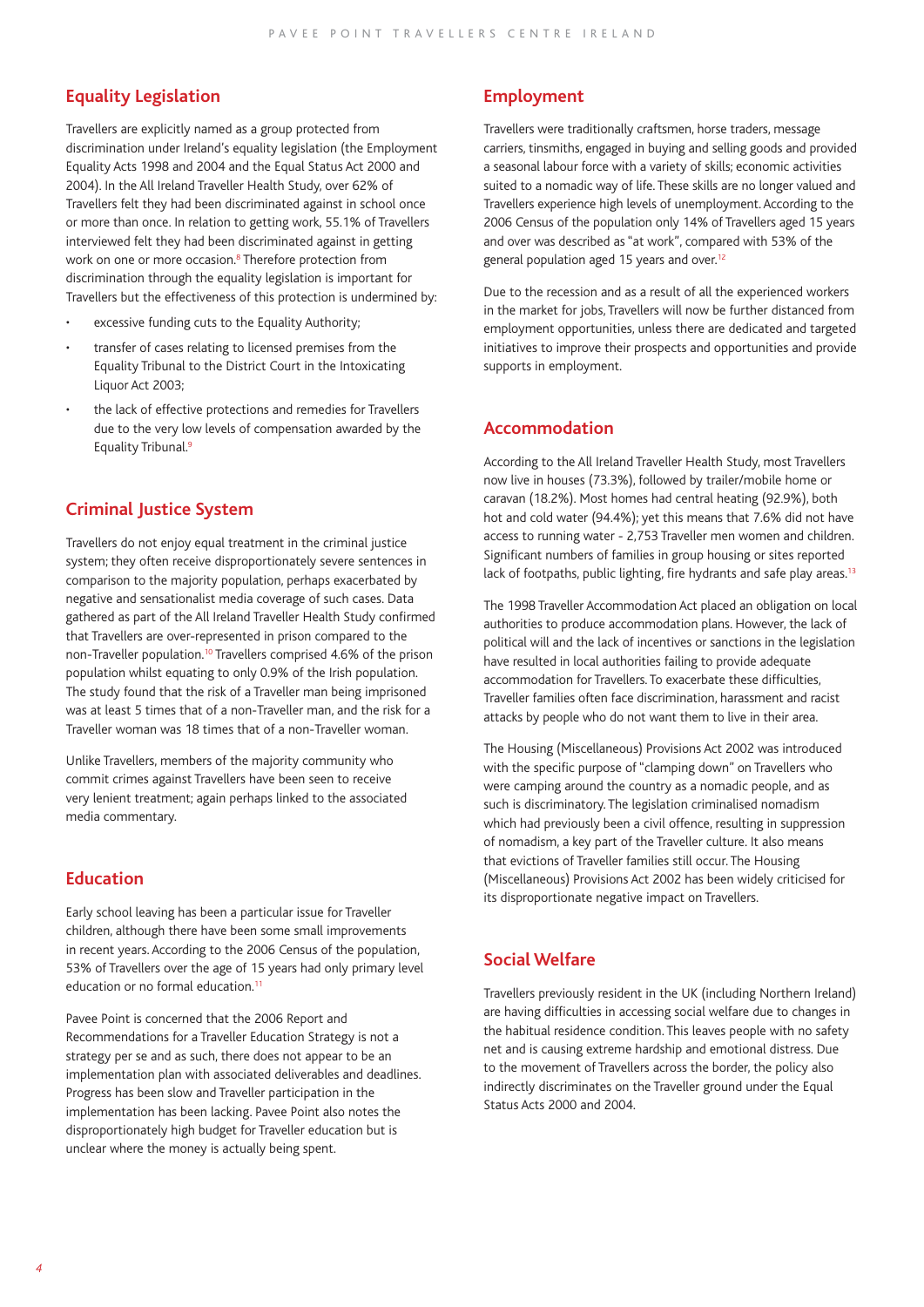### **Traveller Women**

Pavee Point is concerned that the situation of Traveller women is not discussed in the Government's report despite the inequalities faced by Traveller women. For example, Traveller women are overrepresented in the criminal justice system.14

Pavee Point feels that issues facing Traveller women need to be reflected in mainstream strategies, such as the National Women's Strategy and the National Strategy on Domestic, Sexual and Gender-based Violence 2010-2014.

### **Roma in Ireland**

There is a dearth of reliable and accurate data on the Roma community in Ireland as Roma ethnicity is not routinely collected in the Census of the population or in Government services. The Government's CERD report contains almost no mention of the Roma Community in Ireland, contrary to the CERD Committee's General Recommendation XXVII on Discrimination Against Roma. It is clear that the situation and needs of the Roma community in Ireland must be better understood and that a strategic focus is required by Government.

The Pavee Point Roma Support Group estimate that only about 30% of Roma children in Ireland attend school and 95% of Roma women in Ireland cannot read or write in any language. In Ireland, the Roma often do not speak English. This is a major barrier to Roma accessing key services. For Roma children in schools, the cutbacks to language supports will have a detrimental impact.

Policies aimed at receiving and accommodating asylum seekers in Ireland can sometimes fail to take account of Roma extended family structures. As a result some families move out of Direct Provision into mainstream rented housing; however this can be a financial burden. Some Roma move around and stay with friends or family, this can lead to overcrowding, conflict with landlords, difficulties with social welfare payments and problems with children's school attendance.

Due to high rates of discrimination in the workplace most Roma entitled to work in Ireland are often employed in low skilled, low paid areas of employment.

*Unlike Travellers, members of the majority community who commit crimes against Travellers have been seen to receive very lenient treatment; again perhaps linked to the associated media commentary.* 

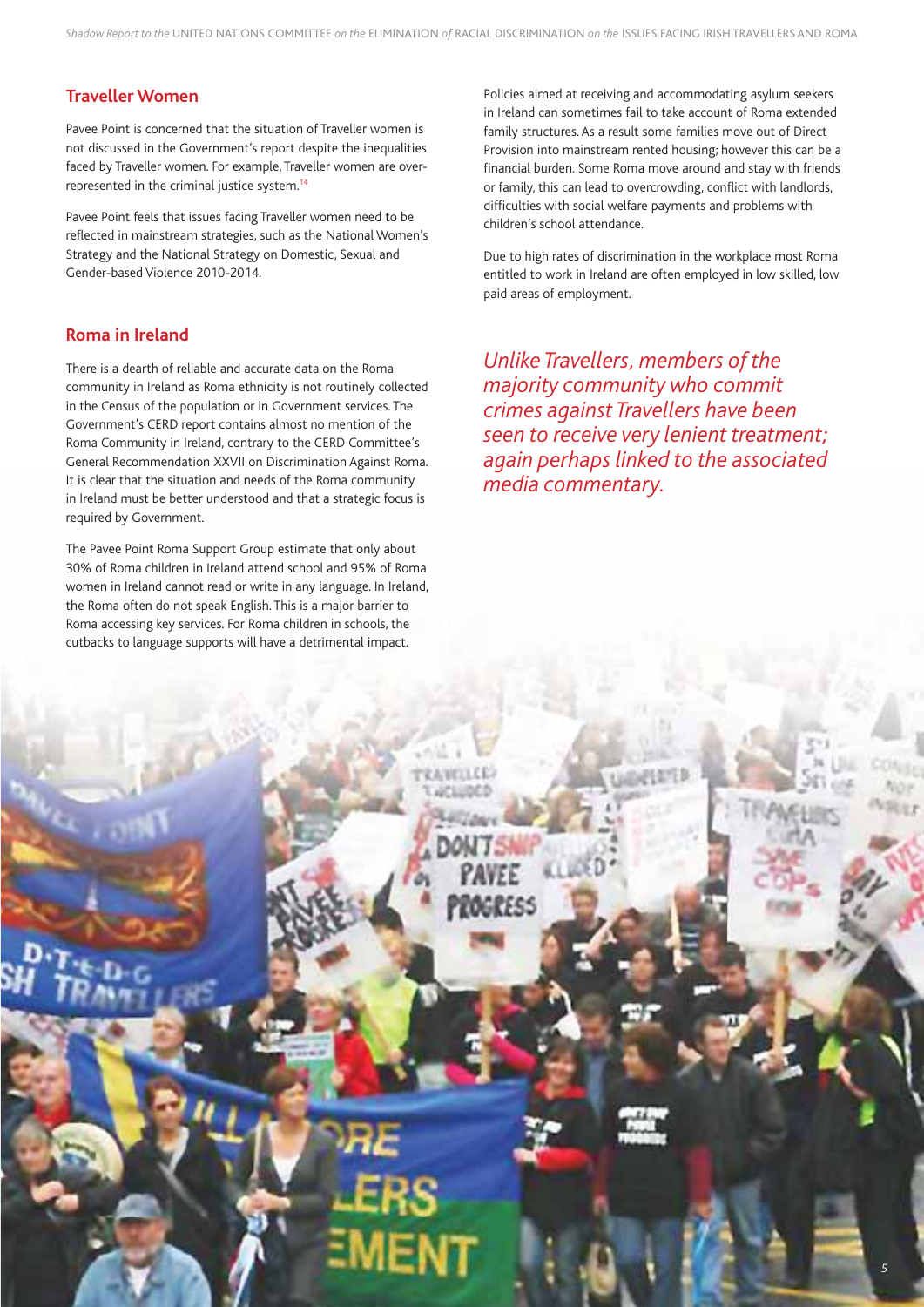# Proposed Questions for the Irish Government

- 1. In its previous concluding observations, the CERD Committee commended the Irish Government for the adoption of the first National Action Plan against Racism, the establishment of the Irish Human Rights Commission, the Equality Authority and the National Consultative Committee on Racism and Interculturalism (NCCRI). Indeed the Government's report presents in a positive light many of the roles and achievements of the NCCRI and the National Action Plan. Can the Irish Government explain the rationale for the abolition of the NCCRI and the National Action Plan Against Racism? Also the 43% cut to the budget of the Equality Authority and the 24% budget cut to the Irish Human Rights Commission?
- $\sum$ . Following the publication of the findings of the All Ireland Traveller Health Study, can the Government confirm what steps they intend to take in order to tackle the stark inequalities in Traveller health?
- $3.$  Despite the Committee's previous recommendation and that of other UN treaty bodies, the Government continues to refuse to acknowledge Traveller ethnicity. It is noted that the Government's report concludes that whether or not Travellers are considered to form a distinct ethnic group in Irish society is of no domestic legal significance. In that case, can the Irish Government explain its reluctance to recognise Traveller ethnicity?
- $\overline{4}$ . Given the complexity of issues facing Travellers in all spheres of life and the interagency approach required at both national and local level; and given the lack of progress in implementing policies and achieving real change, does the Irish Government agree that a National Traveller Agency with dedicated responsibility for Traveller policy and with authority to drive service provision for Travellers is required? Given this complexity of issues and lack of progress, how does the Government explain the drastic cuts to the Department of Justice, Equality and Law Reform budget for Travellers? Equality division (which has responsibility for Traveller Affairs) has since transferred to Department of Community, Equality and Gaeltacht Affairs.
- 5. Considering the reports of racist crime against Travellers, including internet crime on social networking sites such as "Facebook", does the Government admit that its ongoing review of the Incitement to Hatred Act 1989 has not resulted in any findings and that the current legislation is ineffective in tackling racist crime?
- $6.$  In light of the severely restricted budget of the Equality Authority, the erosion of Travellers' access to justice by moving Equal Status cases involving licensed premises to the District Court, and the low levels of compensation awarded to Travellers by the Equality Tribunal, how does the Government propose to ensure adequate protection from discrimination to Travellers?
- $\overline{7}$ . Can the Government confirm that it will take steps to implement Recommendation XXXI on the prevention of racial discrimination in the administration and functioning of the criminal justice system (2005) which recommends that States parties should be aware of, and collect data on possible indicators of racial discrimination, including the handing down by the courts of harsher or inappropriate sentences against persons belonging to certain groups?
- 8. Following closure of the National Consultative Committee on Racism and Interculturalism (NCCRI) and discontinuation of the National Action Plan Against Racism, the Office of the Minister for Integration was said to have taken on responsibility for anti-racism policy. Traveller representative organisations do not feel that this has been the case. Can the Government confirm whether Travellers have been excluded from the work of the Office (for example no Travellers are included on the Ministerial Council on Integration established in late 2010 when only migrants were invited to apply). Also, Travellers were excluded from the development of an Intercultural Education Strategy until they lobbied for inclusion. Can the Government confirm what steps have been taken by the Office to address racism against Travellers and promote integration of Travellers?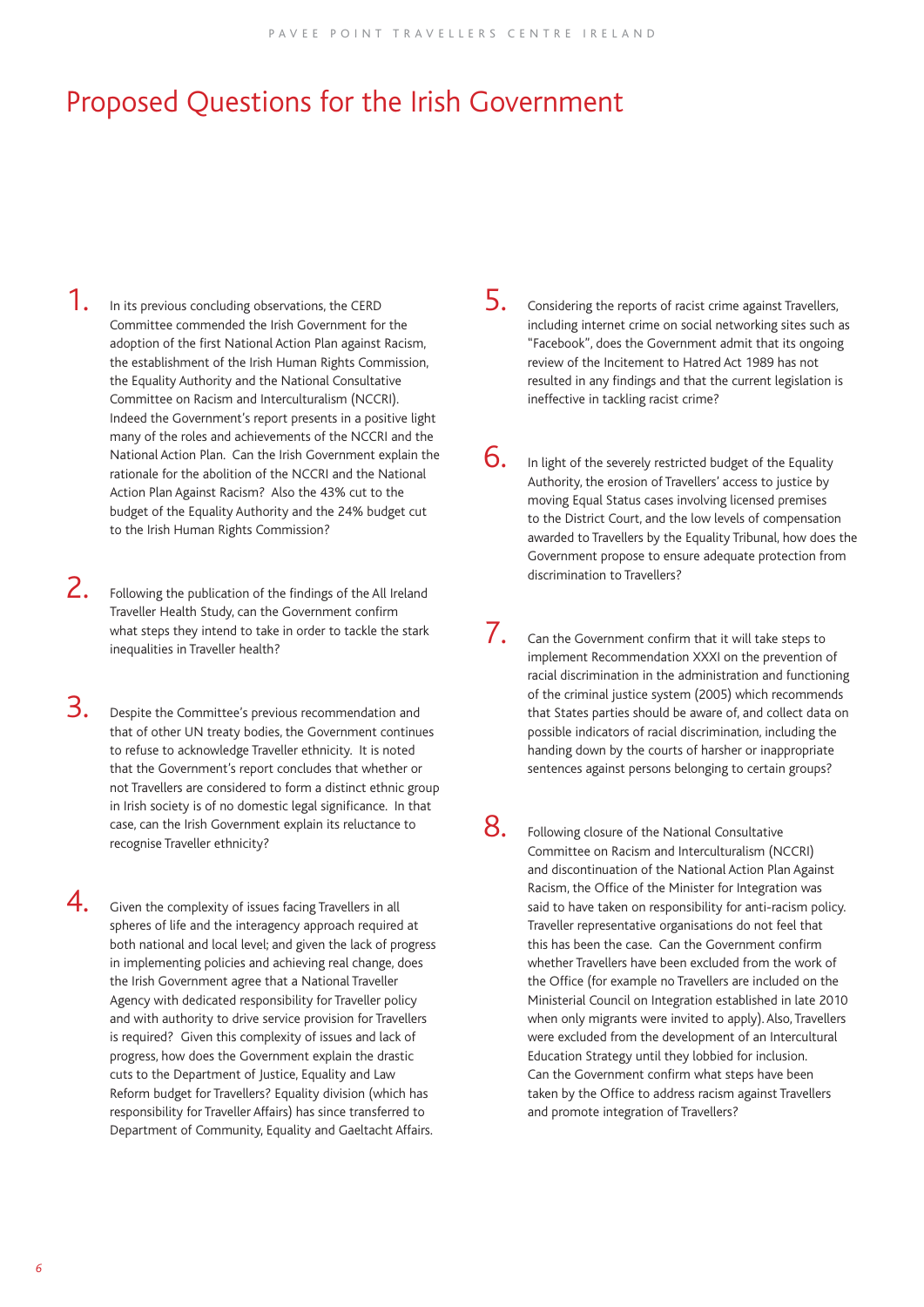- **9.** Has the Government given consideration to the previous recommendation of the CERD Committee to establish a reserve seat for Travellers in the Dáil or Seanad? If not, can they meet with Traveller representative organisations to discuss the reasons for their reluctance to do so?
- **10.** Can the Government give a justifiable explanation for the draconian cuts to Traveller support services for Traveller children and youth in the 2011 Budget?
- 11. Can the Government provide a breakdown for expenditure of the 2008 budget for Traveller education (€70,000,000)? Can it explain the relatively slow progress in this area given such a significant budget?
- 12. How does the Government intend to eradicate segregation, within a reasonable timeframe, including segregation of Travellers in the education system and in accommodation services, as described in this report? sonable timeframe, including segregation of<br>the education system and in accommodation<br>described in this report?<br>weral pieces of legislation and policy which<br>resentative organisations state are directly or
- $13.$  There are several pieces of legislation and policy which Traveller representative organisations state are directly or indirectly discriminatory against Travellers, (including: the Housing (Miscellaneous Provisions) Act 2002, the Control of Horses Act 1996, the Intoxicating Liquor Act 2003 and the application of the habitual residence condition to the application of the habitual residence condition to<br>social welfare payments for people who have lived in the UK). Will the Government commit to a "Traveller equality proofing" exercise to ensure that legislation and policy does not have a disproportionate negative impact on Travellers? scriminatory against Travellers, (including: the<br>iscellaneous Provisions) Act 2002, the Contro<br>ct 1996, the Intoxicating Liquor Act 2003 and
- $14.$  Can the Government confirm what steps it is taking to improve employment opportunities for Travellers on a scale proportionate to the issue? e Government commit to a "Traveller equality<br>vercise to ensure that legislation and policy doe<br>disproportionate negative impact on Travellers?<br>vernment confirm what steps it is taking to<br>ployment opportunities for Travelle
- $15.$  Given the inequalities faced by Traveller women, how does the Government explain their exclusion from key strategies such as the National Women's Strategy?
- $16.$  There is almost no information on the Roma community in Ireland in the Government's report, contrary to the CERD Committee's General Recommendation XXVII on Discrimination Against Roma. Does the Government intend to address the current information deficit in relation to Roma and to ensure that policies (including immigration policies) do and to ensure that policies (including immigration <sub>|</sub><br>not negatively impact on Roma families in Ireland?

*Travellers are a minority ethnic group, indigenous to the island of Ireland. Travellers maintain a shared history, language, traditions and culture.* 

# *7*

**DON'T SNIP**<br>**PAVEE**<br>PROGRESS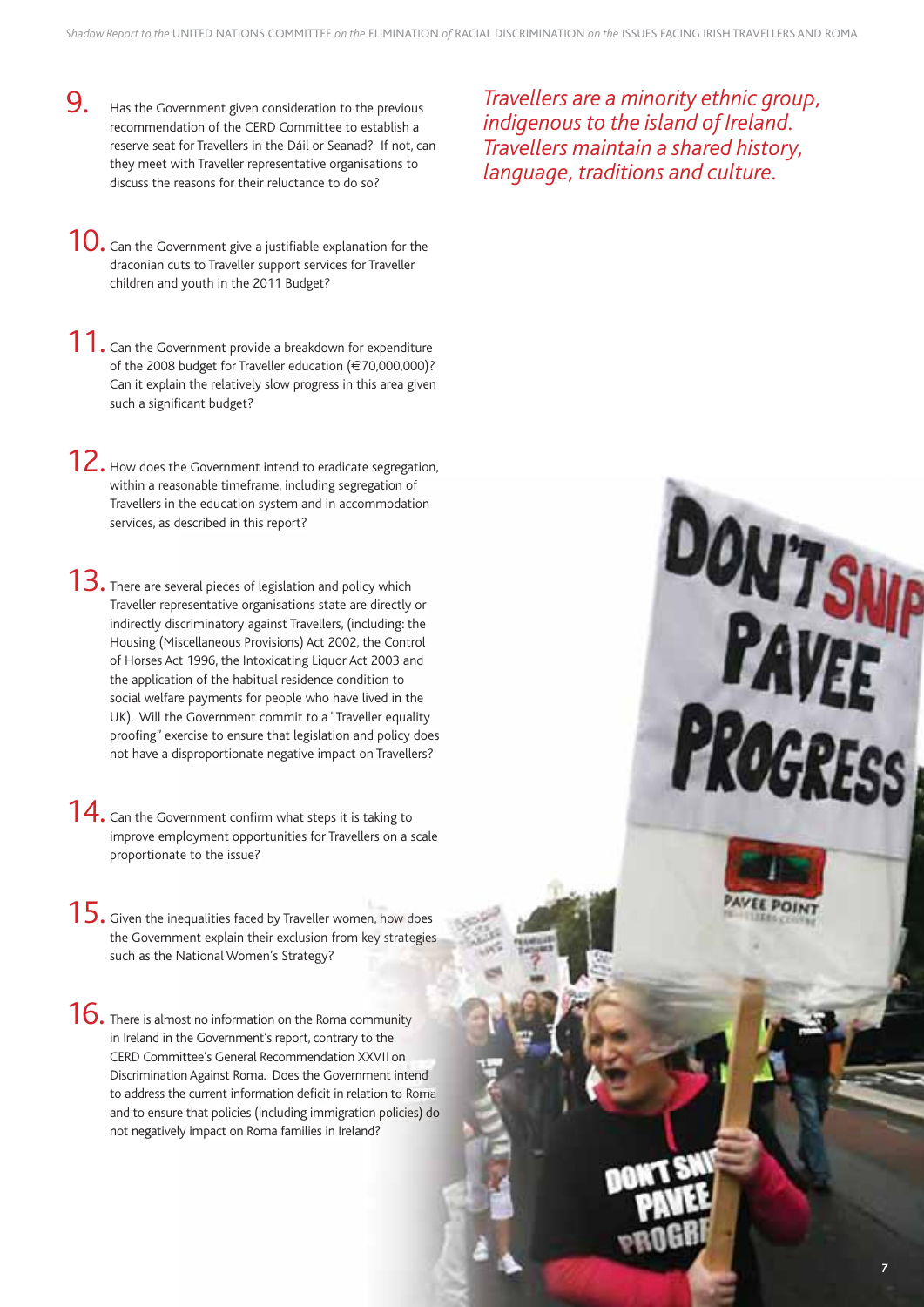# Summary of Recommendations

### **The following is a brief summary of the recommendations in this report.**

### **It is recommended that the Government:**

- revisit their disproportionate cuts to the anti-racism, equality and human rights infrastructure, and the ongoing cuts to the community and voluntary sector;
- work with Pavee Point and other Traveller representative organisations to develop a new National Traveller Health Strategy, taking a social determinants of health approach with clear targets, dedicated budget, timeframes and responsibilities, building on the findings of the All Ireland Traveller Health Study;
- take concrete steps and engage in dialogue with Travellers and Traveller representative organisations to work towards formal recognition of Traveller ethnicity;
- include an ethnic/cultural identifier on all data sets to facilitate the monitoring of access, participation and outcomes to services for Travellers and include Travellers in all relevant data collection and research initiatives;
- Traveller proofing of public policy, services and initiatives
- carry out awareness-raising for Traveller organisations on accessing the Press Council in relation to material which might cause serious offence or provoke hatred;
- include Travellers and Roma in all anti-racism and integration policies and strategies;
- consider affirmative action for Traveller participation in political decision-making, such as a reserve seat in the Dáil or Seanad;
- develop a Traveller education strategy and implementation plan with clear deliverables and deadlines, and establish a monitoring committee with Traveller representation;
- undertake an immediate review of the status of the Traveller education Strategy in light of Budget 2011 cuts to all support services for Travellers.
- establish a National Traveller Agency with dedicated responsibility for Traveller policy and with authority to drive service provision for Travellers;
- issue a clear mandate that local Travellers and Traveller organisations should be represented on Traveller Interagency Groups;
- address the current inadequacies in the criminal law in tackling racist crime, including use of the internet and hate speech;
- ensure An Garda Síochána (the police) receive training on how to handle reports of racist crime, including relevant legislation and proper recording;
- ratify the Framework Decision on combating racism and xenophobia;
- ensure that An Garda Síochána build better relationships with the Traveller community and carry out awareness-raising with the Traveller community on how to report racist crime;
- further disseminate the convention including Article 14 which offers the possibility for complaints by individuals and groups of individuals;
- implement the CERD Committee's General recommendation XXXI on the prevention of racial discrimination in the criminal justice system with a focus on data collection by an independent body for the purposes of identifying trends in racial discrimination;
- ensure that that the Judicial Studies Institute organise seminars and lectures on Travellers and racial discrimination;
- carry out a value for money review on current expenditure on Traveller education;
- provide mandatory training on anti-racism and Traveller culture for teachers (including preschool education);
- include Traveller culture in school textbooks and teaching materials;
- take positive action to encourage and facilitate Travellers to enrol in teacher training;
- accelerate its efforts to transition Travellers from segregated to mainstream education at all levels of the education system and to provide dedicated support to education service providers in this process;
- clearly articulate its opposition to segregation in practice and issue guidelines to all educational establishments to this effect;
- commit to long-term, sustainable strategies to improve Travellers training and employment prospects and opportunities and to provide supports in employment;
- develop a National Strategy for Traveller Employment;
- ensure that Local Authorities fulfil their obligations in relation to Traveller accommodation;
- repeal the Housing (Miscellaneous) Provisions Act 2002 and provide transient accommodation for Travellers to respect their housing and cultural rights;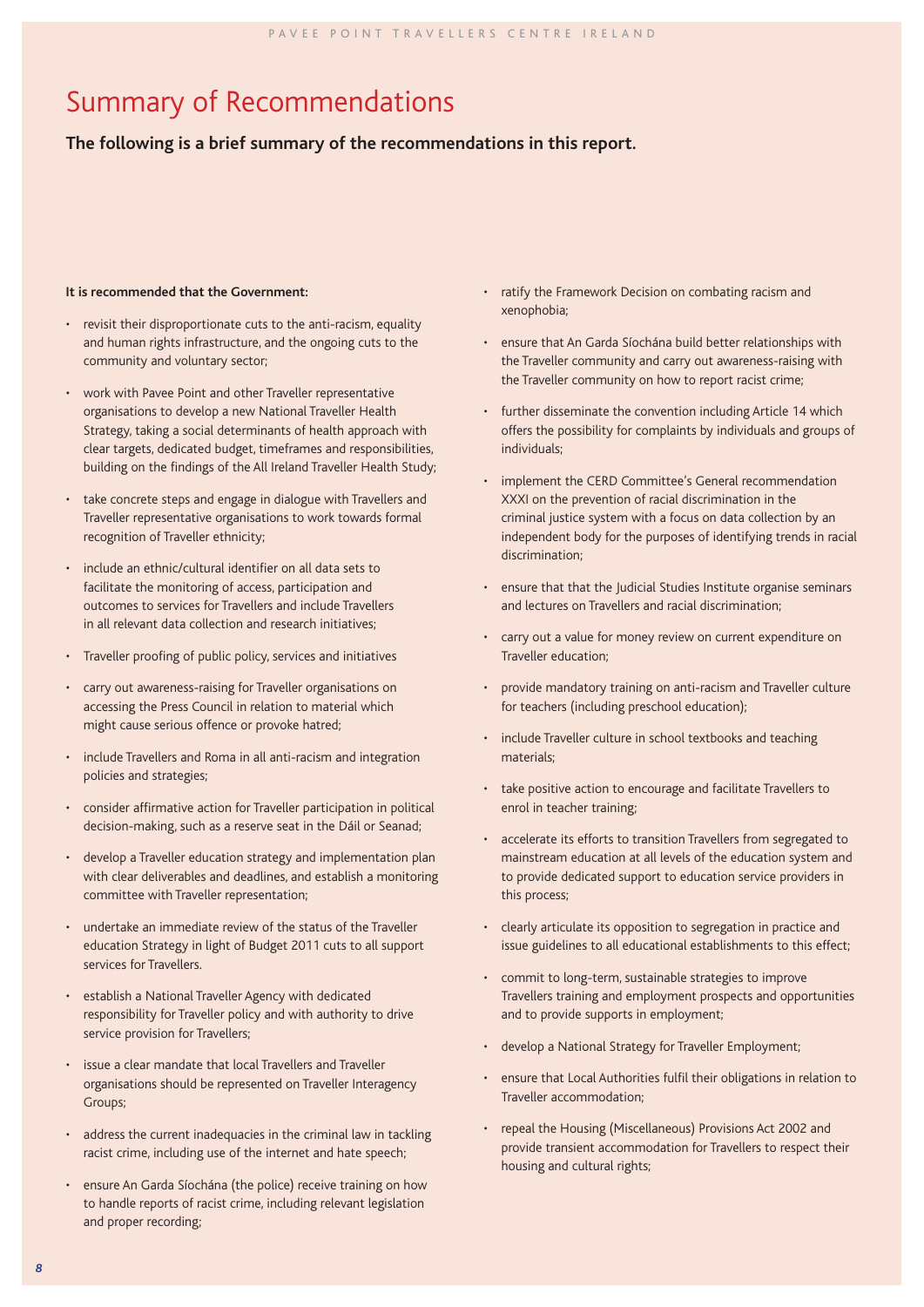- urgently review the policy restricting access to social welfare payments for people who have previously lived in the UK (including Northern Ireland) in light of its indirect discrimination against Travellers and provide interim supports;
- take account of the specific needs of Traveller and Roma women in all mainstream policies relating to women, through consultation with the women;
- collect data on Roma ethnicity through the national Census of the population and in service provision to tackle discrimination and design effective policies and practices;
- work with the Roma community and support organisations to undertake research to better understand the needs of the community and how these needs can be met;
- develop a Roma Education Strategy, working with the Roma community and support groups, including equal access to education for females, English language and adult education;
- review legislation and policies to assess their impact on Roma and provide training on Roma culture for staff working in accommodation policy and provision (including asylum seeker accommodation), and social welfare;
- develop specific supports to ensure that Roma have equal opportunities within the business sector and for employment generally; and
- extend the infrastructure for policy and services for Travellers to include Roma.

*The Pavee Point Roma Support Group estimate that only about 30% of Roma children in Ireland attend school and 95% of Roma women in Ireland cannot read or write in any language.* 

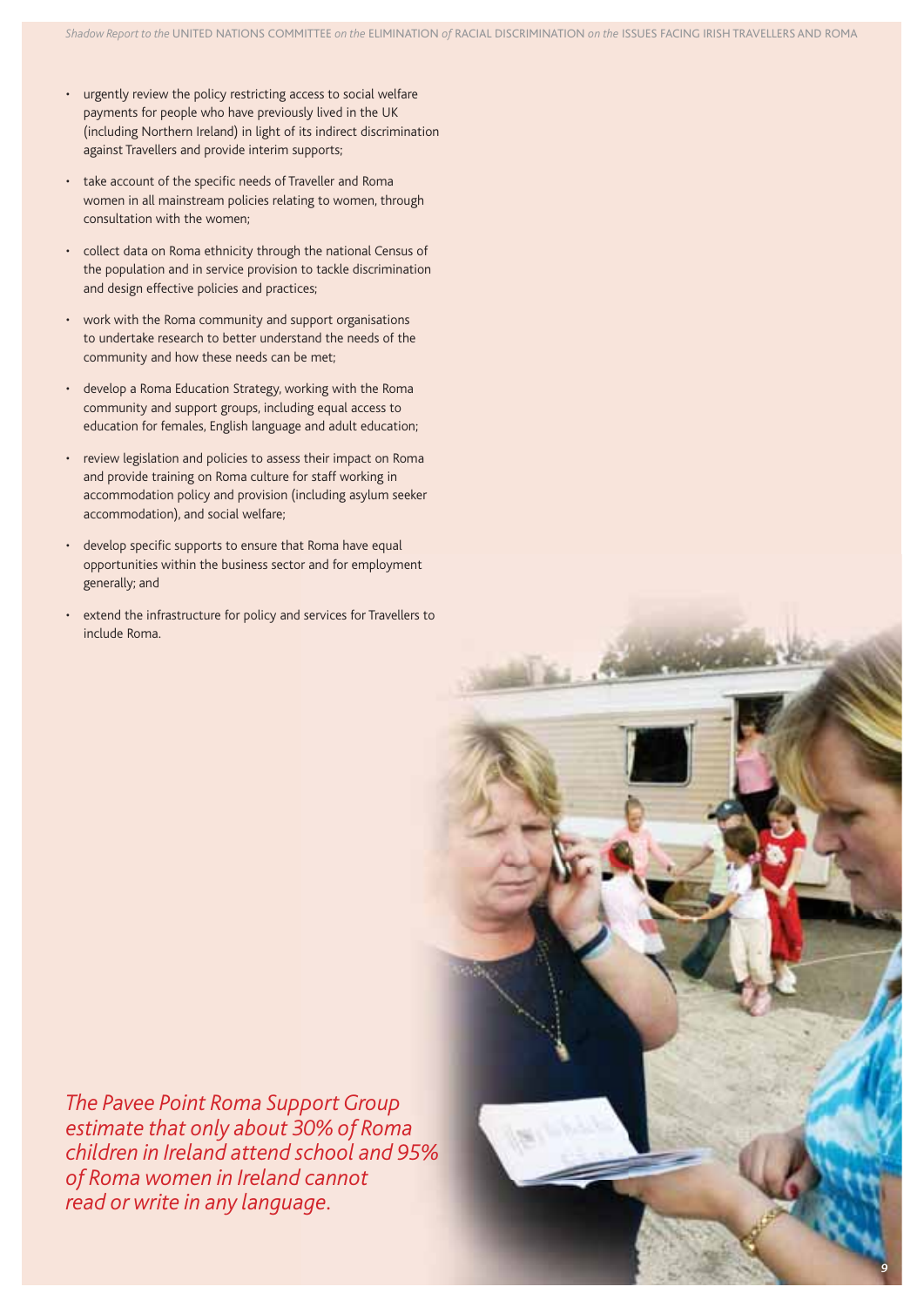### Introduction

This report has been prepared by Pavee Point Travellers Centre in response to Ireland's Combined Third and Fourth Reports to the United Nations International Convention on the Elimination of All Forms of Racial Discrimination; hereinafter referred to as "the Government's report". This report aims to present the CERD Committee with an alternative view of the Government's stated progress in relation to Travellers. The author of this report conducted focus groups and interviews with Travellers and settled people working together in Pavee Point in order to establish the key issues facing the Traveller community. A summary of the statements in relation to Travellers from the Government's report was presented to participants and they had an opportunity to respond. Their responses have been captured in this report.

### **About Pavee Point**

Pavee Point Travellers Centre ("Pavee Point") was established in 1985. It is a voluntary, or non-governmental, organisation committed to the attainment of human rights for Irish Travellers. "Pavee" is one of a number of words used by Travellers to describe themselves. The organisation is comprised of Travellers and members of the majority population working together in partnership to address the needs of Travellers as a minority group experiencing exclusion and marginalisation.

The aim of Pavee Point is to contribute to improvement in the quality of life and living circumstances of Irish Travellers, through working for social justice, solidarity, socio-economic development and human rights. The work of Pavee Point is based on two key premises:

- Real improvement in Travellers' living circumstances and social situation requires the active involvement of Travellers themselves.
- Non-Travellers have a responsibility to address the various processes which serve to exclude Travellers from participating as equals in society.

Pavee Point carry out specific programmes in a number of areas, including health, youth, community development, early childhood care and education, violence against women, drugs, and mediation.

Since 2000, Pavee Point has also been working directly with the Roma community in Ireland, primarily through its Roma Support Group which supports Roma empowerment and inclusion.

### **About Irish Travellers and Roma**

Travellers are a minority ethnic group, indigenous to the island of Ireland. Travellers maintain a shared history, language, traditions and culture. Nomadism was an integral part of Traveller culture, but many Travellers are no longer nomadic, either by choice or due to the lack of support for and criminalisation of nomadism. Traveller ethnicity is described in more detail later in this report.

The recently published All Ireland Traveller Health Study, commissioned by the Department of Health and Children and carried out by researchers at University College Dublin in partnership with Pavee Point and Traveller organisations throughout Ireland, included a census of the Traveller community. This found that there were 36,224 Travellers living in the Republic of Ireland at the time of

the census in 2008.<sup>15</sup> This is significantly higher than previous figures from the national census of the population; for example in 2006 the census recorded 22,435 Travellers resident in the State.

In a report on his visit to Ireland, Thomas Hammarberg, Council of Europe Commissioner for Human Rights, stated that "Travellers have been subjected to discrimination and racism in the fields of education, employment, housing, healthcare, media reporting and participation in decision making".16

Travellers would not identify themselves as "Roma"; however at a European level, the word "Roma" is used as an umbrella term and is understood to include Irish Travellers. The Roma community in Ireland refers to people of Roma ethnicity, estimated to be a small community, mainly migrants from Romania. The majority of Roma have migrated in recent years and include Roma seeking asylum in Ireland. Estimates of the Roma population in Ireland vary. Pavee Point's Roma Support Group estimate that at least 3,000 Roma currently live in Ireland.

### **Current Context in Ireland**

In its previous concluding observations in 2005, the CERD Committee recommended:

*"… that the State party provide the newly established*  institutions in the field of human rights and non*discrimination with adequate funding and resources to enable them to exercise the full range of their statutory functions, and also support the NGO community."*<sup>17</sup>

In fact, the Irish Government has done quite the opposite and seems intent on a complete dismantling of the sector.

Pavee Point is concerned that the protection available to Travellers through the anti-racism, equality and human rights infrastructure in Ireland has been severely compromised by severe cuts to the sector in the October 2008 and subsequently. To summarise, these budget cuts were as follows:

- Approximately 50% cut to the Traveller budget within the Department of Justice, Equality and Law Reform (Equality division since transferred to Department of Community, Equality and Gaeltacht Affairs);
- 100% budget cut for the National Consultative Committee on Racism and Interculturalism (NCCRI), resulting in its closure;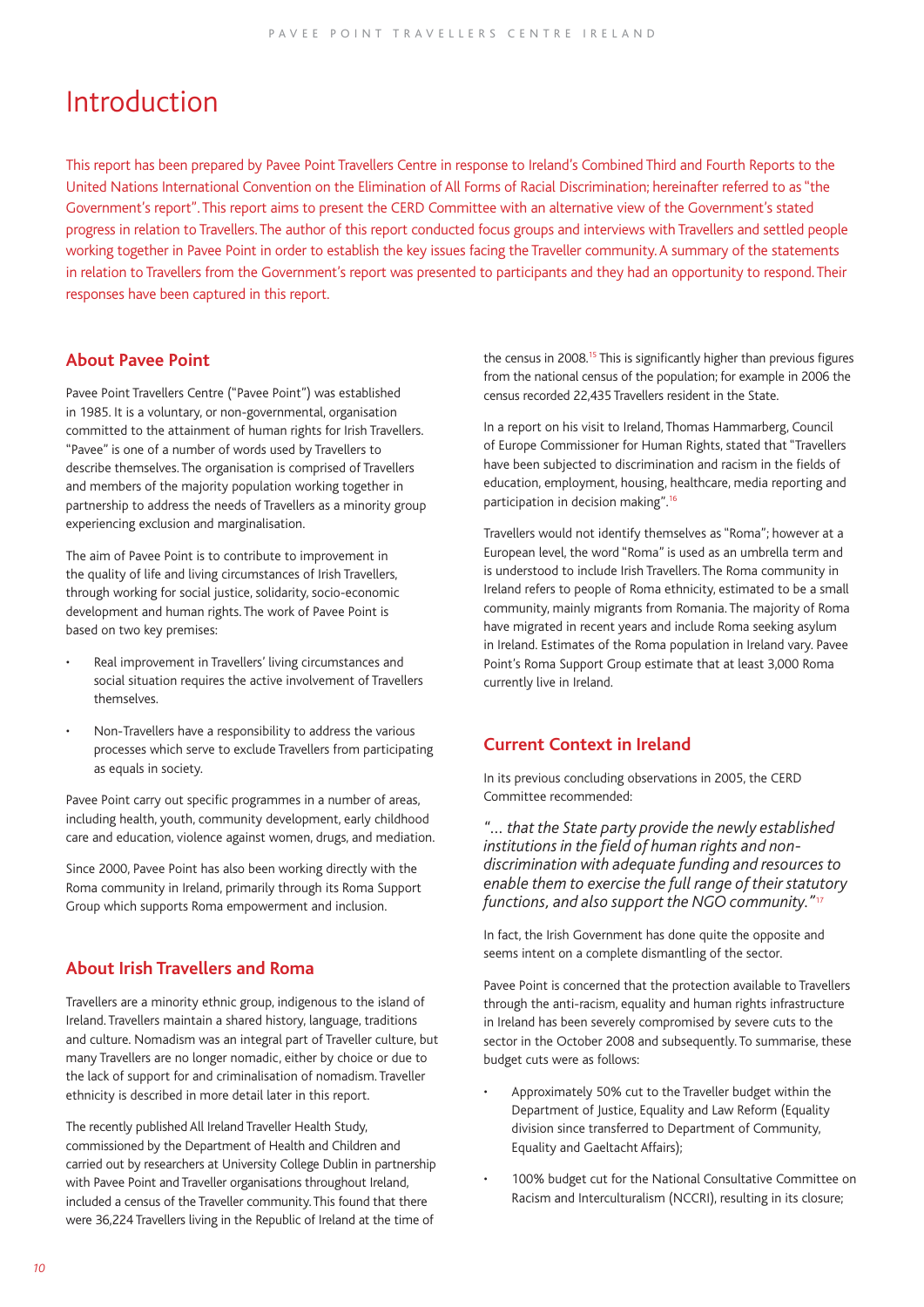- Discontinuation of the National Action Plan Against Racism;
- 24% budget cut for the Irish Human Rights Commission;
- 43% budget cut for the Equality Authority, leading to the resignation of the Chief Executive, followed by a number of board members.

It has been suggested that the cuts were not entirely motivated by financial pressures:

"Although the government justified these developments in the light of an undisputed financial crisis, the abolition of *these state agencies and disproportionate cuts to others is impossible to explain in the context of a €2bn overall increase in the national budget from 2008 to 2009."* <sup>18</sup>

The NGO sector in Ireland has experience of real or threatened funding cuts if they are seen to be strongly critical of the Government or are advocating publicly on behalf of groups. Pavee Point had experience of this in 2007 when advocating for humanitarian intervention for Roma living in encampments on a busy roundabout in Dublin. The NCCRI were also supportive of the Roma living in dangerous and inhumane conditions and like Pavee Point, came under harsh criticism from the Department of Justice, Equality and Law Reform for doing so.

In 2005, the CERD Committee had commended the Irish Government for the adoption of the first National Action Plan against Racism and the inclusion of representatives of civil society organisations in the High-Level Strategic Monitoring Group for the implementation of the National Action Plan. It had also commended the Government on the establishment of the Irish Human Rights Commission, the Equality Authority and the National Consultative Committee on Racism and Interculturalism.19 Since then, neither the National Action Plan Against Racism nor the National Consultative Committee on Racism and Interculturalism (NCCRI) exist and the Irish Human Rights Commission and the Equality Authority have been rendered almost ineffective by cuts.

Pavee Point is concerned by the abolition of the NCCRI and the National Action Plan Against Racism as these were both explicitly inclusive of Travellers both in terms of their remit and in including Traveller representatives in their strategic management groups. Their functions were supposed to be partly taken up by the Office of the Minister for Integration; to what extent this has taken place is unclear and the Office has not always shown a willingness to include Travellers in its remit as described later in this report. It is ironic that the Government report presents in a positive light much of the work of the NCCRI, such as:

- training for the Office of the Refugee Applications Commissioner's (para 170, p.56);
- its role in implementing the National Action Plan Against Racism (para 187, p.60);
- its role as National Coordinating body for the 2008 European Union Year of Intercultural Dialogue in Ireland (para 188, p.60);
- the collation of racist incident reports (para. 226, p.72);
- its role in assisting with the Football Association of Ireland's Intercultural Football Plan (para. 348, p.109);
- its role in delivering research such as the report Developing Quality Cost Effective Interpreting and Translating Services for Government Service Providers (para 357, p.111); and
- the co-ordination of Intercultural and Anti Racism Week on an annual basis (para 361, p.112).

There is no explanation for the complete closure of the NCCRI, other than financial constraints. In fact the operating budget for the NCCRI was comparatively low compared to other equality and human rights organisations and the NCCRI was in receipt of two significant sources of EU funding, which were lost on closure of the organisation.

Further cuts to the community and voluntary sector have followed, including cuts to local organisations around the country. Many of these organisations work with marginalised groups, including Travellers, and Pavee Point is concerned that local supports and services continue to be weakened. Indeed, one local Traveller Community Development Project (CDP) has already been closed in 2010.

Funding cuts to services for Travellers is particularly serious given that the All Ireland Traveller Health Study revealed in 2010 that the actual number of Travellers in Ireland is almost 14,000 higher than previously known to the Government through the national Census for example. Therefore, even higher levels of funding are actually required.

### **RECOMMENDATION**

Pavee Point recommends that the Irish Government revisit their disproportionate cuts to the anti-racism, equality and human rights infrastructure, and the ongoing cuts to the community and voluntary sector in the realisation that such action only serves to further marginalise disadvantaged communities.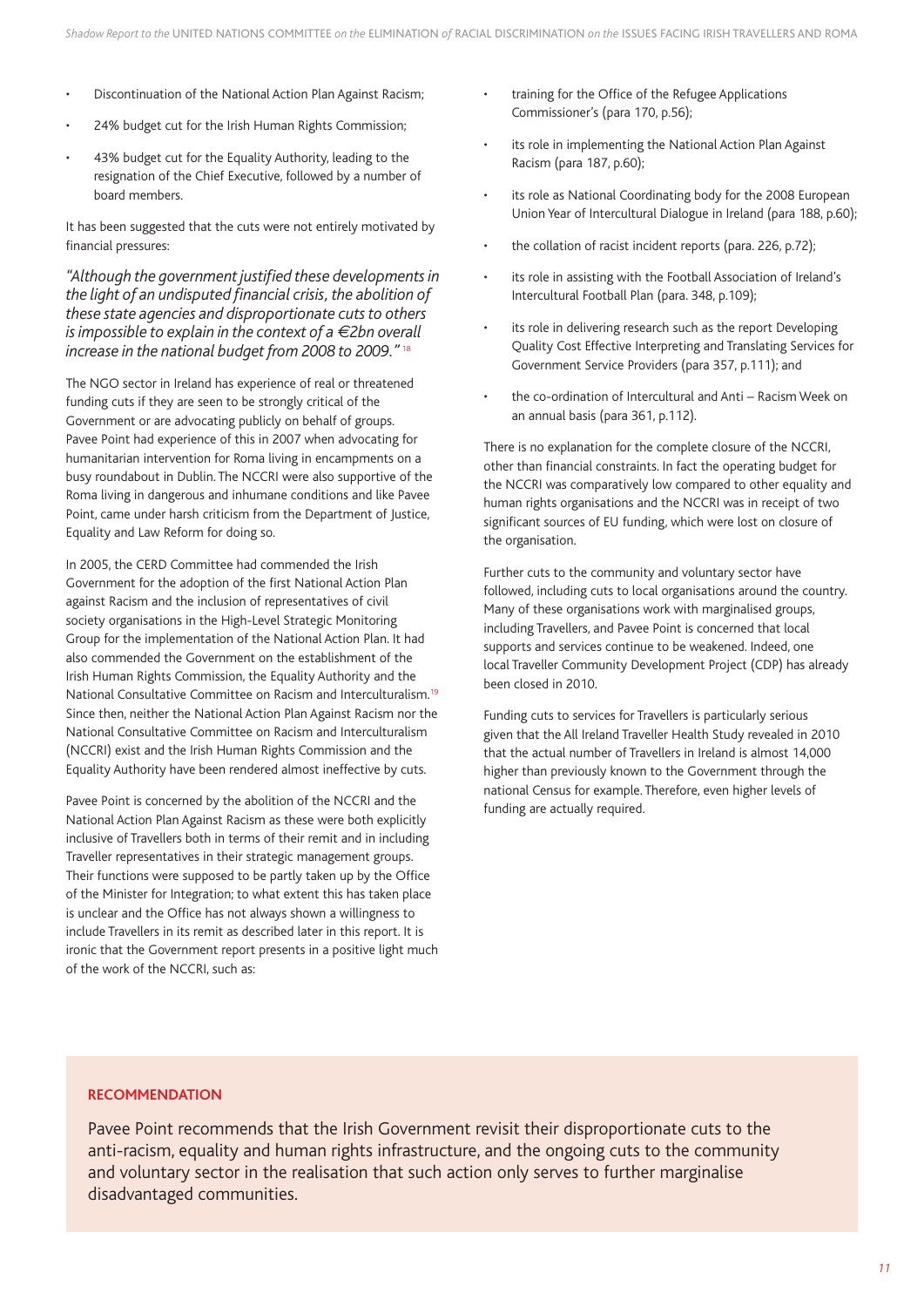# The Key Issues Facing Travellers in Ireland

### **Stark Inequalities in Traveller Health**

### **ARTICLE 5**

- In compliance with the fundamental obligations laid down in article 2 of this Convention, States Parties undertake to prohibit and to eliminate racial discrimination in all its forms and to guarantee the right of everyone, without distinction as to race, colour, or national or ethnic origin, to equality before the law, notably in the enjoyment of the following rights:
- (e) Economic, social and cultural rights, in particular:
- (iv) The right to public health, medical care, social security and social services;

Although Travellers have been aware for some time that they experience stark inequalities in health, until recently, the only data available was from 1987. However, a large scale study carried out in 2008 and 2009 and published in September 2010<sup>20</sup> has confirmed that compared with the health status of the general population "the picture painted is a bleak one for Travellers". The Our Geels All Ireland Traveller Health Study was commissioned by the Department of Health and Children and carried out by researchers at University College Dublin in partnership with Pavee Point and Traveller organisations throughout Ireland. The partnership approach taken resulted in an almost 80% response rate of all Travellers in Ireland.

The study found that the Traveller population is much younger than the general population, with very few Travellers reaching old age. It also found that compared to the general population, Travellers experience considerably higher mortality at all ages in both males and females. The problem stretches across the entire age spectrum and the disadvantage is seen from the very start of life. The life expectancies of the Traveller community today are comparable to life expectancies of the general population in the late 1940's for males and early 1960's for females.

### **Demography**

The Traveller population was estimated at 36,224, which is less than one percent of the total Irish Population.

42% of Travellers are aged under 15 years compared to 15% nationally

63% of Travellers are aged under 25 years compared to 35% nationally

3% of Travellers are aged 65 years and older compared to 11% nationally.

Some of the stark findings in relation to mortality rates and life expectancy are as follows:

- Traveller mortality is 3.5 times higher than that of the general population.
- **Life Expectancy** at birth for male Traveller has remained at the 1987 level of 61.7 years, which is **15.1 years less** than men in the general population, representing a widening of the gap by 5.2 years. Life expectancy for females is now 70.1 which is **11.5 years less** than women in the general population.
- **The Standarised Mortality Ratio (SMR)** for Male Travellers in 2008 was 372 compared with 351 in 1987, while in the same period the SMR of males in the general population has reduced 161 to 100. The SMR for female Travellers in 2008 reduced to 309 compared with 472 in 1987, while in the same period the SMR of females in the general population has reduced from 150 to 100. If Travellers had the same mortality experience as the general population, 54 deaths would have been expected but 188 deaths were observed, **given an excess of 134 deaths in Travellers.** This means that **Traveller men have 3.7 times the mortality of males in the general population and for Traveller females the mortality is 3.1 times higher.**
- **Traveller infant mortality** is estimated at **14.1 per 1,000 live births**, this compares to an infant mortality rate in the general population of **3.9 per 1,000 live births**, giving an Infant mortality ratio which is **3.6 times higher than in the general population.**
- **The suicide rate in male Travellers is 6.6 times higher than in the general population.**

### **Other findings**

- **Approximately 50% of all Travellers experienced discrimination** in a range of daily acitivities.
- In the study the level of complete trust by Travellers in health professionals was only 4**1% this compares with a trust level of 82%** by the general population in health professionals.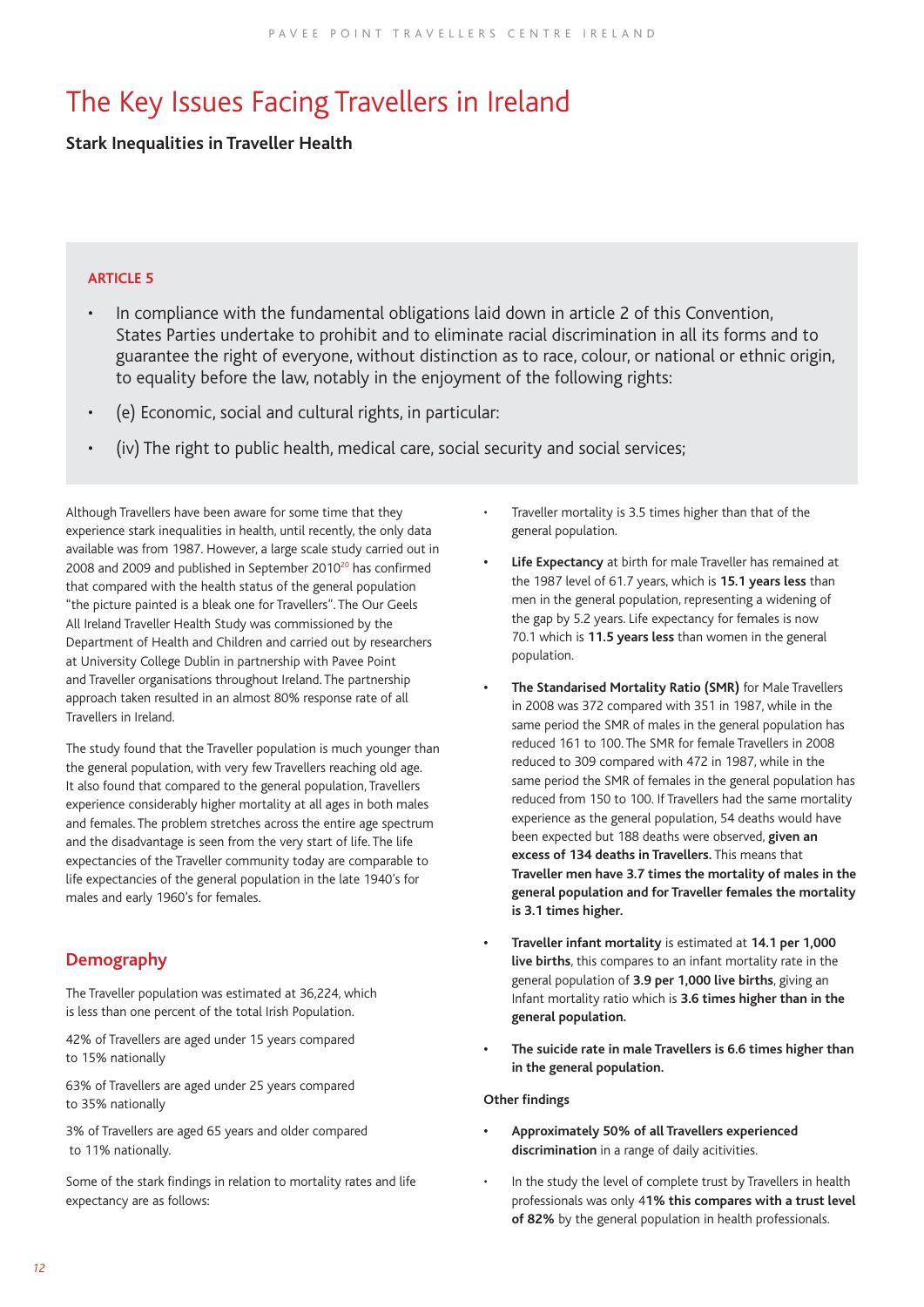- Issues of treatment with respect and dignity, **over 40% of Travellers had a concern that they were not always treated with respect and dignity.**
- Quality of care received over **50% had concerns of the quality of care they received when they engaged with services**
- **Over 70% rated Traveller identity and culture as very important**

### **Main causes of Mortality**

The increase in Traveller mortality is seen across the broad spectrum of causes of death. Heart disease and strokes was accountable for 25% of deaths, (SMR 355 Males, and 414 Females); Cancer for 19% (SMR 242 Males, 176 for Females) and respiratory disease for 13% (SMR 1085 Males, 1073 Females); External causes, which includes accidents, suicide etc. (had SMR's of 548 for Males and 328 for Females). Suicide is 6 times the rate of the general population and accounts for approximately 11% of deaths.

### **The authors commented:**

*"The problem is endemic and complex and will not be solved in the short term without considering the wider contextual issues. The picture we have painted points to the need for a holistic, integrated, long-term approach to improving the lives of Travellers and reducing their deaths, which involves the community at each stage*  of this development. The fact that an identifiable *disadvantaged group in our society is living with the mortality experience of previous generations 50–70 years ago cannot be ignored.* 

*The fact that the mortality gap between Travellers and the general population has widened in the past 20 years shows that comprehensive approaches to address this situation are required and are indeed vital."*

### **Recommendations from the All Ireland Traveller Health Study**

During the study, Travellers and Health Service providers agreed that social determinants such as discrimination, accommodation, education, income, lifestyle and access to services are all significant contributors to Traveller ill-health.

The study makes a number of recommendations in the areas of accommodation, education and employment and these are described in the relevant sections of this report. A key overarching recommendation is that a strategic action plan should be set out, using a social determinants of health approach with targets, budget and timeframes, requiring cross-sectoral engagement and a lead player or champion to deliver based on the findings of this report.

### **Priority areas:**

- There is a concerted need to address cause-specific issues for infant mortality, respiratory and cardiovascular disease.
- Mental health issues need to be addressed specifically, with an emphasis on empowerment and promotion of self-esteem for young Travellers of both sexes.
- Priority should be given to a new model of primary care delivery for Travellers dovetailed with the emergence of Primary, Continuing and Community Care services, and in partnership with the Primary Healthcare for Travellers Projects.
- Ethnic/cultural identifier to be urgently included on all health data sets to facilitate the monitoring of access, participation and outcome to services for Travellers
- Traveller proofing of public policies and services.

### **RECOMMENDATION**

- To address the serious inequalities in Traveller health, the Government should, as a matter of urgency, work with Pavee Point and other Traveller representative organisations to develop a new National Traveller Health Strategy, using a social determinants of health approach with clear targets, objectives, dedicated budget, clear timeframes and responsibilities building on the findings of the All Ireland Traveller Health Study and taking account of the recommendations therein, this plan should be monitored by a cabinet sub-committee to ensure its implementation.
- Ethnic/cultural identifier to be urgently included on all health data sets to facilitate the monitoring of access, participation and outcome to services for Travellers.
- Traveller proofing of public policies and services.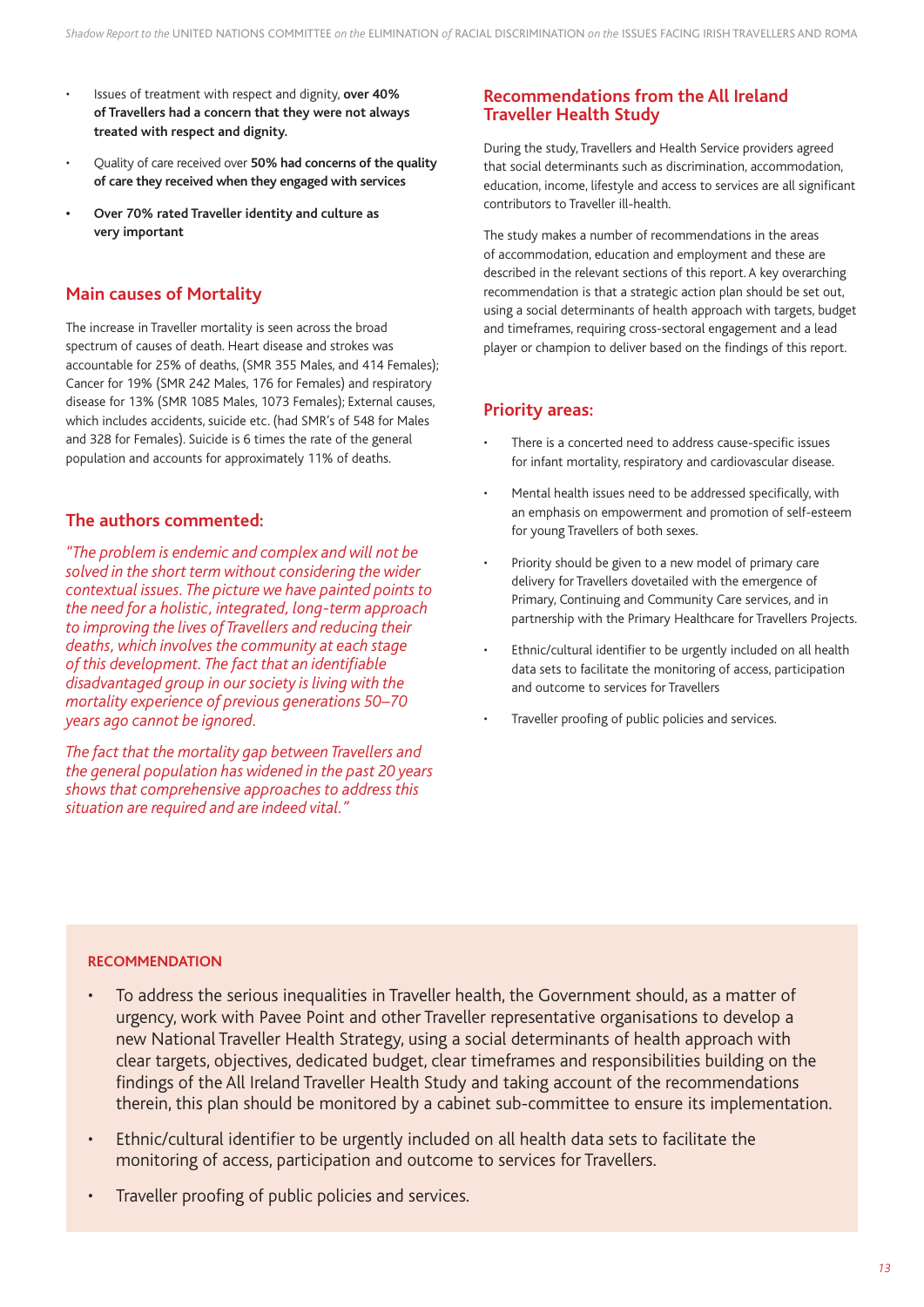# Failure to Recognise Travellers' Ethnicity

Irish Travellers are an indigenous minority ethnic group. Their culture, values, religious practices, and customs have been profoundly shaped by their unique traditions and history. Travellers are traditionally commercial nomads. Nomadism was an integral part of Traveller culture, but many Travellers are no longer nomadic, either by choice or due to lack of support for and criminalisation of nomadism. Travellers also have their own language; however due to lack of recognition and support, this is gradually dying out. Nonetheless, the Traveller identity remains strong and distinct from the rest of Irish society, although Travellers strongly identify as Irish.

In relation to Travellers' requests for recognition as an ethnic group, the Government's report (para 11, p.4) states that the "exact basis for the claim is unclear". This statement was first made by the Government in its first report to CERD in 2004 and has been repeated ever since<sup>21</sup>; despite the fact that Pavee Point and other Traveller representative organisations have clearly articulated the basis for the claim.

The CERD Committee's General Recommendation VIII on the principle of self-identification clearly states that "concerning information about the ways in which individuals are identified as being members of a particular racial or ethnic groups or groups… such identification shall, if no justification exists to the contrary, be based upon self-identification by the individual concerned." Therefore, despite what Pavee Point believe to be clear evidence of unique Traveller ethnicity, this decision should in fact rest with the Traveller community themselves and need not be bestowed upon Travellers by the Government.

Irish Travellers are recognised as an ethnic group in the United Kingdom (UK), including Northern Ireland. Pavee Point believes that this recognition leads to more respect for Travellers in Northern Ireland, rather than being viewed as a sub-culture of poverty as is often the case in the Republic of Ireland. There is relatively frequent migration of Travellers across the border from Northern Ireland to the Republic of Ireland, which makes the fact that Travellers are recognised in one jurisdiction but not the other, incongruous.

In the UK, the legal definition of "ethnic group" was established by the House of Lords in 1983 (Mandla v Dowell Lee 2 AC548). It concluded that for a group to constitute an ethnic group, its members must regard themselves and must be regarded by others, as a distinct community by virtue of certain characteristics. Essentially:

- 1. A long shared history of which the group is conscious as distinguishing it from other groups and the memory of which it keeps alive.
- 2. A cultural tradition of its own, including family and social customs and manners, often but not necessarily associated with religious observance.

It was also noted that there may be other relevant features such as language, literature or religion.

Pavee Point has no doubt that Travellers with a long shared history of nomadism and associated lifestyle and traditions meet this definition.

*"We used to travel in the country. And the roads were narrower but the verges on the road were wider at that time. And we'd just pull in and out along the road because we wouldn't need that big of a space for a camp and the*  roads weren't so busy. There was no busy traffic on the *roads so we'd always take the back roads and pick a nice dry spot for the tent and put the tent against the ditch."*<sup>22</sup>

The Government's report (para 11, p.4) refers to two sources which did not specifically recommend the recognition of Travellers as an ethnic group (the 1995 Task Force report and the Council of Europe's Advisory Committee on the Framework Convention on National Minorities, in its Second Opinion on Ireland (2006). In fact the Council of Europe's Advisory Committee's opinion focused more on the fact that the Framework Convention applied whether a "formal domestic recognition of a group as a national minority" or not and indeed went on to state:

"... the Advisory Committee finds it is regrettable that the *authorities have, instead of reserving their position on the matter, at least pending further examination of the issue and consultations with Travellers and others concerned, expressed a view according to which the Travellers "do not constitute a distinct group from the population as a whole in terms of race, colour, descent or national or ethnic origin". Such a conclusion appears to be, at best, premature, bearing in mind, inter alia, that there are no procedures or criteria in place for the authorities to determine the issue and that several Traveller groups and a number of other stakeholders have presented a range of arguments in favour of an opposite conclusion."* <sup>23</sup>

Therefore, Pavee Point feel that the Government was somewhat disingenuous in its representation of the Council of Europe's Advisory Committee's opinion. Also, the Government's report states that "some of the bodies representing Travellers have sought explicit recognition of Travellers by the State as an ethnic minority" (para. 8, p.3). However, calls for recognition of Traveller ethnicity have come not only from Traveller representative organisations, but from a broad range of national, European and international bodies.

For example, national bodies who have recommended recognition of Traveller ethnicity include:

- $\cdot$  the Equality Authority<sup>24</sup>;
- the Irish Human Rights Commission<sup>25</sup>;
- the independent expert body, the National Consultative Committee on Racism and Interculturalism (NCCRI);<sup>26</sup> and
- over the years a number of individual Government ministers have acknowledged Traveller ethnicity.<sup>27</sup>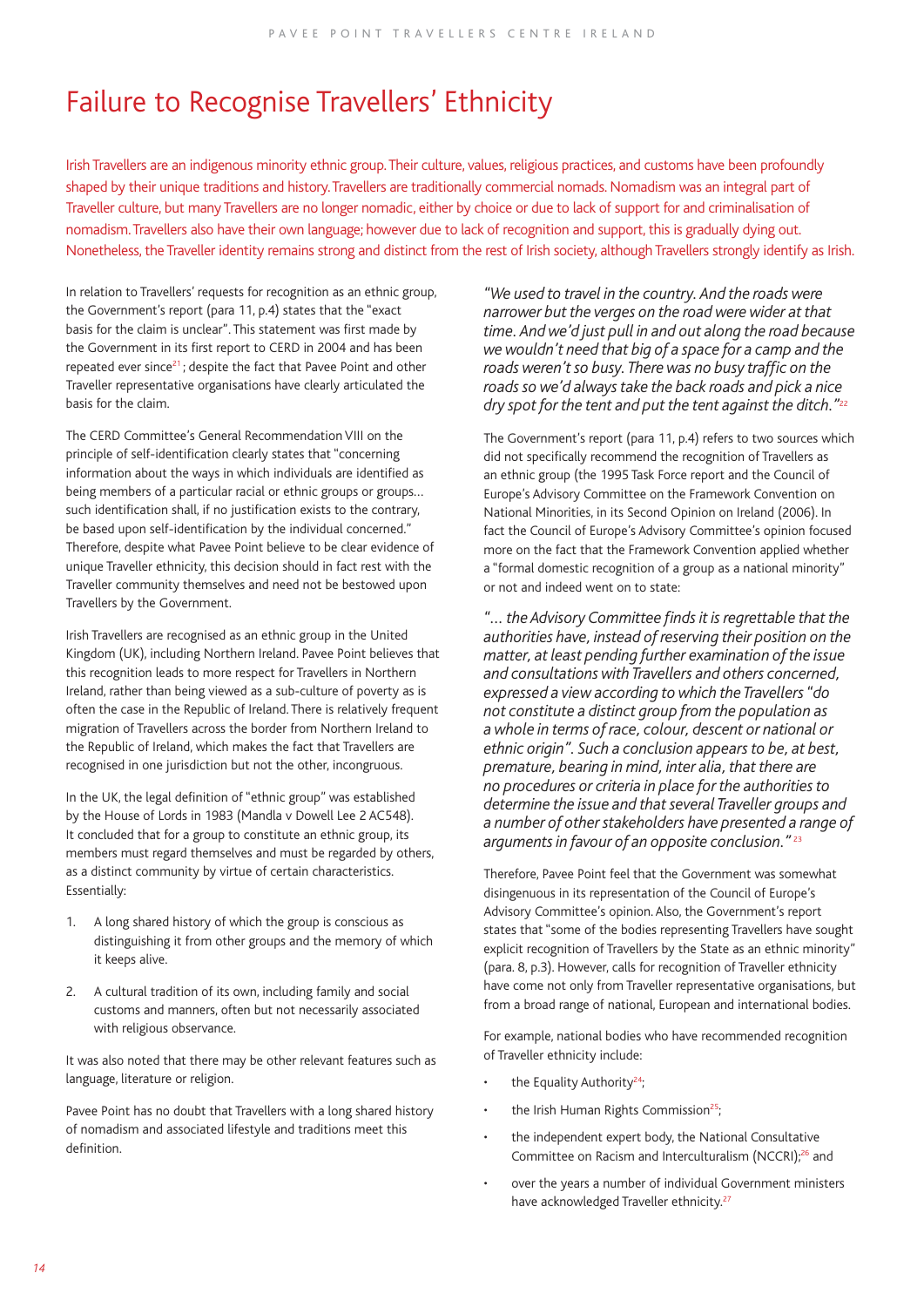Traveller participants in focus groups and interviews for this report made the following comments in relation to Traveller identity and ethnicity:

### *"I'd sooner be a Traveller than a settled person."*

*"Recognising Travellers as an ethnic group would be very symbolic. It would be emotional; it would mean that we are something of*  substance and not some misfits.'

### *"What are they [the Government] afraid of?"*

It was also felt by participants in focus groups that the recognition of ethnicity would have given more legitimacy to the Traveller way of life, so that nomadism for example would have been respected and accommodated. As it is, it has been stifled by lack of suitable transient sites and the criminalisation of camping through the Housing (Miscellaneous Provisions) Act 2002. These changes are resulting in a gradual erosion of traditional Traveller culture.

This is in keeping with the findings of the All Ireland Traveller Health Study. It notes that the qualitative data indicated that the concept of Traveller ethnicity remains a central issue to Irish Travellers and one that they believe has consequences for them not only in terms of cultural survival but also in terms of health and life chances. They also recognise that definitions of Traveller identity have important policy implications.

The issue of ethnicity was addressed by Thomas Hammarberg, Council of Europe Commissioner for Human Rights in the report on his visit to Ireland in 2007.<sup>28</sup> He encouraged active dialogue on the question between the Traveller Community and the authorities. At the UN level, treaty monitoring bodies have also recommended recognising Travellers as an ethnic group. The CERD Committee's previous concluding observations recalled General Recommendation VIII on the principle of self-identification; expressed concern at the State party's position with regard to the recognition of Travellers as an ethnic group and was of the view that the recognition of Travellers as an ethnic group has important implications under the Convention.<sup>29</sup> This was reiterated by the Co-ordinator on Follow-up in his 2006 report when he encouraged *"the State party to engage in close dialogue with the Traveller community regarding the identifi cation of Travellers as an ethnic group, and to reach a common understanding. Travellers have a distinct culture, language and traditions and the Co-ordinator encourages the Government to take into*  account the principle of self-identification."<sup>30</sup>

Also in 2006, the UN Committee on the Rights of the Child recommended that the Government *"Work more concretely towards the recognition of the Traveller community as an ethnic group…"*<sup>31</sup> and in 2008, the UN Human Rights Committee recommended that the Government recognise Travellers as an ethnic minority group.<sup>32</sup>

The Government's report concludes on the issue of ethnicity that: *"Whether or not Travellers are considered to form a distinct ethnic group in Irish society is of no domestic legal signifi cance."* (para. 9, p.3).

The question then has to be asked, if there is no domestic legal significance, why the strong resistance by the Government to this issue? Indeed Pavee Point would like to understand the rationale for the Government's inflexible stance on Traveller ethnicity. Pavee Point commends the recently appointed Minister of State for Equality, Integration and Human Rights, Mary White (a member of the Green Party, a minority partner in the coalition Government), for her comments at a conference in Dublin in June 2010 where she conveyed a willingness to discuss recognising Travellers as a distinct ethnic group.

### **RECOMMENDATION**

The Government should engage in dialogue with Travellers and Traveller representative organisations to understand the basis for the ethnicity claim and to explain their resistance to the issue in order to work towards formal recognition of Traveller ethnicity.

One of the main issues with non-recognition of Traveller ethnicity is that it further excludes and already excluded group in Irish society, described further in the section below. The authors of the All Ireland Traveller Health Study made the following observation:

*"Identity and ethnicity strongly emerged as a central theme of concern throughout all the various qualitative data sources that hang like a pall over many aspects of Traveller life. Traveller identity therefore needs to be addressed head-on because of the perceived distinction between Travellers and the settled community, and the*  relationships between them are significant, socially, *politically and economically."*

*15*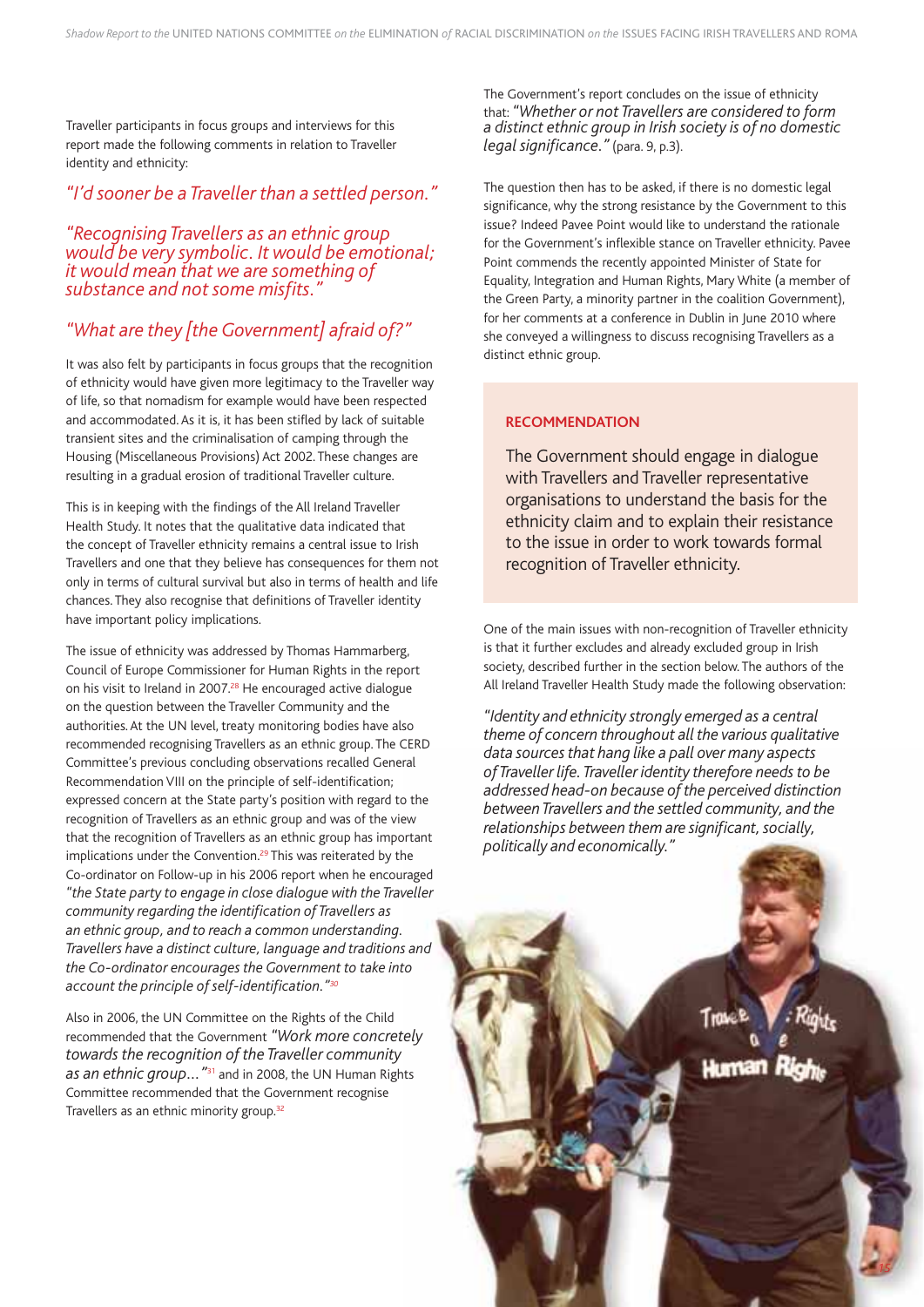### **Exclusion of Travellers and Roma**

The Government report refers to the consultation with NGOs. It states that NGOs requested that the information on Travellers, which appears in a separate Appendix in the Government's report, should be integrated into the main body of the report (para 506, p. 152). However, as in the 2005 CERD process when the issue was raised, the change was not made. Pavee Point feel that to discuss issues facing Travellers, a community who experience such severe levels of discrimination and inequality, in an appendix to the main report, reflects the exclusion and ostracisation of Travellers. The only issue relating to Travellers and dealt with at the start of the Government's report is the non-recognition of Traveller ethnicity. This reflects the Government's inflexible and defensive stance on this issue.

NGOs also raised concerns about the complete omission of any reference to the Roma Community in the draft report, describing it as "a glaring omission" (para 505, p. 152). Again, despite this being raised at draft report stage, this omission was not rectified in the final report. This is particularly serious given the discrimination against Roma at a European level:

*"Throughout history Roma have faced serious obstacles to the enjoyment of their fundamental rights, and this situation continues to date in all EU member states. Despite positive initiatives and developments at the national and European levels, the climate of intolerance against Roma populations has worsened in recent years."*<sup>33</sup>

The Roma community in Ireland is discussed further under the heading "The key issues facing Roma in Ireland" below.

These experiences in the CERD reporting process lead to the conclusion that the Government's "consultation" with NGOs is a mere bureaucratic exercise, not intended to engage in any meaningful way with NGOs and take on board their comments.

The Government's report refers to the Press Council's Code of Practice which did not include Travellers as a group to be considered in relation to the publication of material which might cause serious offence or provoke hatred (Para 75, pp.180,181). Although the Code of Practice was amended following representations by Pavee Point to the National Traveller Monitoring Advisory Committee, the Press Council, various Government Ministers and the Committee of the Framework Convention on the Protection of National Minorities; it is of concern that Travellers were excluded in the first place and is indicative of the endemic nature of Traveller exclusion. Pavee Point feels that this is linked to the non-recognition of Traveller ethnicity. The exclusion in this case was particularly serious given the extent of negative media reporting in relation to Travellers, especially by the tabloid press in Ireland.

### **RECOMMENDATION**

Now that Travellers are included in the Press Council's Code of Practice, it is important that there is awareness-raising for Traveller organisations to enable Travellers to engage with the Press Council in relation to material which might cause serious offence or provoke hatred against Travellers. Pavee Point also feel that there are opportunities for positive portrayal of Travellers in the media, for example on television programmes.

The exclusion of Travellers is endemic. For example, the Office of the Minister for Integration, established in 2007 initially excluded Travellers from its scope but did include other minority ethnic groups (as stated by the then Minister for Integration, Conor Lenihan, at a meeting with the Committee of the Framework Convention on the Protection of National Minorities in November 2007, attended by Pavee Point representatives). This is indicative of the fact that the Government do not view Travellers as an ethnic group and the risk that this non-recognition will effectively result in their further exclusion and ostracisation in Irish society. The Office of the Minister for Integration then proceeded to develop a National Intercultural Education Strategy with the original intention of excluding Travellers. Following representations by Traveller organisations, Travellers are now included in the remit of the Office of the Minister for Integration and were included in consultations on the National Intercultural Education Strategy. However, Pavee Point has seen little other evidence of Travellers' inclusion in the Office of the Minister for Integration and is unaware of any significant work undertaken by the office in relation to Travellers. This is despite the Government's assertion in its report that while the Minister for Integration does not have responsibility in relation to Travellers, the Office is the national focal point for anti-racism and related measures and the work of the Office in relation to anti-racism is inclusive of Travellers (para. 501, p. 151, footnote 113). The exclusion of Travellers by the Office of the Minister for Integration was further evidenced by the establishment of a "Ministerial Council on Integration" in late 2010. The Council is comprised of members of the public who expressed an interest in membership, but only migrants were invited to apply. No Travellers are included in this national council on integration.34

The risk of exclusion of Travellers from anti-racism policies and protection by bodies such as the Press Council was actually foreseen by Thomas Hammarberg, Council of Europe Commissioner for Human Rights in the report on his visit to Ireland in 2007.

*"Furthermore, the Commissioner considers it essential that Travellers are effectively protected against discrimination and racism under national and international law. While it is true that Travellers are specifi cally protected against discrimination under the "Traveller" ground in the Irish antidiscrimination legislation, it is also clear that Travellers can be victims of racism more generally. It is therefore essential that Travellers are acknowledged as potential victims of racism in the implementation of the national action plan against racism and the work of the recently established Press Council and its Ombudsman. Travellers should also*  benefit from non-discrimination provisions under the "race" *ground at national, European and international levels."* <sup>35</sup>

#### **RECOMMENDATION**

Travellers and Roma should be explicitly included in all anti-racism and integration policies and strategies developed by the Government.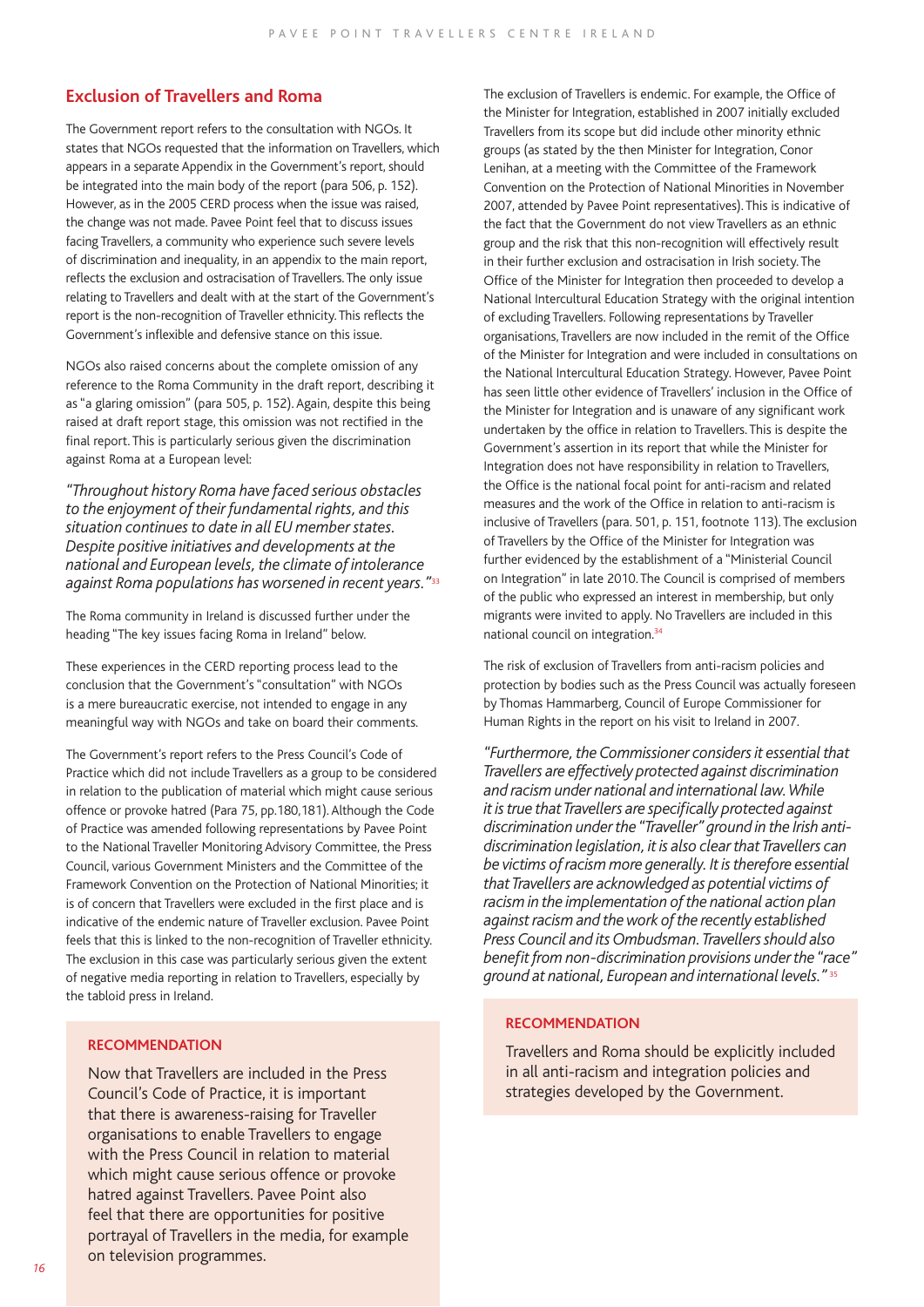Travellers are also sometimes excluded from surveys and research into experiences of discrimination. For example, the Central Statistics Office's Quarterly National Household Survey included an Equality Module in 2004, the first national survey of experiences of discrimination. However, the number of Travellers surveyed was so low that the results could not effectively be used in the study and so the experiences of discrimination for Travellers were effectively absent and the findings focused on other groups from Ireland's equality legislation.<sup>36</sup>

This survey has subsequently been used in other national research and so the experience of Travellers continues to be overlooked.<sup>37</sup> Given that it is widely known and acknowledged that Travellers are one of the most discriminated against groups in Irish society, and given that the survey was focused on the nine grounds of the equality legislation and on people's experiences of discrimination, the methodology should have been tailored to ensure adequate participation of Travellers.

### **RECOMMENDATION**

The Government should ensure that Travellers are included in all relevant data collection and research initiatives so that the reality of their experiences is captured.

### **ARTICLE 5**

- In compliance with the fundamental obligations laid down in article 2 of this Convention, States Parties undertake to prohibit and to eliminate racial discrimination in all its forms and to guarantee the right of everyone, without distinction as to race, colour, or national or ethnic origin, to equality before the law, notably in the enjoyment of the following rights:
- (c) Political rights, in particular the right to participate in elections to vote and to stand for election-on the basis of universal and equal suffrage, to take part in the Government as well as in the conduct of public affairs at any level and to have equal access to public service;

In relation to the Guidelines for Registration Authorities who prepare and maintain the register of electors, referred to by the Government in its report (para 74, p.180). The guidelines recommend that the names of all Travellers eligible to vote are included in the Register. Pavee Point feels that the real issue in relation to participation in the democratic process is apathy among the Traveller community who see political institutions as the exclusive realm of the majority population. As one Traveller interviewed for this report said:

### *"We feel completely disillusioned by the political process and we feel let down by it. What has it ever achieved for us? It's just another settled person's institution."*

The lack of Traveller representation in political decision-making was recognised by the CERD Committee in its concluding observations in 2005:

*"The Committee notes that members of the Traveller community are not adequately represented in the State party's political institutions and do not effectively participate in the conduct of public affairs (art. 5 (c)). The Committee invites the State party to consider*  adopting affirmative action programmes to improve the *political representation of Travellers, particularly at the level of Dáil Eireann and/or Seanad Eireann."* <sup>38</sup>

This issue was also addressed by the Council of Europe Commissioner for Human Rights in his report on Ireland. He encouraged further efforts to involve Travellers in political decisionmaking, recommending that Traveller communities should be adequately represented in local councils, and suggested the possibility of reserving a specific seat for the Traveller community in the Irish parliament, perhaps in the Seanad.<sup>39</sup> Pavee Point supports these recommendations and is aware that this approach has worked well in other European countries in relation to Roma.

### **RECOMMENDATION**

Pavee Point feel that the Government should give serious consideration to recommendations by the CERD Committee and the Council of Europe Commissioner for Human Rights who have suggested affirmative action for Traveller participation in political decision-making, such as a reserve seat in the Dáil or Seanad.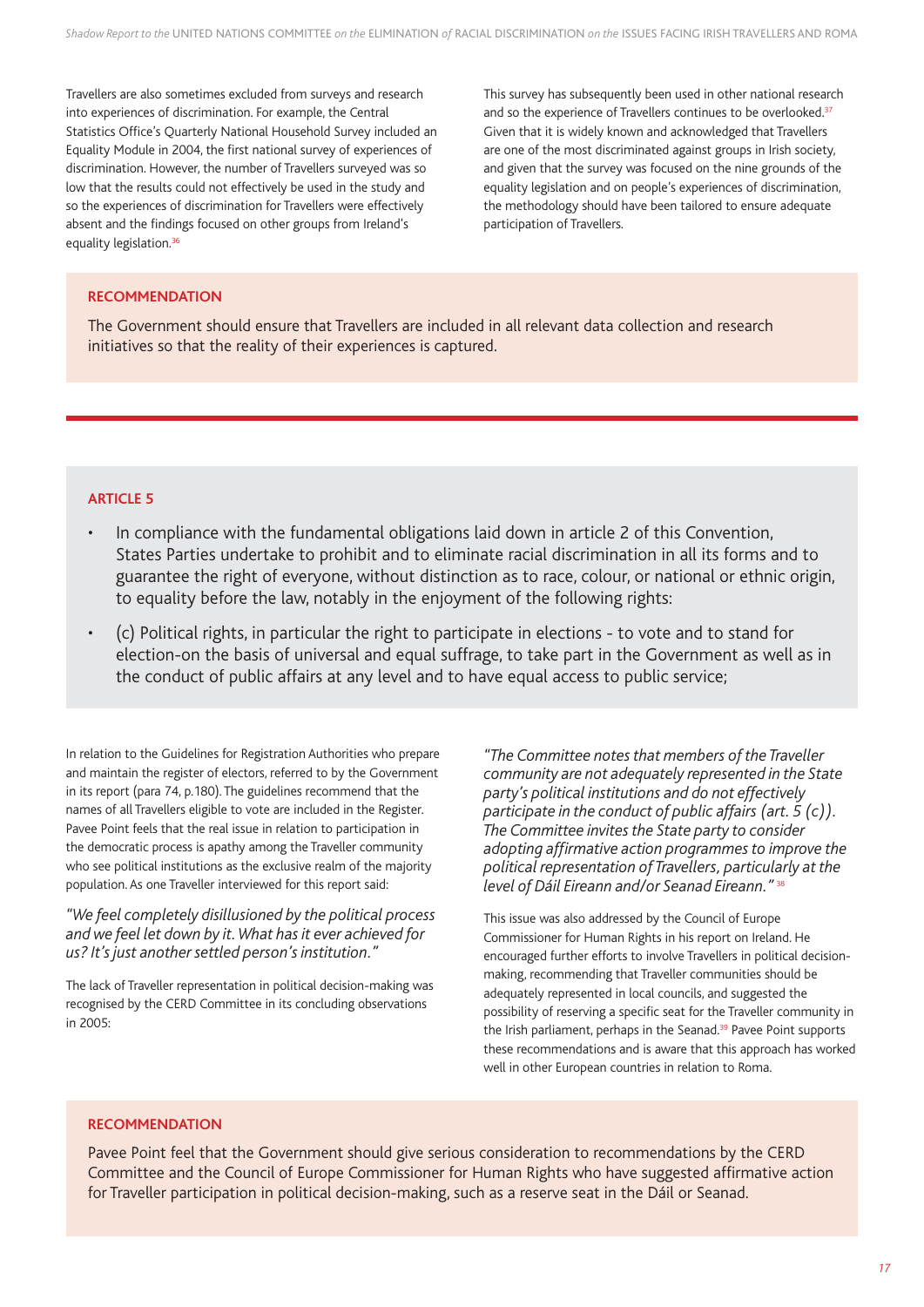# Lack of Action on Government Policies for Travellers

The Government's report (para 30, p.169) states that many of the recommendations of the Task Force Report on the Traveller Community have been implemented. Although some have, Pavee Point is concerned that key recommendations have not progressed in the 15 years since the publication of the Task Force Report. For example, the Task Force recommended the provision of a network of transient sites across the country to support nomadism; however to our knowledge only one transient site has been provided.

Pavee Point believe that the Committee's previous recommendation in this regard is still valid five years later:

*"While noting the efforts made so far by the State party with regard to the situation of members of the Traveller community in the fi eld of health, housing, employment and education, the Committee remains concerned about the effectiveness of policies and measures in these areas (art. 5 (e)).* 

*The Committee recommends to the State party that it intensify its efforts to fully implement the recommendations of the Task Force on the Traveller community, and that all necessary measures be taken urgently to improve access by Travellers to all levels of education, their employment rates as well as their access to health services and to accommodation suitable to their lifestyle." 40*

A large number of the Task Force Report's recommendations related to education and were taken into account in the Government's Report and Recommendations for a Traveller Education Strategy. As the title suggests, this is a report and recommendations and not an actual strategy. As such, there has been limited implementation.

### **RECOMMENDATION**

published with clear deliverables and deadlines A strategy on Traveller education and an associated implementation plan need to be and a monitoring committee with Traveller representation is needed to monitor progress.

The Government's report refers to the establishment of the National Traveller Monitoring and Advisory Committee (NTMAC) (para 2, p.161). Whilst Pavee Point welcomes this development and the inclusion of Travellers on the Committee, it remains purely an advisory body with no power and no authority to make decisions. The Government's report also refers to the High Level Group on Traveller Issues (para 22, p.166), but fails to mention that this group still comprises no Traveller representatives. Also of concern is the fact that this group, seen as the key Government forum for policy and service development in relation to Travellers had not met in over 30 months, from May 2008 to November 2010. *<sup>41</sup>*

### **RECOMMENDATION**

Pavee Point believes that a National Traveller Agency with dedicated responsibility for Traveller policy and with authority to drive service provision for Travellers is required, as even where structures exist; there is a severe lack of implementation of policies translating into tangible change on the ground.

The Government refers to the establishment of Traveller Interagency Groups under each of the 34 County and City Development Boards to coordinate the integrated delivery of services and supports at local level (Para 25, p.167). While these work well in some locations, they are ineffective in other locations. Some County and City Development Boards refuse to allow any Traveller representation. A decision apparently made independently by officials at a local level. A review of the Interagency Groups for the Department of Justice, Equality and Law Reform, whilst finding positive examples of groups working well in partnership, also highlighted the importance of Traveller representation and found that lack of commitment to the interagency process is sometimes evident from the failure of agencies to make participants available for meetings or failure to provide a dedicated representative. *<sup>42</sup>*

### **RECOMMENDATION**

The Department of the Environment and Local Government, which is responsible for Local Government, should issue a clear mandate that local Travellers and Traveller organisations should be represented on Traveller Interagency Groups and that a consistent national approach is required across all CDBs with specific actions and timescales for delivery.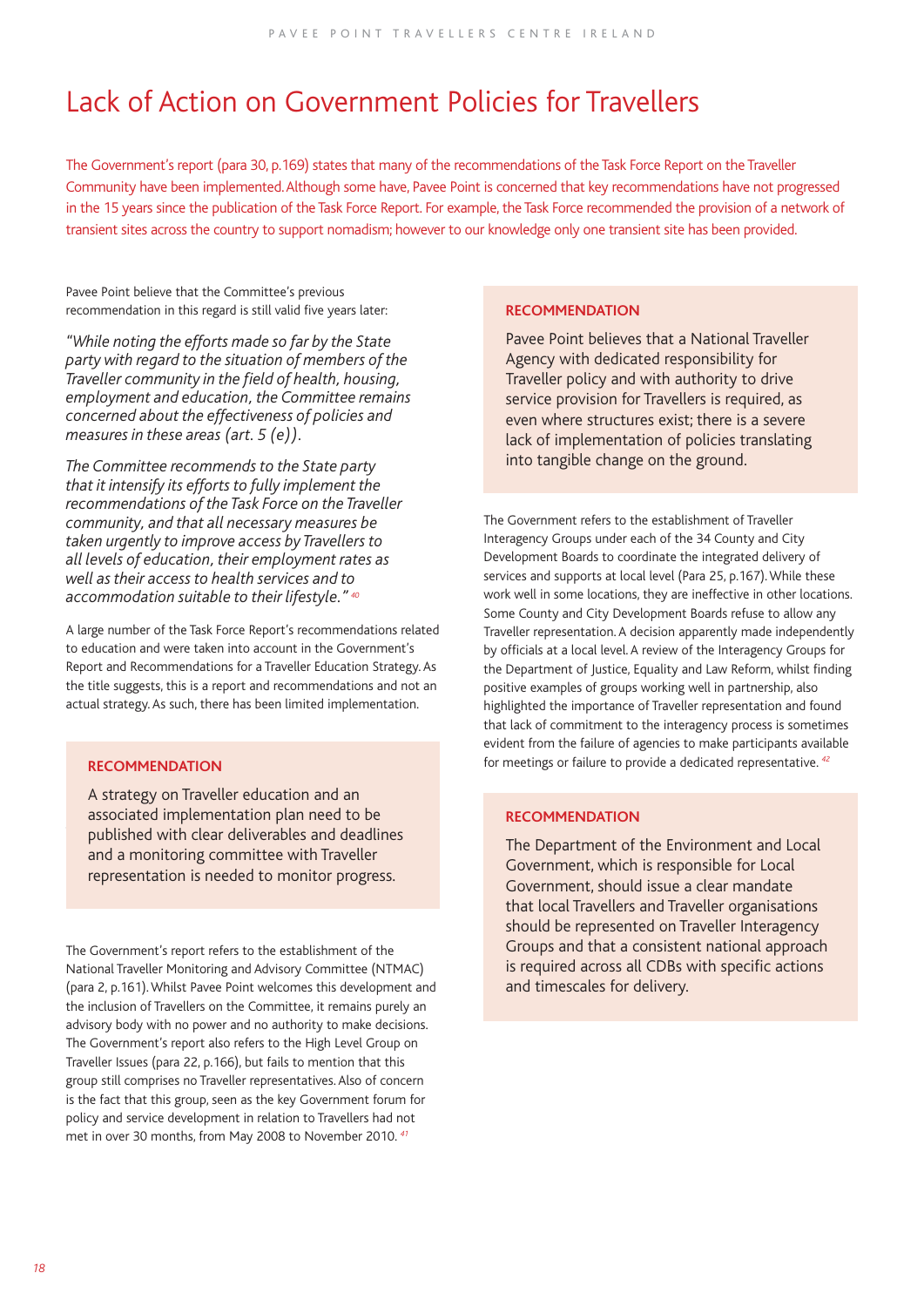# Ineffective Legislation and Practices for Dealing with Racist Crime

### **ARTICLE 4**

- States Parties condemn all propaganda and all organizations which are based on ideas or theories of superiority of one race or group of persons of one colour or ethnic origin, or which attempt to justify or promote racial hatred and discrimination in any form, and undertake to adopt immediate and positive measures designed to eradicate all incitement to, or acts of, such discrimination and, to this end, with due regard to the principles embodied in the Universal Declaration of Human Rights and the rights
- expressly set forth in article 5 of this Convention, inter alia:
- (a) Shall declare an offence punishable by law all dissemination of ideas based on racial superiority or hatred, incitement to racial discrimination, as well as all acts of violence or incitement to such acts against any race or group of persons of another colour or ethnic origin, and also the provision of any assistance to racist activities, including the financing thereof;

The Government's key legislation for dealing with racist crime is the Incitement to Hatred Act, 1989, (para. 9, p.3). However, this legislation has long been recognised as being completely inadequate and ineffective for dealing with racist crime, no doubt this is why the Government report (para 212, p.67), states:

### *"The Prohibition of Incitement to Hatred Act is kept under continuing review in the Department of Justice, Equality and Law Reform to ensure its continuing effectiveness."*

Pavee Point suggests that continuing review is not useful if no improvements are made. ECRI's conclusion on the legislation in its third (2007) report on Ireland was that although it is currently under review, the criminal legislation has not been amended to include sufficiently strong provisions for combating racist acts.<sup>43</sup>

Criticisms of the legislation include:

- It relates to "incitement" and not racist crime in itself:
- It can be difficult to prove intent;
- The penalties do not reflect the seriousness of the crime;
- Judgments of District and Circuit Courts where these cases are held are not recorded (unless reported in local media), so there is little visibility of outcomes.

The Government's Joint Committee on European Affairs expressed concern about the Incitement to Hatred Act in December 2009 in their examination of Roma policies in the European Union.*<sup>44</sup>* They recommended:

*"There needs to be effective infrastructure to respond to racist violence and to support its victims. This includes having the right legal powers in place. The Incitement to Hatred Act 1989 must be re examined and its full effect needs to be used. The use of legal sanctions must be effective. There has been no racist offences prosecuted in this state and therefore racist motivation is not recognised and charged as such."* [Emphasis added].

Another criticism of the legislation is that it does not specifically include racism on the internet. A report commissioned under the National Action Plan Against Racism from the Centre for Criminal Research Justice, University of Limerick (para. 51, p. 17) entitled "Combating Racism with the Criminal Law" recommended that the Act specifically include racism on the internet.<sup>45</sup>

This is an important recommendation as the use of the internet is causing increasing problems in inciting hatred against Travellers. The independent expert body, the National Consultative Committee on Racism and Interculturalism (NCCRI) collated information on racist incidents (prior to its closure at the end of 2008). In the January to June 2008 report, it confirmed that racism on the internet remains a significant issue with 20% of all cases reported relating to this form of racism.*<sup>46</sup>* The Government report states the Prohibition of Incitement to Hatred Act 1989 could include publishing on the internet (para 215, p.68).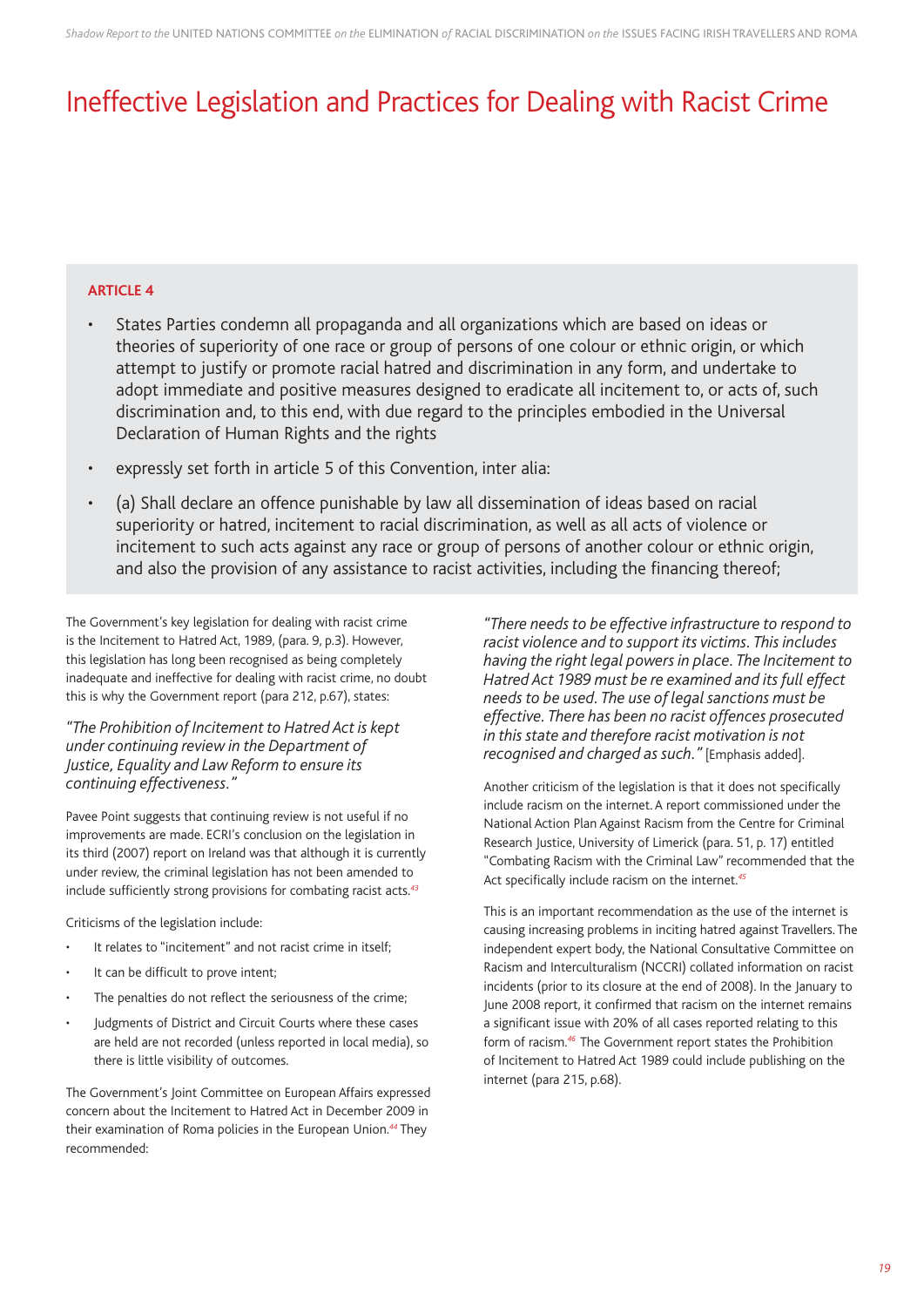In reality though, this legislation is totally ineffectual in this regard as evidenced by the recent case of "Facebook" a social networking website on the internet which was used to incite hatred against Travellers. One Facebook page was entitled "Setting Aside Monday Afternoons to Hunt Knackers", (knacker is a derogatory term for Traveller). This page had 8,306 members. Members are people who sign up to a particular page, like supporters. Another page was entitled "Promote the use of knacker babies for bait". Specific locations and days were named for the proposed "hunting" of Travellers. Pavee Point, other Traveller organisations and other concerned groups and individuals were horrified at the content of these pages and at the large number of supporters; however, complaints to An Garda Síochána (the police) failed to result in any substantial response. Most importantly, the webpages were not removed. It was only after several weeks had passed that action was eventually taken and the webpages were removed. Pavee Point's experience of reporting incidents to An Garda Síochána (the police) has been that they are largely unaware of what legislation exists to deal with racist crime and of how to use it; despite the list of possible legislation provided by the Government in their report (pages 68-69).

### **RECOMMENDATION**

Pavee Point urges the Government to address the current inadequacies in the criminal law in tackling racist crime, including use of the internet and hate speech, and recommends that An Garda Síochána (the police) receive training on how to handle reports of racist crime, including relevant legislation and proper recording. It is also recommended that the Government ratify the Framework Decision on combating racism and xenophobia.

The independent expert body, the National Consultative Committee on Racism and Interculturalism (NCCRI) established a racist incidents recording system in 2001 aimed at providing qualitative data indicating key issues that need to be addressed and complementing other systems such as the Equality Authority and Equality Tribunal records on racial discrimination and An Garda Síochána (the police) records on racist crime. This information was also provided to the EU Fundamental Rights Agency (previously European Monitoring Centre on Racism and Xenophobia) as the NCCRI was their National Focal Point in Ireland. However, these activities ceased in late 2008 when the NCCRI was closed due to budget cuts. The Immigrant Council of Ireland, an NGO, has recently set up a racist incidents reporting system. The NCCRI reports regularly contained reports of racist incidents against Travellers.

Although public attitudes towards Travellers are mixed, a recent report showed that high levels of prejudice and discrimination still exist. Based on a survey carried out in 2007/2008, it found that 39.6% of people surveyed would welcome a Traveller "as a member of the family" and at the other end of the scale, 18.2% of respondents would deny Irish citizenship to Travellers. The reasons why 60.1% of respondents would not welcome a Traveller into the family were because of their "way of life" at 63.7%, because it was "not socially acceptable" at 17.8% and for "national or cultural reasons" at 9.6%. Although 72.3% of respondents agreed that Travellers "should be facilitated to live their own way of life decently"; 79.6% of those surveyed responded that they "would be reluctant to buy a house next door to a Traveller." *<sup>47</sup>*

In line with General recommendation XXXI which recommends, inter alia, relationship building with minority ethnic communities, the CERD Co-ordinator on Follow-up (p.43, para 22) "encouraged the Government to explore new ways to foster dialogue and create new platforms for discussion on issues concerning Travellers and discrimination that they may be facing. The Co-ordinator also encourages the Traveller Community to actively participate in all relevant discussion fora." *<sup>48</sup>*

### **RECOMMENDATION**

Pavee Point recommends that An Garda Síochána build better relationships with the Traveller community and put in place procedures for dealing with reports of racist crime from Travellers. It is also recommended that awareness-raising with the Traveller community on how to report racist crime take place.

*The report...confirmed that racism on the internet remains a significant issue with 20% of all cases reported relating to this form of racism....*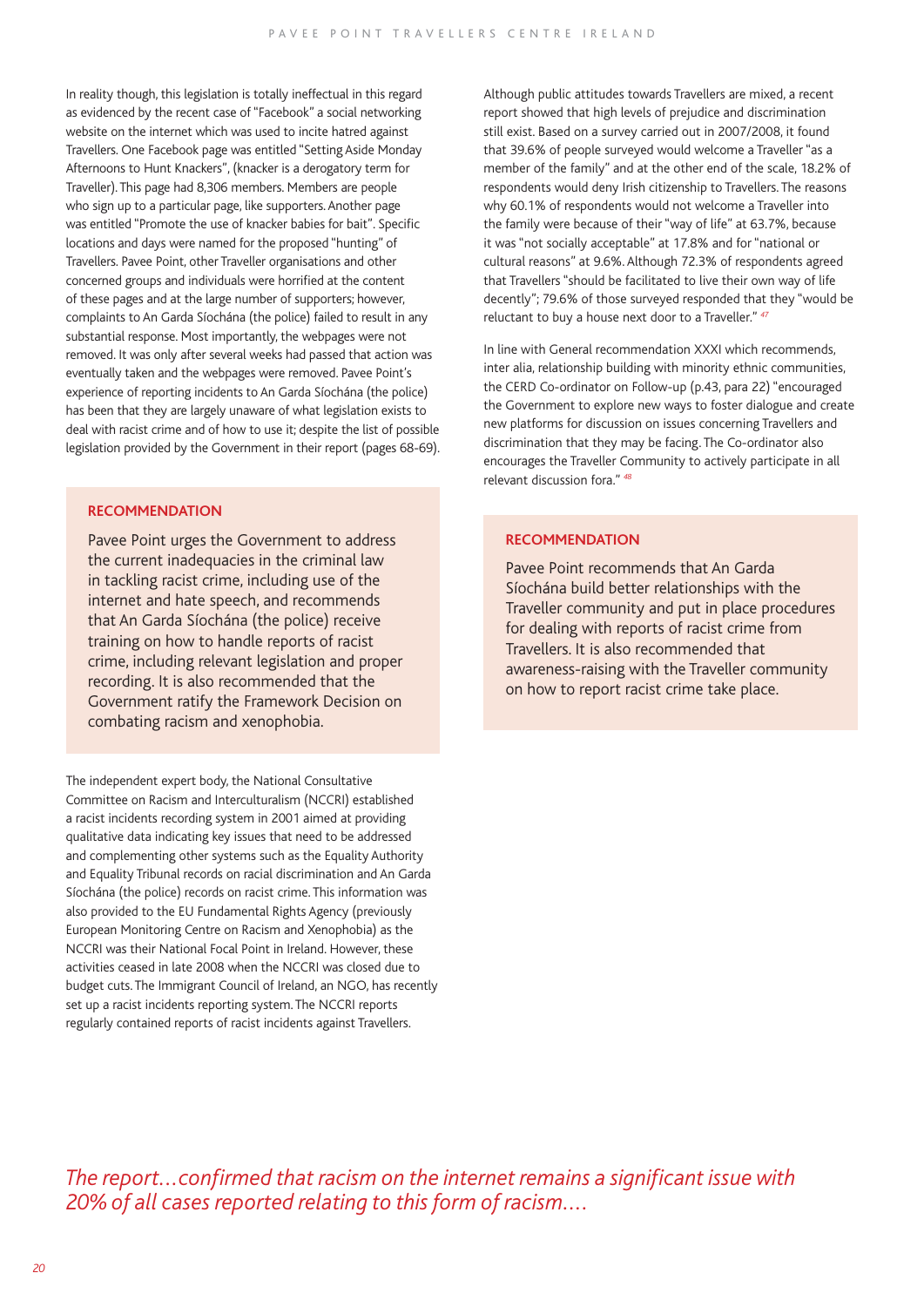# The Undermining of Equality Legislation

### **ARTICLE 4**

- In compliance with the fundamental obligations laid down in article 2 of this Convention, States Parties undertake to prohibit and to eliminate racial discrimination in all its forms and to guarantee the right of everyone, without distinction as to race, colour, or national or ethnic origin, to equality before the law, notably in the enjoyment of the following rights:
- (e) Economic, social and cultural rights, in particular:
- (i) The rights to work, to free choice of employment, to just and favourable conditions of work, to protection against unemployment, to equal pay for equal work, to just and favourable remuneration;
- (vi) The right to equal participation in cultural activities;
- (f) The right of access to any place or service intended for use by the general public, such as transport hotels, restaurants, cafes, theatres and parks.

Travellers are explicitly named as a group protected from discrimination under Ireland's equality legislation (the Employment Equality Acts 1998 and 2004 and the Equal Status Act 2000 and 2004). Travellers experience discrimination in a number of settings, including education, employment and access to public places such as shops and pubs. For example in the All Ireland Traveller Health Study, it is of concern that over 62% of Travellers felt they were discriminated against in school (16.8% of Travellers felt they had been discriminated against in school once, 18.0% two to three times and 27.3% four or more times). In relation to getting work, 13.8% of Travellers interviewed felt they had been discriminated against in getting work on one occasion, 15.0% felt they had been discriminated against two to three times, and 26.3% felt they had been discriminated against four or more times. Other examples of the day-to-day discrimination experienced by Travellers included feeling discriminated against in relation to being served in a shop or pub. 12% of Travellers reported feeling discriminated against once, 13.6% two or three times and 35.1% four or more times.

Therefore protection from discrimination through the equality legislation is important for Travellers but a number of factors undermine the effectiveness of this protection.

As described in the introduction to this report, excessive funding cuts to the equality, human rights and anti-racism infrastructure in Ireland announced in October 2008 have severely undermined the effective protection of Travellers' rights, as well as the rights of the Roma community and other minority groups. The Equality Authority plays a key role in informing members of the public of their rights under equality legislation and in certain strategic cases, represents them in cases before the Equality Tribunal and in appeals to the Courts. However, a 43% cut in the budget of the Equality Authority raises serious questions about its continuing ability to fulfil this role.

In the years after the legislation was introduced, a high number of cases under the Equal Status legislation relating to goods and services were taken by Travellers who had allegedly been refused access to bars/pubs. A Commission on Liquor Licensing was set up which recommended that equality cases relating to licensed premises go before the District Court; this was implemented by the Intoxicating Liquor Act 2003. Unlike the Equality Tribunal, the District Court has neither an investigatory role nor a broad right of audience. Pavee Point has noted an ongoing reduction in the number of cases taken by Travellers as a result and firmly believes that this was a deliberate move to undermine the effectiveness of the equality legislation for Travellers.

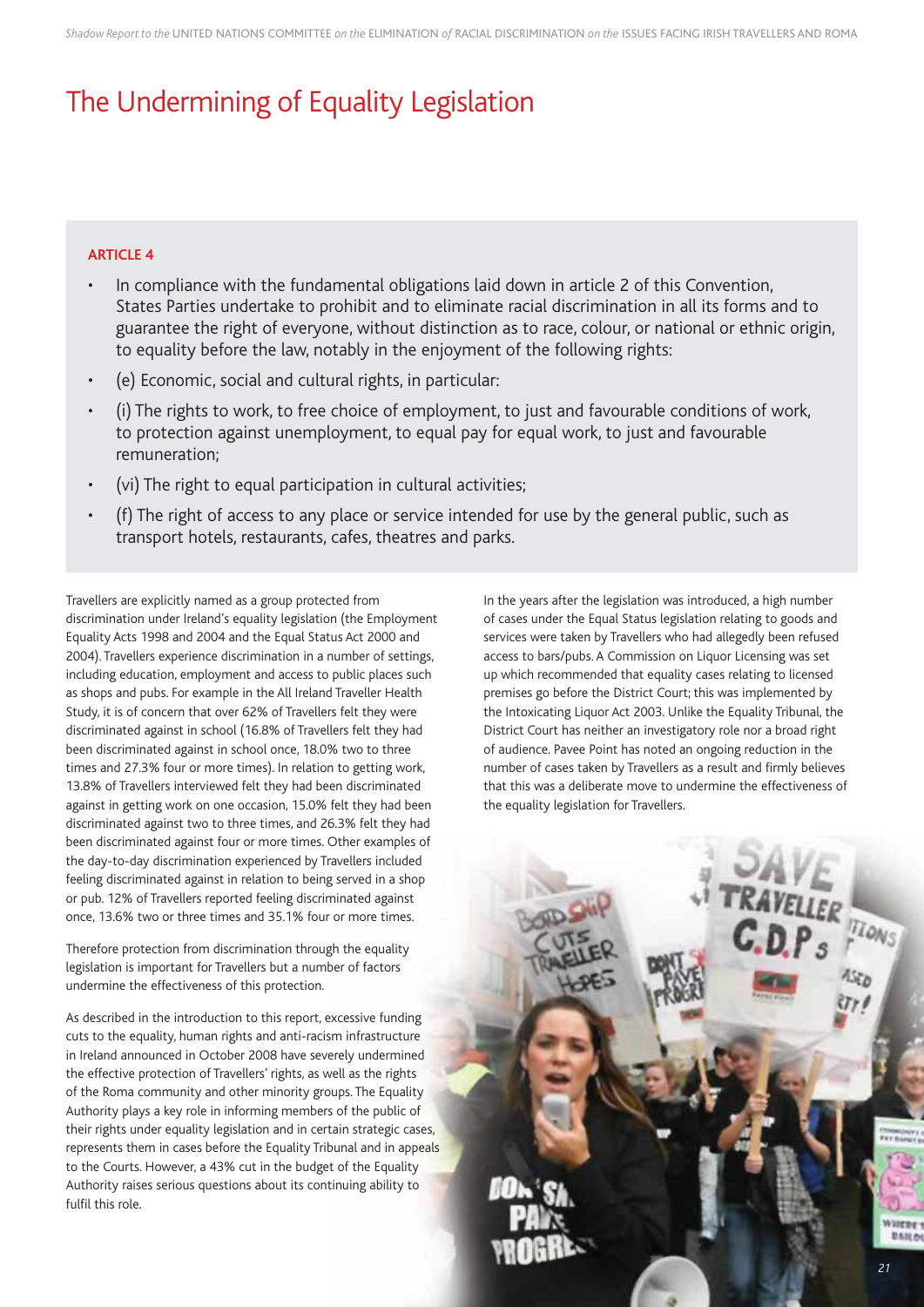### **ARTICLE 6**

States Parties shall assure to everyone within their jurisdiction effective protection and remedies, through the competent national tribunals and other State institutions, against any acts of racial discrimination which violate his human rights and fundamental freedoms contrary to this Convention, as well as the right to seek from such tribunals just and adequate reparation or satisfaction for any damage suffered as a result of such discrimination.

Article 6 of the ICERD convention requires effective protections and remedies against acts of racial discrimination. As described above, protections are being eroded and lack of effective remedies for Travellers has been an ongoing issue. The very low levels of compensation awarded to successful complainants by the Equality Tribunal in cases of discrimination in service provision on grounds of membership of the Traveller community is evident from Equality Tribunal case reports. European Directives state that Member States should provide for effective, proportionate and dissuasive sanctions.49 Research has found that in one year, the average award in for Travellers experiencing discrimination was €623; which is not effective, proportionate, or dissuasive, but that awards for complainants under other grounds had been higher. 50

### **RECOMMENDATION**

As well as domestic remedies, Pavee Point feel that there are opportunities for addressing discrimination at the UN level which Travellers and Traveller representative organisations in Ireland may not be fully aware of. As such, we support the recommendation of the CERD Co-ordinator on Follow-up that the Government further disseminate the convention to encourage greater awareness, including Article 14 which offers the possibility for complaints by individuals and groups of individuals.

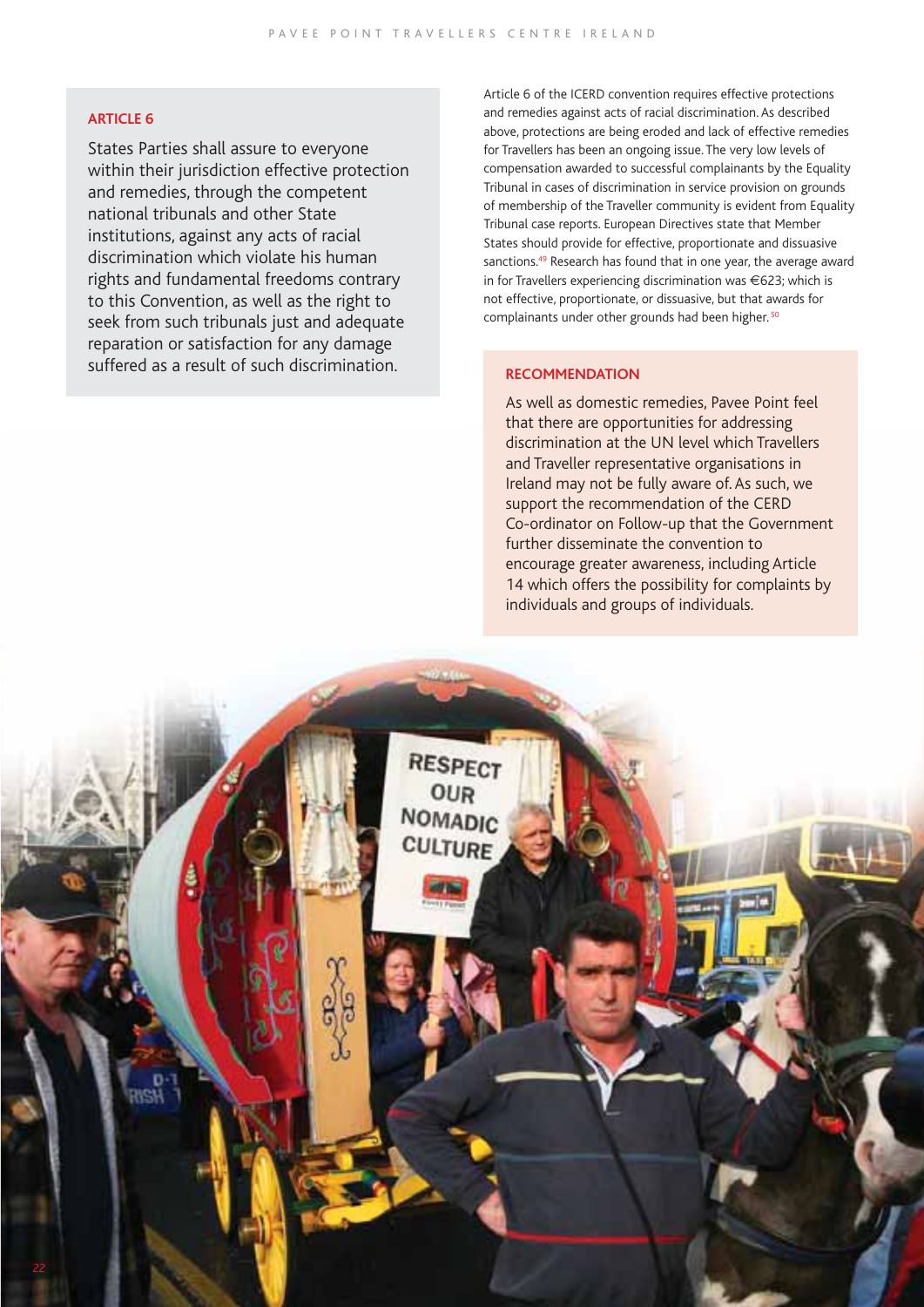# Discrimination in the Criminal Justice System

### **ARTICLE 5**

- In compliance with the fundamental obligations laid down in article 2 of this Convention, States Parties undertake to prohibit and to eliminate racial discrimination in all its forms and to guarantee the right of everyone, without distinction as to race, colour, or national or ethnic origin, to equality before the law, notably in the enjoyment of the following rights:
- (a) The right to equal treatment before the tribunals and all other organs administering justice;

Pavee Point's experience has been that Travellers do not enjoy equal treatment in the criminal justice system. For example, they often receive disproportionately severe sentences in comparison to the majority population, perhaps exacerbated by negative and sensationalist media coverage of such cases by the tabloid press. For example, a Traveller man was sentenced to four years in jail with the final 12 months suspended after a riot in a bar which was widely reported on and sensationalised in the tabloid press. *<sup>51</sup>*

This phenomenon is expressly recognised in the CERD Committee's General Recommendation XXXI on the prevention of racial discrimination in the administration and functioning of the criminal justice system (2005) which recommends that States parties should pay the greatest attention to the following possible indicators of racial discrimination, including:

*"(1) (f) The handing down by the courts of harsher or inappropriate sentences against persons belonging to those groups;"*

Another possible indicator of racial discrimination recognised by the Committee is:

*"(1) (e) The number and percentage of persons belonging to those groups who are held in prison or preventive detention, including internment centres, penal establishments, psychiatric establishments or holding areas in airports;"*

The General Recommendation also recommends (2) that in order for such indicators to be well known and used, States parties should embark on regular and public collection of information from police, judicial and prison authorities and immigration services, while respecting standards of confidentiality, anonymity and

protection of personal data. The General Recommendation suggests that an independent national institution should track, monitor and measure progress made under the national plans of action and guidelines against racial discrimination, identifying undetected manifestations of racial discrimination and submitting recommendations and proposals for improvement. Unfortunately Ireland does not currently collect such data and does not have a national plan of action.

However, data gathered as part of the All Ireland Traveller Health Study confirmed that Travellers are over-represented in prison compared to the non-Traveller population. Travellers comprised 4.6% of the prison population whilst equating to only 0.9% of the Irish population. The study found that the risk of a Traveller man being imprisoned was at least 5 times that of a non-Traveller man, and the risk for a Traveller woman was 18 times that of a non-Traveller woman.

### **RECOMMENDATION**

Pavee Point recommends that the Irish Government implement the CERD Committee's General recommendation XXXI on the prevention of racial discrimination in the administration and functioning of the criminal justice system (2005) with a particular focus on data collection and analysis by an independent body for the purposes of identifying trends in racial discrimination within the criminal justice system.

*...protection from discrimination through the equality legislation is important for Travellers but a number of factors undermine the effectiveness of this protection.*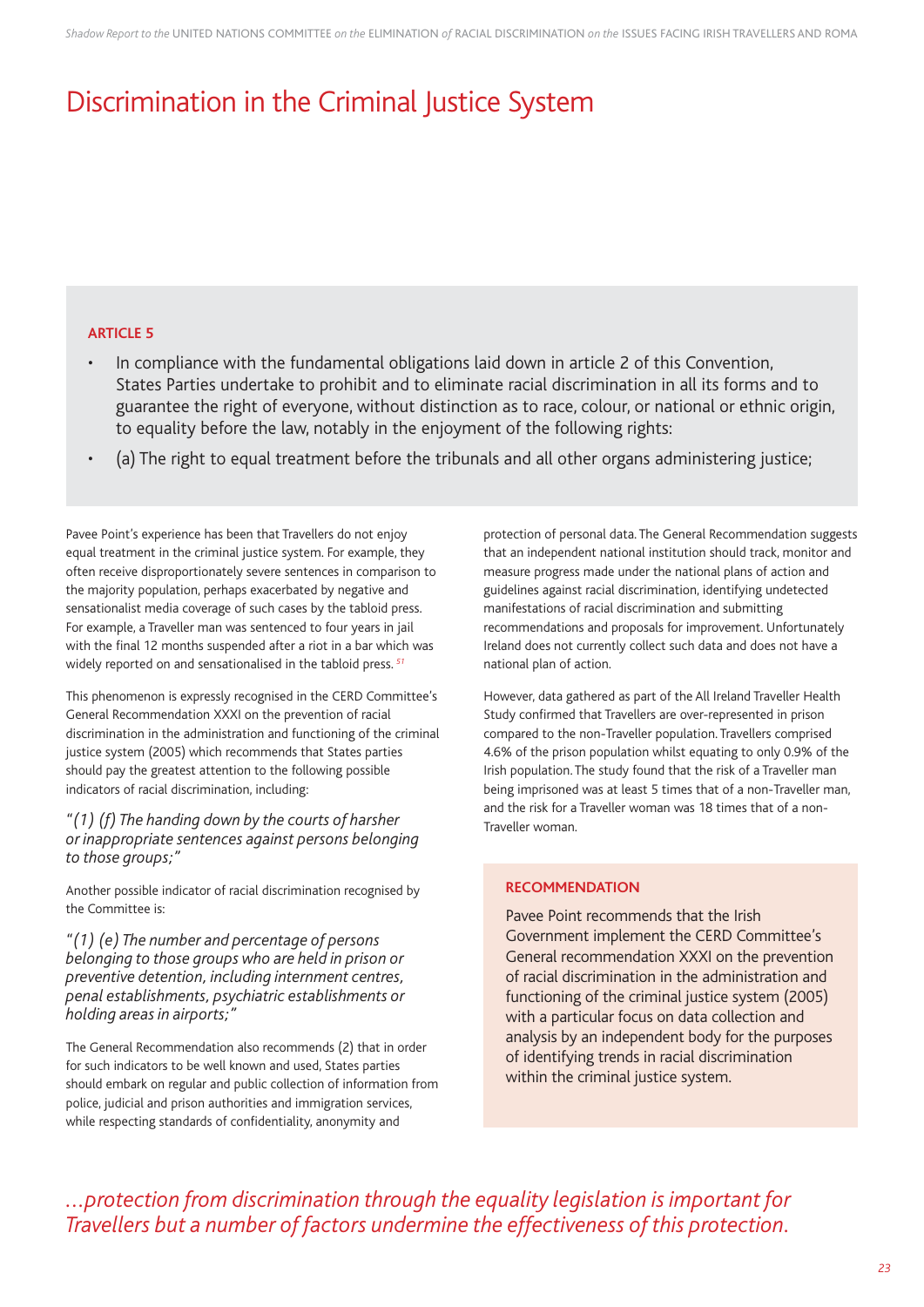Unlike Travellers, members of the majority community who commit crimes against Travellers have been seen to receive very lenient treatment; again perhaps linked to the associated media commentary. For example, in October 2004, John Ward a 42-yearold man, father of 11 and Traveller was beaten 20 times and shot twice while on a public road resulting in his death. Padraig Nally, a 61-year-old farmer, was tried for his murder and found guilty of the lesser charge of manslaughter. On 11th November 2005, he was sentenced to six years in prison; although his conviction was subsequently quashed in 2006. The tabloid coverage of this case included comments that John Ward had "got what he deserved" and that he (Padraig Nally) was a hero for his actions. The Irish Daily Mirror, to cite one example, mounted a sustained campaign to free Padraig Nally. In a review of the almost continuous stream of sensationalist media commentary on this case, the independent expert body the National Consultative Committee on Racism and Interculturalism (NCCRI) in its journal stated:

*"In the worst cases … the media coverage has verged on incitement to hatred as some journalists and newspapers have sought to out-do one another in demonising and scapegoating Travellers…" 52*

The Government refers to the Judicial Studies Institute which organises conferences, seminars and lectures on legal subjects for members of the judiciary (para 236, p.75). It also lists in Appendix III the conferences attended by members of the judiciary, many of which relate to human rights, equality, immigration etc. It is of note that none of the conferences mentioned specifically relate to Travellers.

The CERD Committee's General recommendation XXXI on the prevention of racial discrimination in the administration and functioning of the criminal justice system (2005) also deals with this issue and recommends:

*"(5) (b) To develop, through appropriate education programmes, training in respect for human rights, tolerance and friendship among racial or ethnic groups, as well as sensitization to intercultural relations, for law enforcement officials: police personnel, persons working in the system of justice, prison institutions, psychiatric establishments, social and medical services, etc.;*

*(c) To foster dialogue and cooperation between the police and judicial authorities and the representatives of the various groups referred to in the last paragraph of the preamble, in order to combat prejudice and create a relationship of trust;*

*(d) To promote proper representation of persons belonging to racial and ethnic groups in the police and the system of justice;"*

#### **RECOMMENDATION**

Pavee Point again calls for implementation of General recommendation XXXI on the prevention of racial discrimination in the administration and functioning of the criminal justice system (2005) in relation to training on Traveller culture and rights, relationship building with the Traveller community and representation of Travellers in the police and justice systems. As a starting point, Pavee Point recommend that the Judicial Studies Institute organise seminars and lectures on Travellers and racial discrimination.

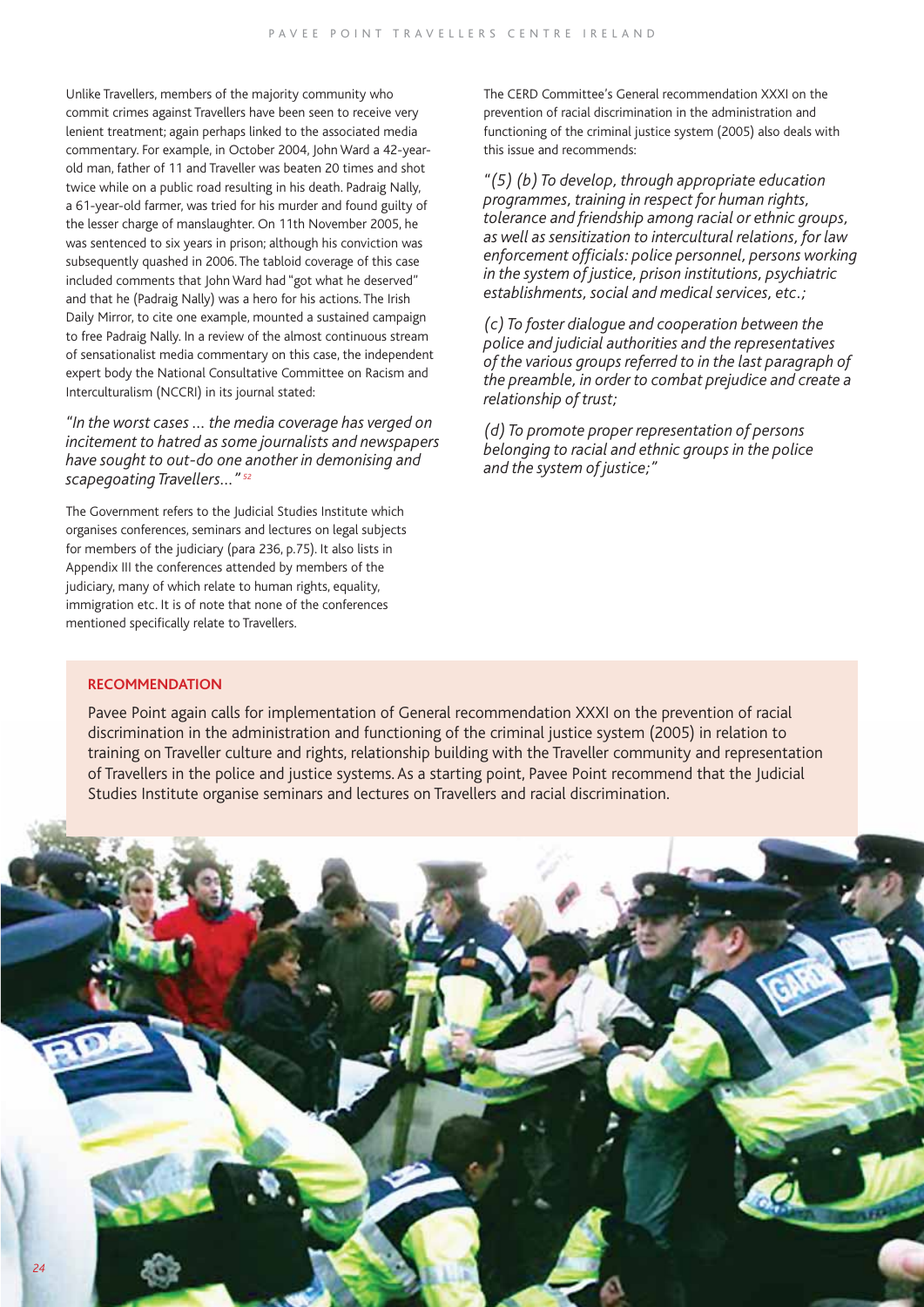# Poor Outcomes from Education

### **ARTICLE 5**

- In compliance with the fundamental obligations laid down in article 2 of this Convention, States Parties undertake to prohibit and to eliminate racial discrimination in all its forms and to guarantee the right of everyone, without distinction as to race, colour, or national or ethnic origin, to equality before the law, notably in the enjoyment of the following rights:
- (e) Economic, social and cultural rights, in particular:
- (v) The right to education and training;

*"The Committee remains concerned, however, that adequate recognition, action and positive measures have not yet been taken to enhance the enjoyment of the rights of children belonging to the Traveller community and in particular to facilitate their access to education, housing and health services."*

### **UN Committee on the Rights of the Child, 2006** *<sup>53</sup>*

In the All Ireland Traveller Health Study, education emerged as a key need.*<sup>54</sup>* It found that Travellers do not achieve a full primary school education in sufficient numbers and that the relevance and appropriateness of the education system deserves scrutiny. It also found cross-generational deprivation whereby some parents cannot help with their children's school education and younger people question their elders about the value of education when they see community members who failing to find employment despite having some level of education. It concluded that in relation to education "relative to the general population they [Travellers] are falling constantly further behind".

The issue of poor educational outcomes for Travellers has long been recognised and Pavee Point notes that efforts have been made in this area in recent years. However, there remain stark inequalities between Traveller children and the general population in relation to education. Early school leaving has been a particular issue for Traveller children, although there have been some small improvements in recent years. According to the 2006 Census of the population:*<sup>55</sup>*

- 53% of Travellers over the age of 15 years had only primary level education or no formal education.
- 12% of Travellers over the age of 15 years had left school at lower second level;
- Almost 3% of Travellers over the age of 15 years had completed their education at higher second level;
- 0.57% of Travellers over the age of 15 years had completed their education at third level.

Recent research by the Economic and Social Research Institute with early school leavers, including Travellers, found that early school leavers in Ireland are found to experience disadvantages in relation to access to further education/training, employment chances, employment quality and broader social outcomes.*<sup>56</sup>*

Travellers who participated in focus groups and interviews for this report, talked about their own experience of education, and that of their children and grandchildren. The key barriers identified and possible causes of early school leaving were:

- Discrimination by teachers;
- Bully and name calling
- Peer pressure;
- Feeling isolated;
- Differences between the social and family lives of Traveller children and "settled" children;
- Feeling that you might still be discriminated against when it came to seeking employment, even if you had qualifications;
- Lack of positive visibility of Traveller identity within the school
- Any visibility of Traveller identity or culture in schools was negative.

Travellers also made recommendations for change in the education sector; these are outlined at the end of this section.

In relation to discrimination, the All Ireland Traveller Health Study found that 37.9% of respondents did not feel they had been discriminated against in school as a member of the Traveller community. However, it is of concern that 16.8% of Travellers felt they had been discriminated against in school once, 18.0% two to three times and 27.3% four or more times. 62% of Travellers experience discrimination in school (Our Geels, 2010).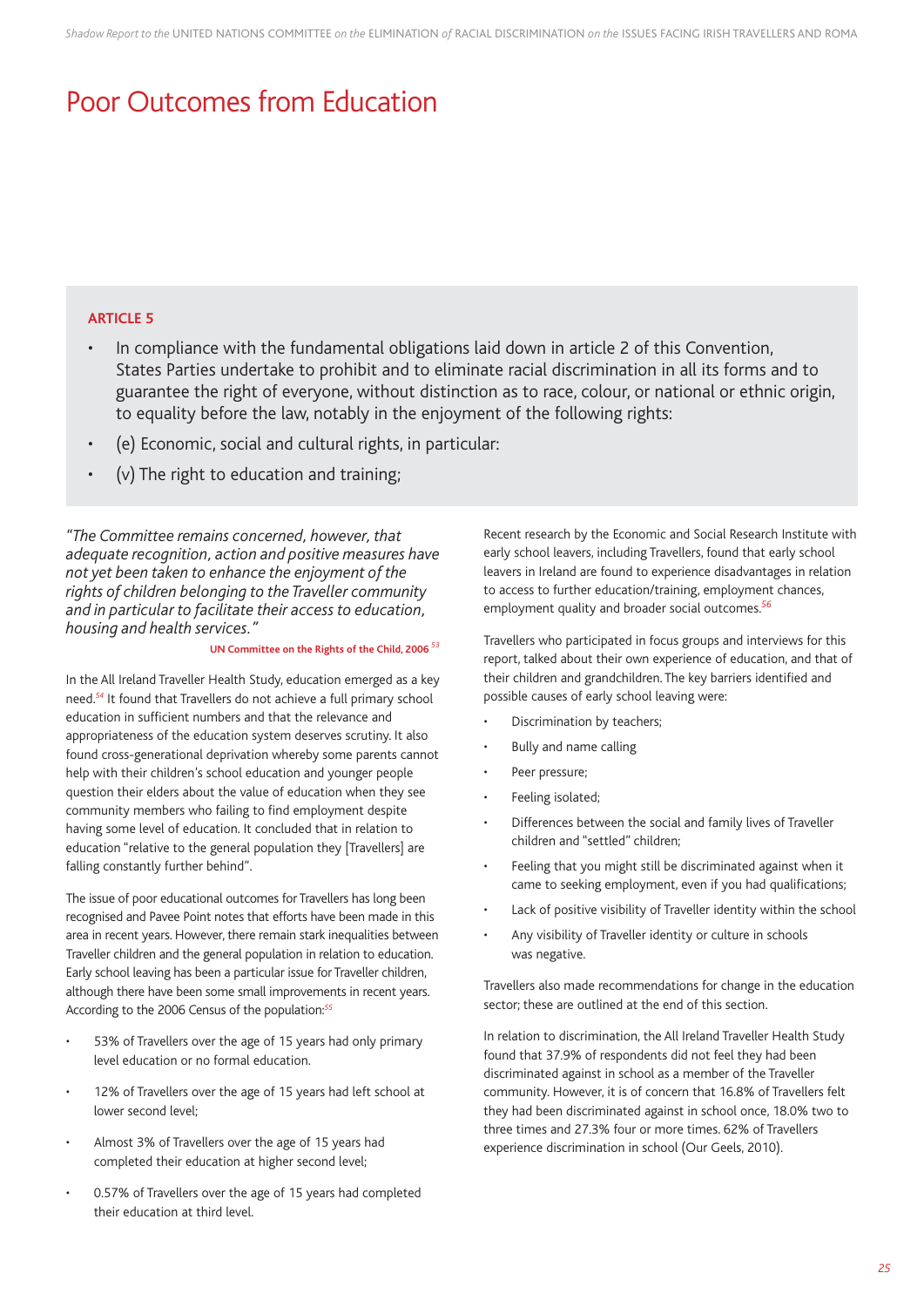A 2006 survey by the Department of Education and Science found that Traveller enrolment in primary schools has improved in recent years, with almost all Traveller children enrolling in primary school. However just over 10 per cent of Travellers who enrol in postprimary schools complete their post-primary education (this contrasts with over 85 per cent of students generally). Low attendance levels of Traveller children at school, and low achievement levels in reading and mathematics were also identified as issues. <sup>57</sup>

The Government's report refers to the 2006 Report and Recommendations for a Traveller Education Strategy (para 6, p. 162); No strategy was subsequently developed from this report and the Department has acknowledged that the report is being read as the strategy for Traveller education. Accepting this as accurate, it has however been impossible to access an implementation plan with associated deliverables and deadlines from the department to date.

The absence of Traveller involvement in the implementation of the "strategy" and lack of visibility on actions and progress has been an ongoing concern for Pavee Point and other Traveller representative organisations. since 2006.

While Traveller organisations worked with the Department on the Advisory Committee on Traveller Education (ACTE) in developing the Strategy. The ACTE stopped meeting in 2006 once the Strategy was developed. There was then no formal involvement by Traveller representative organisations with the state in relation to Traveller education.

Following extensive lobbying a Traveller Education Strategy Advisory and Consultative Forum (TESACF) was established in late 2009. Pavee Point are very concerned by the limitations of this Forum:

- the terms of reference are very restrictive;
- over 50 people are represented on the forum, making it difficult for an individual Traveller representative to have the opportunity to give their point of view;
- meetings will be held only three times per year; and
- no subgroups will be established to progress particular issues.

The major concern for Traveller organisations has been the lack of implementation of the strategy actions to date. Further in the case of recommendations which have been initiated by the department no short or medium term actions have been undertaken as recommended in the strategy. The recommendations are simply implemented without regard to service providers or Traveller families and children.

A further issue is the concern as to where the Traveller education budget is actually being spent, if in fact it is all being spent on Traveller education. Our experience has been that money allocated for services to Travellers may not always reach Travellers. For example, in response to Dáil (parliamentary) questions in September 2009, the Health Services Executive (HSE) has acknowledged that of the €12m allocated to Traveller health developments since 1998 the HSE has kept in excess of €3m (25% of the budget) to balance their books.*<sup>58</sup>*

Pavee Point's concerns in relation to Traveller education developments have been borne out in Budget 2011. When, without notice or consultation, the state cut all support measures to Traveller education from June 2011. While Traveller organisations have called for a review of many of these education services in terms of effectiveness and value for money and despite the recommendations of the Traveller Education Strategy, none of the services have been reviewed to date. These draconian cuts undermine the progress made in Traveller education over the past 10 years.

Traveller organisations or parents were not consulted or informed of the cuts nor was the Traveller Education Strategy Consultative Advisory Forum. Traveller families and children continue to need support from the state in accessing education at all levels in order for Traveller children to benefit from the Irish education system. If the recommendations for the All Ireland Traveller Health Study are to be realised Traveller support services are needed. This issue needs to be addressed urgently with the Department of Education and Skills and Department of the Taoiseach.

The All Ireland Traveller Health Study recommends that every Traveller child should obtain the minimum equivalent of the Junior Certificate and that a similar percentage should go on through secondary school to professional or higher level education as the general population within 10 years. It also urges for a focus on adult education due to the young age profile of the population and because education is essential for empowerment.

### **RECOMMENDATION**

Pavee Point urges the Government to take on board the recommendations from the All Ireland Traveller Health Study in relation to education. We also recommend a value for money review on current Government expenditure on Traveller education.

Other recommendations in relation to Traveller education include:

- Mandatory training on anti-racism and Traveller culture and identity and belonging for teachers (including preschool education). This was recommended by Travellers who participated in focus groups for this report. The UN Committee on the Rights of the Child also recommended training activities for teachers "in order to sensitize them to Traveller issues and inter-cultural approaches". *<sup>59</sup>*
- Inclusion of Traveller culture in school textbooks and teaching materials. This was recommended by ECRI in its second report on Ireland*60* and would address the issue identified by Travellers who participated in focus groups for this report that any visibility of Traveller identity or culture in schools was negative.
- Positive action to encourage and facilitate Travellers to enrol in teacher training. This was recommended by Travellers who participated in focus groups for this report and a similar recommendation was made by ECRI in its second report on Ireland.*61*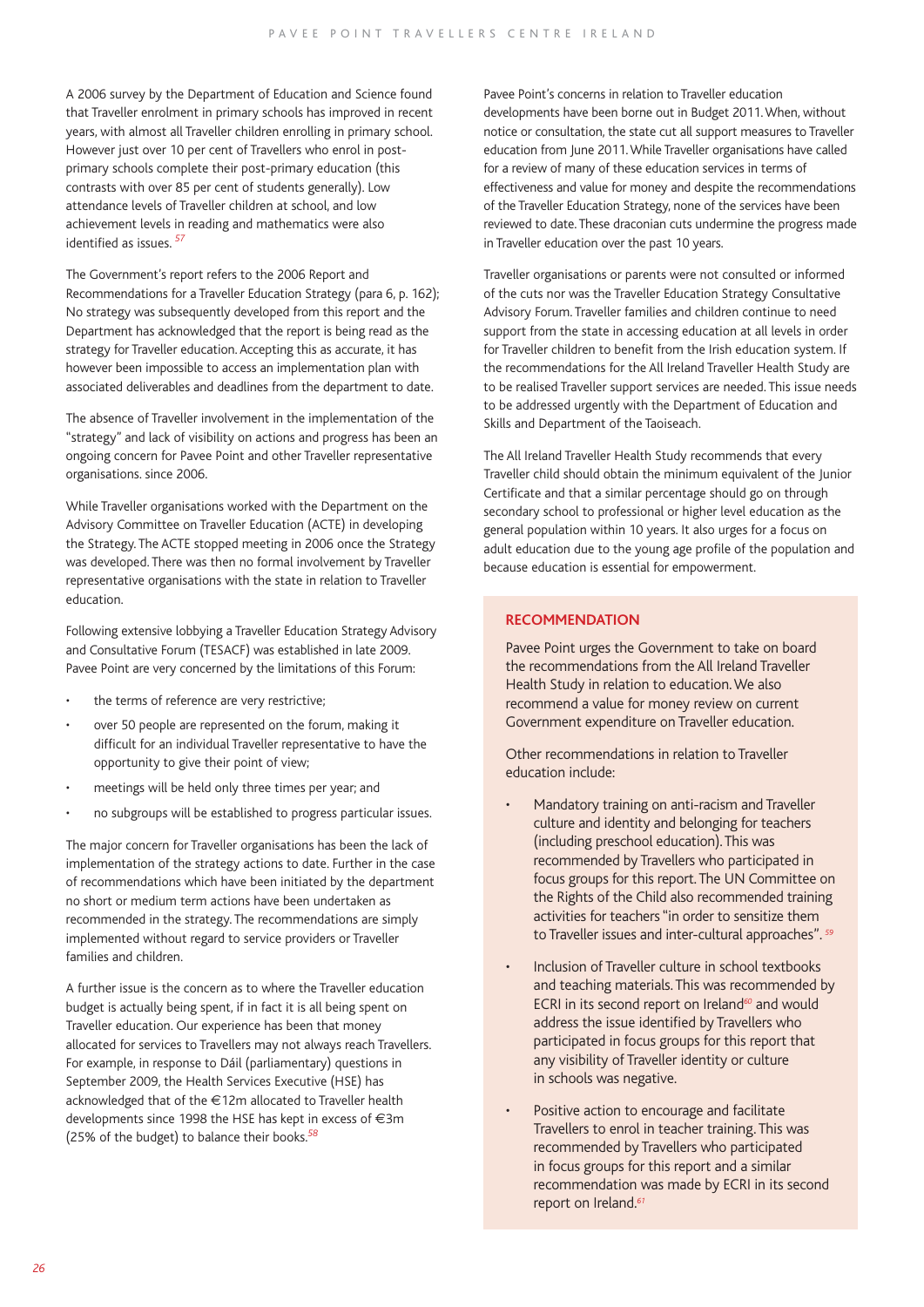# Segregation in Education

### **ARTICLE 3**

States Parties particularly condemn racial segregation and apartheid and undertake to prevent, prohibit and eradicate all practices of this nature in territories under their jurisdiction.

The Government reports that there is no racial segregation or apartheid in Ireland (para 204, p. 65); however, there has been in the area of Traveller education. This is gradually changing.

The Government report states that at pre-school, a phased transition from segregated provision to integrated provision is being managed sensitively, incorporating best practice (para 7., p.163). However, in practice, many County Childcare Committees who are trying to assist and advise in managing this change have told Pavee Point that the support, guidance and advice offered by Pavee Point in this transition is the only source they have. Some funding through the Dormant Accounts Fund (an innovative funding programme designed to support community projects through money in dormant domestic bank accounts) was made available to integrated early childhood services to support Traveller inclusion. However this had very limited effect for Traveller inclusion. In the meantime, grant aid was withdrawn from Traveller preschools because of the introduction of the Community Childcare Subvention Scheme (2008) and the Free Preschool Year in Early Childhood and Education Scheme (2010). This funding change has implications for the integration of Traveller children into mainstream provision and that there is no Government contact point for this or other equality issues.

The Government report describes the phasing out of Senior Traveller Training Centres (para 19, p.165) and states that there has been some resistance to this recommendation from some sectors of Traveller interests. Pavee Point would like to clarify that we support this recommendation.

*The Travellers training centres may lead to a situation where education is focusing on 'traditional' education due to the ethnic identity of the children as Travellers and not so much on the educational needs of the individual child. The Co-ordinator on Follow-up stresses the importance that within all levels in the education sector, focus be on educational needs of the individual pupil.*

### **RECOMMENDATION**

Pavee Point urge the Government to accelerate its efforts to transition Travellers from segregated to mainstream education at all levels of the education system and to provide dedicated support to education service providers and to the Traveller community in this process.

**Hillian** 

*27*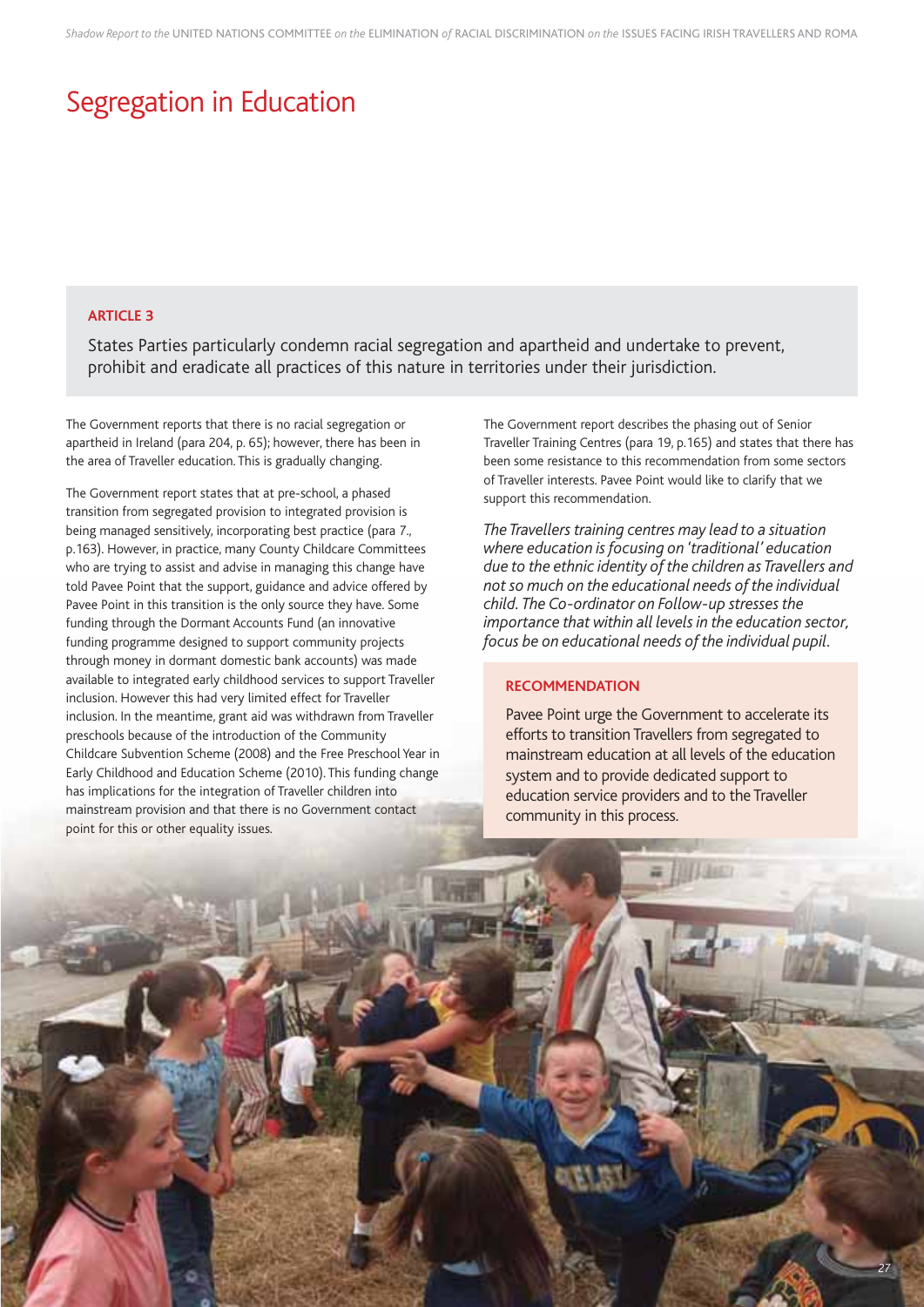# Lack of Employment

### **ARTICLE 5**

In compliance with the fundamental obligations laid down in article 2 of this Convention, States Parties undertake to prohibit and to eliminate racial discrimination in all its forms and to guarantee the right of everyone, without distinction as to race, colour, or national or ethnic origin, to equality before the law, notably in the enjoyment of the following rights:

(e) Economic, social and cultural rights, in particular:

(i) The rights to work, to free choice of employment, to just and favourable conditions of work, to protection against unemployment, to equal pay for equal work, to just and favourable remuneration;

*"Well, the dole [social welfare] came in and the plastic came in. The plastic meant that the tin buckets and the cans the Travellers used to make went out. So that stopped the Travellers from making a few pounds a week. As regards the dole, you'd have to have a settled address to get it. So the Travellers had to move out of the country nearer to towns."62*

Travellers were traditionally craftsmen, horse traders, message carriers, tinsmiths, engaged in buying and selling goods and provided a seasonal labour force with a variety of skills; economic activities suited to a nomadic way of life. As industrialisation brought new methods of communication and cheap plastic, Travellers as with other groups in Ireland began to experience a change in their role in Irish society and had to adapt their lifestyle to accommodate these changes.*<sup>63</sup>*

Horses were a key part of the Traveller economy; however, the Control of Horses Act 1996 had a disproportionate negative impact on Travellers and made it difficult for Travellers to comply with the legislation and bye-laws relating to horses. Horses were traditionally bred to facilitate nomadism and were used as an alternative method of saving rather than using banks. Horses could be sold to pay for weddings, funerals and family gatherings.*<sup>64</sup>*

Today when Travellers are looking to new forms of employment, the difficulties in education, described above, contribute to difficulties in gaining employment. Other barriers for Travellers in accessing training and employment opportunities, identified through a project to enable employment of Travellers in the Health Service*<sup>65</sup>*, include:

- A lack of recognition of the Traveller culture in the planning and delivery of programmes;
- A lack of additional support during programmes;
- A lack of follow up and development following programmes;
- A lack of information about training programmes among Travellers;
- Fears of losing welfare entitlements as a result of participating in training;
- The perception that participation in training will, by necessity, inhibit travelling;
- Negative perceptions of training resulting from prior negative experiences in the school system; and
- Low expectations that participating in training will actually lead to employment.

Pavee Point is concerned by a glaring omission from the Government's report, namely any reference to the actual level of unemployment within the Traveller community. According to the 2006 Census of the population only 14% of Travellers aged 15 years and over was described as "at work", compared with 53% of the general population aged 15 years and over.*<sup>66</sup>*

In 2006, Ireland was still in an economic boom; however, Travellers gained little benefit from the boom years as the unemployment rates in 2006 show. If the situation was less than ideal for Travellers in 2006, it is stark in 2010 as Ireland experienced a very severe recession in the past two years. The percentage of people in the general population unemployed at the time of the Census in 2006 was 5%; in July 2010, this had risen to 13.7%.*<sup>67</sup>* Although there are some signs of stabilising, the OECD has warned that but the recession left significant scars in the labour market that will take time to heal and that there is a significant risk that the temporary hike in unemployment becomes structural and discouraged job losers grow permanently disconnected from the labour market.*<sup>68</sup>*

As a result of all the experienced workers in the market for jobs, Travellers will now be further distanced from employment opportunities, unless there are dedicated and targeted initiatives to improve their prospects and opportunities and provide supports in employment. ECRI's conclusion on Traveller integration in society focused on employment:

### *"Measures for integrating Travellers into society need to be reinforced, in particular in the area of employment."69*

Discrimination in seeking employment and when in employment are also issues for Travellers. This was recognised in the 2006 Report of the Government's High-Level Group on Traveller Issues, which stated that Travellers "are discouraged from seeking mainstream employment by discrimination, hostility and the fear of rejection".*<sup>70</sup>*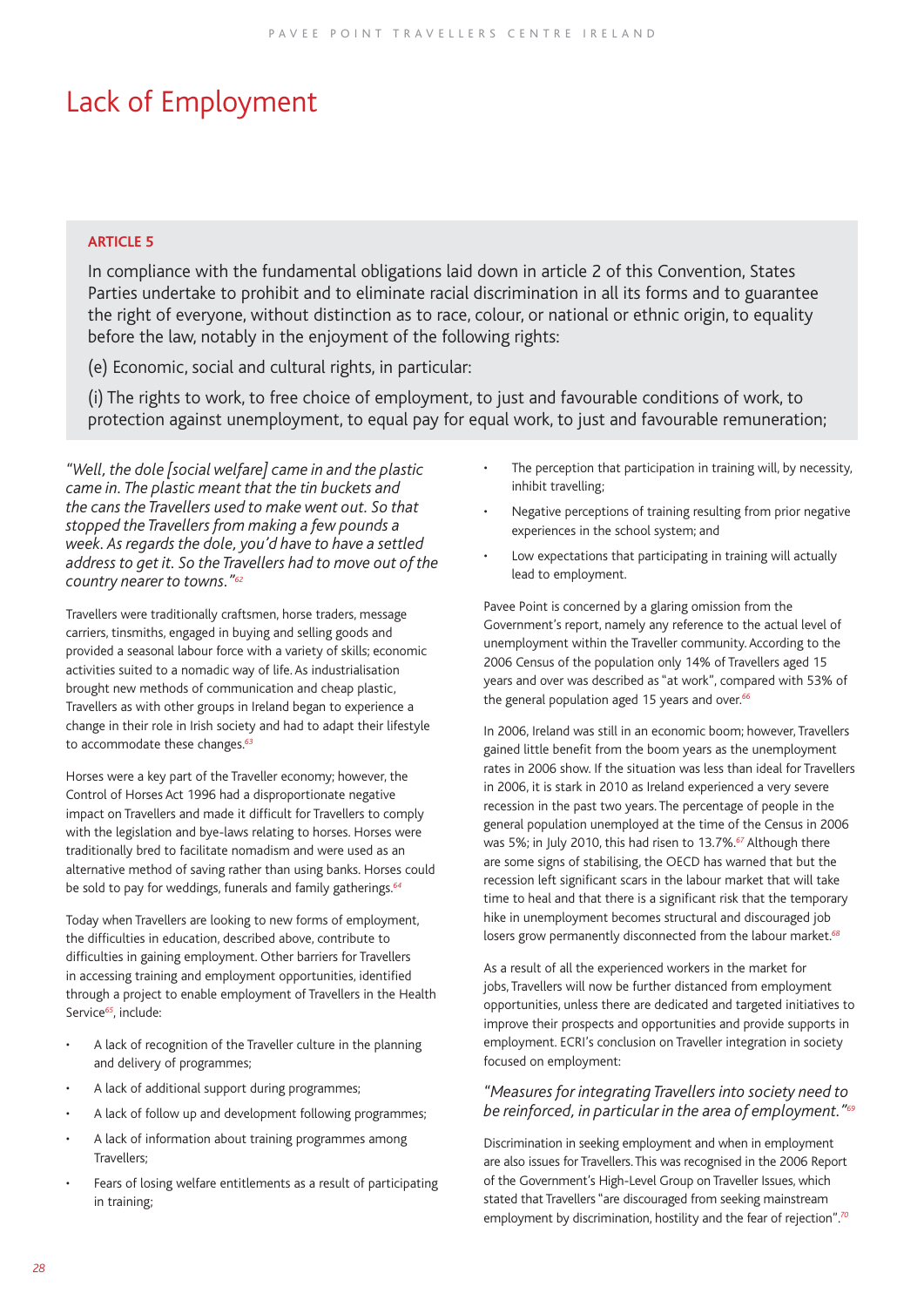Traveller participants in a focus group inputting into this report gave their personal experiences of discrimination in employment. For example, being pleased to get a job, only to have settled coworkers insinuate that they could not be trusted and might steal from their personal belongings.

The Government's report refers to "significant initiatives" in relation to employment opportunities for Travellers. These include the Department of Justice, Equality and Law Reform/Pobal Interagency fund which has led to the registration of 15 companies and three sole traders, has supported up to 100 jobs and relevant training for Travellers (para 45, p.174). It also describes the Department of Finance Traveller Internship programme. (para 46, p. 174). Pavee Point welcomes such initiatives but would question whether they can be described as "significant", as the number of beneficiaries was small and some of them are short-term initiatives.

For example, the Department of Finance Traveller Internship Programme in the Civil Service (2006 -2007) provided work experience for 23 Travellers. An evaluation*<sup>71</sup>* found that this was a positive experience with some Travellers going on to other employment in both the public and private sectors or to further education; however, the initiative is no longer running.

Pavee Point supports initiatives such as the FÁS (Training and Employment Authority)'s Special Initiative to Expand Employment Prospects for Travellers (FÁS SIT). It supports Travellers already engaged in the Traveller economy and provides funding to address the training needs of adult Travellers. The objective of this project is to bring multiple agencies together in partnership, to

tackle unemployment issues at local level, using an inter-agency approach. Interagency groups at City / County Development Board level apply for funding from for responses to Travellers employment and self employment needs. A prerequisite of funding is that there is Traveller representation on the interagency group. An evaluation of the initiative in 2006 found that Travellers experienced positive outcomes in relation to completing training (152 people), securing employment (37 people) and establishing businesses (11 people). Pavee Point feels that it is important to continue the FÁS SIT initiative and build on these foundations.

Positive initiatives such as the FÁS SIT, or the Traveller Internship Programme in the Civil Service, require ongoing support to ensure sustainable outcomes for the Travellers involved.

 In addition to these welcome targeted initiatives there is a need for greater focus on Traveller inclusion in mainstream provision. Traveller specific data needs to be collected to ensure that this can be undertaken effectively.

### **RECOMMENDATION**

Pavee Point urges the Government to commit to long-term, sustainable strategies to improve Travellers training and employment prospects and opportunities and to provide supports in employment. A National Strategy for Traveller Employment is required.

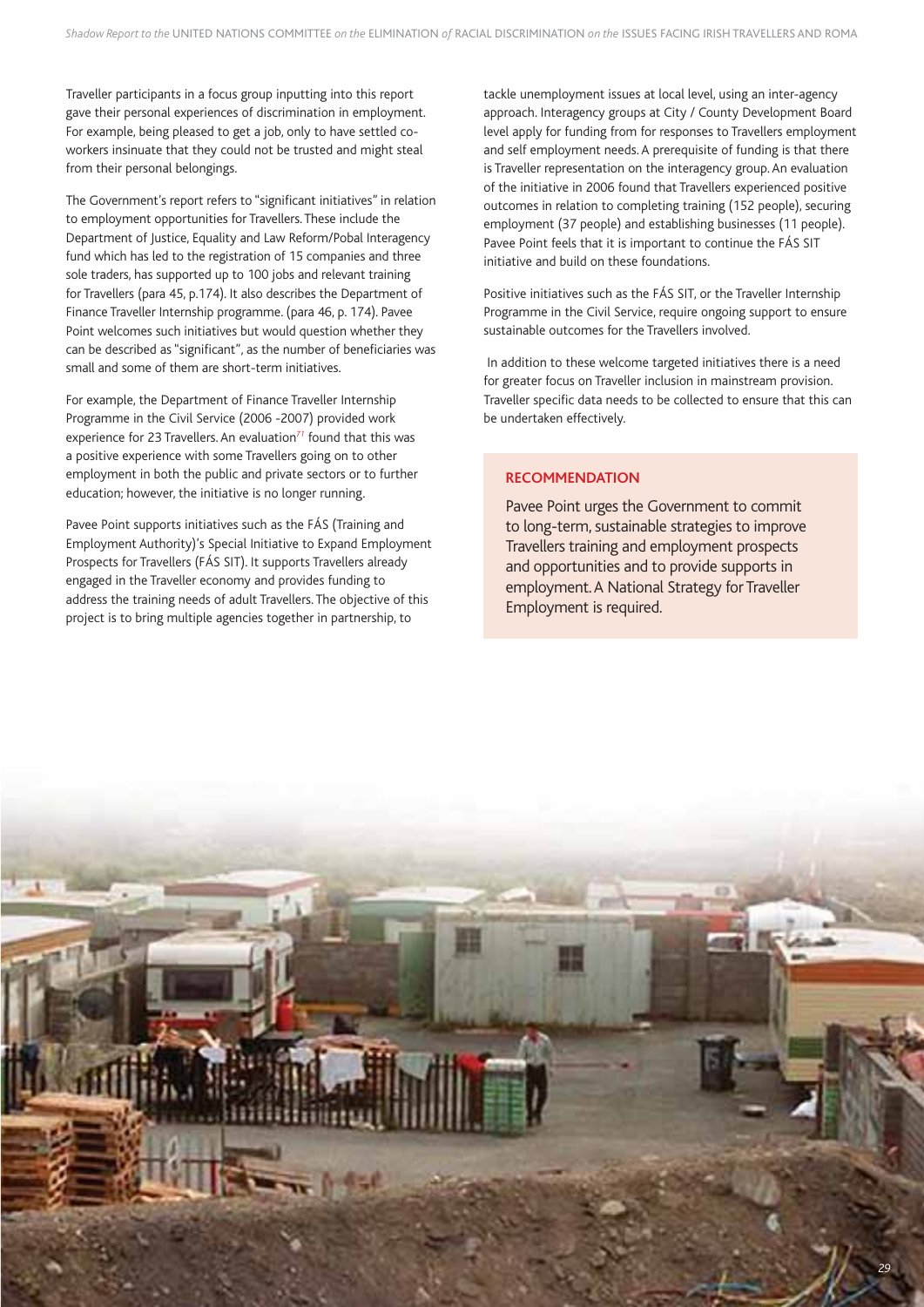### Inadequate Accommodation

### **ARTICLE 5**

In compliance with the fundamental obligations laid down in article 2 of this Convention, States Parties undertake to prohibit and to eliminate racial discrimination in all its forms and to guarantee the right of everyone, without distinction as to race, colour, or national or ethnic origin, to equality before the law, notably in the enjoyment of the following rights:

(e) Economic, social and cultural rights, in particular:

(iii) The right to housing;

According to the 2010 All Ireland Traveller Health Study, Travellers surveyed most frequently lived in a house (73.3%), followed by trailer/mobile home or caravan (18.2%). 55.3% of those on a trailer/mobile home were parked on a halting site, 23.8% on an "unofficial site" and 6.8% on a transient site. Most homes had central heating (92.9%), both hot and cold water (94.4%) an individual bath or shower (63.7%) and flush toilet (91.6%). Yet this means that 7.6% did not have access to running water - 2,753 Traveller men women and children. Indeed the authors of the study note that the most destitute of Travellers are living in very poor conditions indeed. "What we can say is that the better accommodated the Traveller family, the better the health status."*<sup>72</sup>* As well as physical health, the study found that living conditions impacted on mental health.

Travellers continue to experience severe difficulties in relation to accommodation and it is one of the main areas where Pavee Point feels there has been insufficient progress since the publication of the Task Force Report on the Traveller Community in 1995. Pavee Point is concerned at the lack of information on Traveller accommodation in the Government's report. The 2007 statistics on the count of Traveller families is included (Annex 2, p.182) but these statistics hide the reality of Travellers' lives. For example, the table refers to "sharing" of houses and halting bay sites, in reality "sharing" means overcrowding. It also refers to "unauthorised sites"; this means Traveller families, including children, who have no suitable accommodation being forced to live at the roadside, most likely with no access to toilets or running water.

The All Ireland Traveller Health Study also found that significant numbers of families in group housing or sites reported lack of footpaths, public lighting, fire hydrants and safe play areas (play areas were unavailable for 77.5% of respondents). Further undermining the health and safety of Traveller families were issues such as rats (a problem for 33.1% of families) and being too close to a main road (a problem for 47.5% of families).

The 1995 Task Force Report recommended the establishment of a network of transient sites across the country to support nomadism. As far as we are aware, only one has been provided. The Government's report (para 30, p.169) states that many of the recommendations of the Task Force Report have been implemented. There has been some progress in relation to refurbishment of existing accommodation, but there is a real lack of progress in providing new units, so accommodation needs of the growing Traveller population are simply not being met.

The 1998 Traveller Accommodation Act placed an obligation on local authorities to produce accommodation plans covering a fixed period. Under the Act, the National Traveller Accommodation Consultative Committee (NTACC) was established to advise the Minister of Environment and Local Government in relation to Traveller accommodation policy and was mirrored at local level by the Local Traveller Accommodation Consultative Committees (LTACC) which provide advice on the preparation and implementation of Traveller accommodation programmes; advice on the management and maintenance of Traveller accommodation; and liaison between Travellers and the local authorities. However, the lack of political will and the lack of incentives or sanctions in the legislation have resulted in local authorities failing to provide adequate accommodation for Travellers and the NTACC and LTACC are purely advisory bodies with no mandate to compel local authorities to comply with their obligations. This lack of progress reinforces the need for a National Traveller Agency, as recommended by Pavee Point in this report, with the relevant powers to ensure individual services meet their obligations towards Travellers.

To exacerbate these difficulties, Traveller families often face discrimination, harassment and racist attacks by people who do not want them to live in their area. According to the survey mentioned previously in this report, 79.6% of those surveyed responded that they "would be reluctant to buy a house next door to a Traveller."*<sup>73</sup>*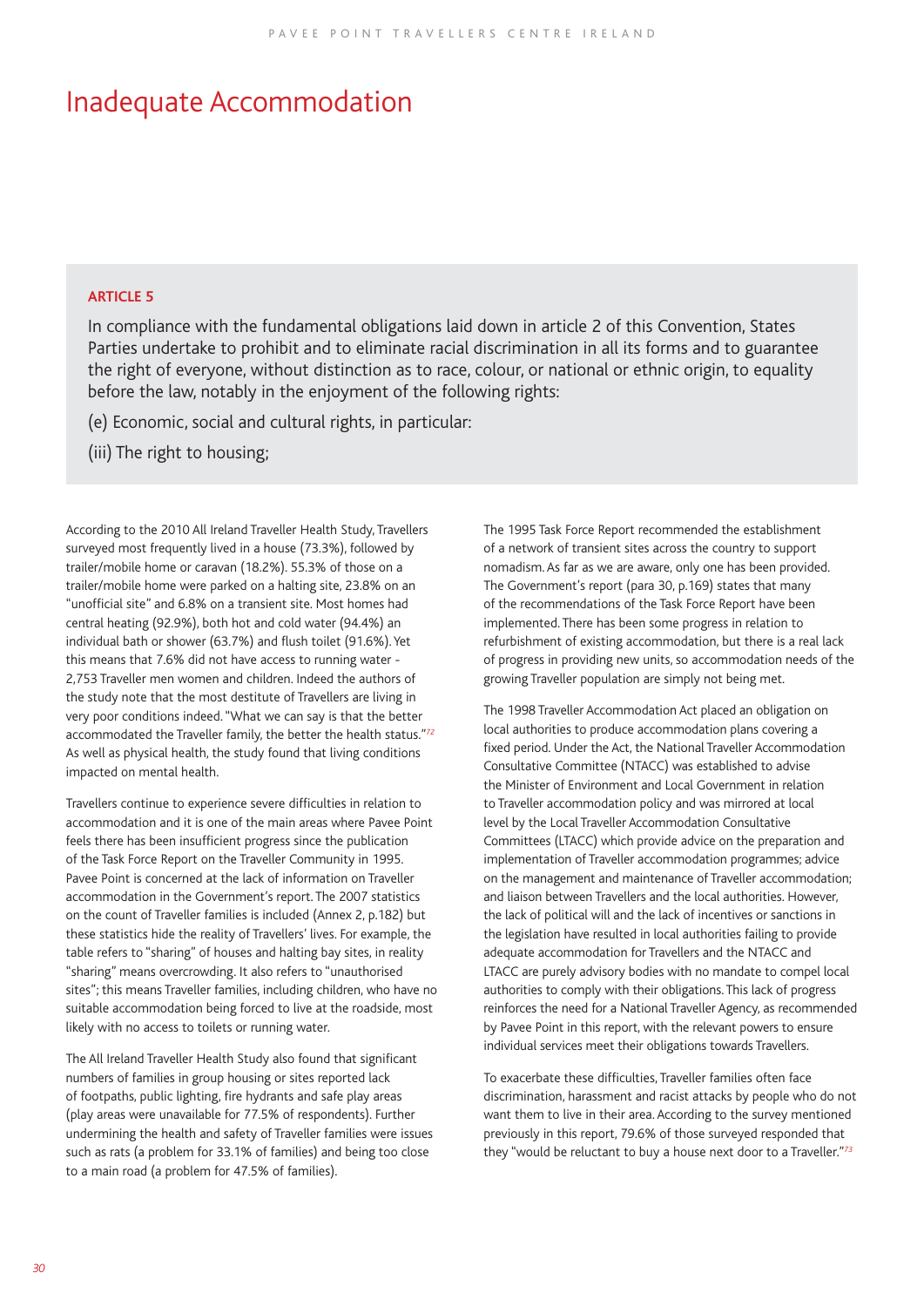For example, in 2009, a Traveller family were due to move into a new house, having lived on the roadside for the previous ten years. The house was burned before the family moved in.*<sup>74</sup>* In another recent case, a new ten bay halting site in Dublin was torn apart using a mechanical digger just weeks before Traveller families were due to move in.*<sup>75</sup>*

The NCCRI reports regularly contained reports of racist incidents against Travellers. For example in its last report in December 2008, it reported the following:

*"A settled Traveller family in Dundalk contends they have been subjected to racial abuse by their neighbours. They have been referred to as "knacker" and "gypsy". Children in the neighbourhood have been warned not to play with the children because they are Travellers. The family no longer feel safe or happy living in the area. They have applied to Louth County Council for a [housing] Transfer." 76*

A key recommendation from the All Ireland Traveller Health Study is that adequacy of accommodation is essential to ensure health improvement for Travellers and that there should be no official halting site without basic amenities and a sufficient number of them to accommodate the travelling Travellers on the island. The authors note that they "are simply restating what is already public policy in principle, be put into practice".

### **RECOMMENDATION**

Ideally a National Traveller Agency would be established and take responsibility for Traveller accommodation. In the interim, steps should be taken by the Department of the Environment and Local Government to ensure that Local Authorities fulfil their obligations in relation to Traveller accommodation and where they don't that sanctions are applied.

# Discriminatory Legislation

### **ARTICLE 2(1)(C)**

(c) Each State Party shall take effective measures to review governmental, national and local policies, and to amend, rescind or nullify any laws and regulations which have the effect of creating or perpetuating racial discrimination wherever it exists;

It is well recognised that the practice of implementing laws intended to negatively impact on one group of society is discriminatory and is contrary to EU and International human rights treaties, see Article 2(1)(c) above for example and General Recommendation XXXI on the prevention of racial discrimination in the administration and functioning of the criminal justice system which states:

*"(5) (a) To eliminate laws that have an impact in terms of racial discrimination, particularly those which target certain groups indirectly by penalizing acts which can be committed only by persons belonging to such groups, or laws that apply only to non-nationals without legitimate grounds or which do not respect the principle of proportionality;"*

Yet, this is what the Irish Government did in 2002 with the introduction of the Housing (Miscellaneous) Provisions Act 2002, and what it continues to do while this legislation is in use. It was introduced with the specific purpose of "clamping down" on Travellers who were camping around the country as a nomadic people. The legislation criminalised nomadism which had previously been a civil offence. As described above, in conjunction with the criminalisation of nomadism has been the lack of provision of transient halting sites. This is resulting in suppression of nomadism, a key part of the Traveller culture. It also means that evictions of Traveller families, who have nowhere else to go, still occur.

The Housing (Miscellaneous) Provisions Act 2002 has been widely criticised for its negative impact on Travellers. For example, both ECRI*<sup>77</sup>* and the UN Human Rights Committee have recommended that the legislation be reviewed and amended. *<sup>78</sup>*

### **RECOMMENDATION**

Pavee Point urges the Government to repeal the Housing (Miscellaneous) Provisions Act 2002 and to provide more transient accommodation for Travellers in order to respect their housing and cultural rights.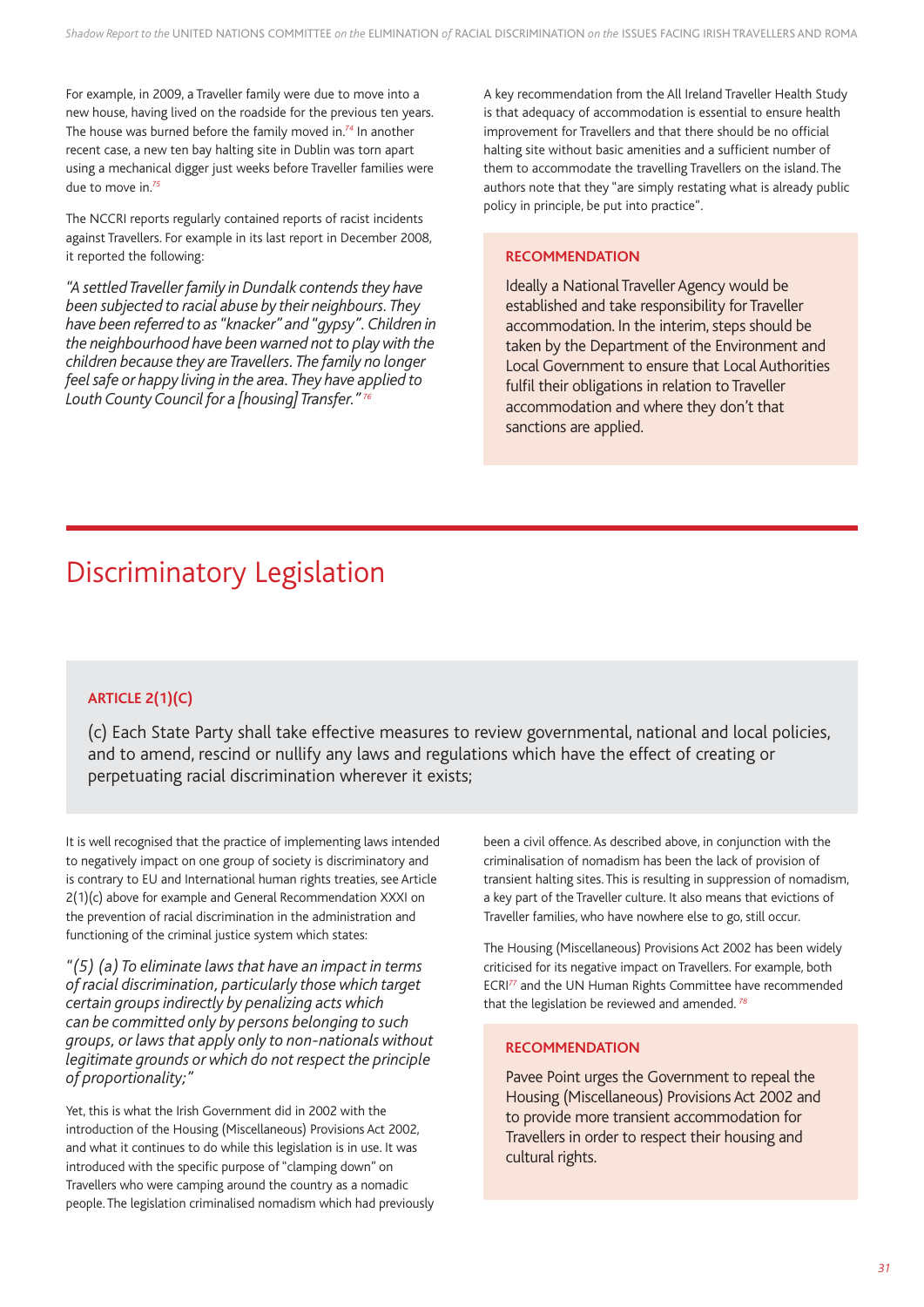# Segregation in Accommodation Services

### **ARTICLE 3**

States Parties particularly condemn racial segregation and apartheid and undertake to prevent, prohibit and eradicate all practices of this nature in territories under their jurisdiction.

Accommodation for Travellers is provided (where required) by local authorities around Ireland. Each local authority has a Social Worker for Travellers who is responsible for the Travellers in the local authority housing. To access any service related to their accommodation, Travellers must use the Social Worker as an intermediary. They cannot go directly to mainstream service providers, for example with a request for maintenance. In some cases this causes hardship for Traveller families. For example in the Finglas area of Dublin, there is a local office which Travellers are not permitted to use. They must go to the office in the city centre which involves travelling by bus or car. This is an outdated model of service provision and is effectively segregation.

### **RECOMMENDATION**

Pavee Point recommends that local authorities make mainstream accommodation services available to Travellers. It is also recommended that all staff receive training to enable them to provide appropriate services to Traveller families.

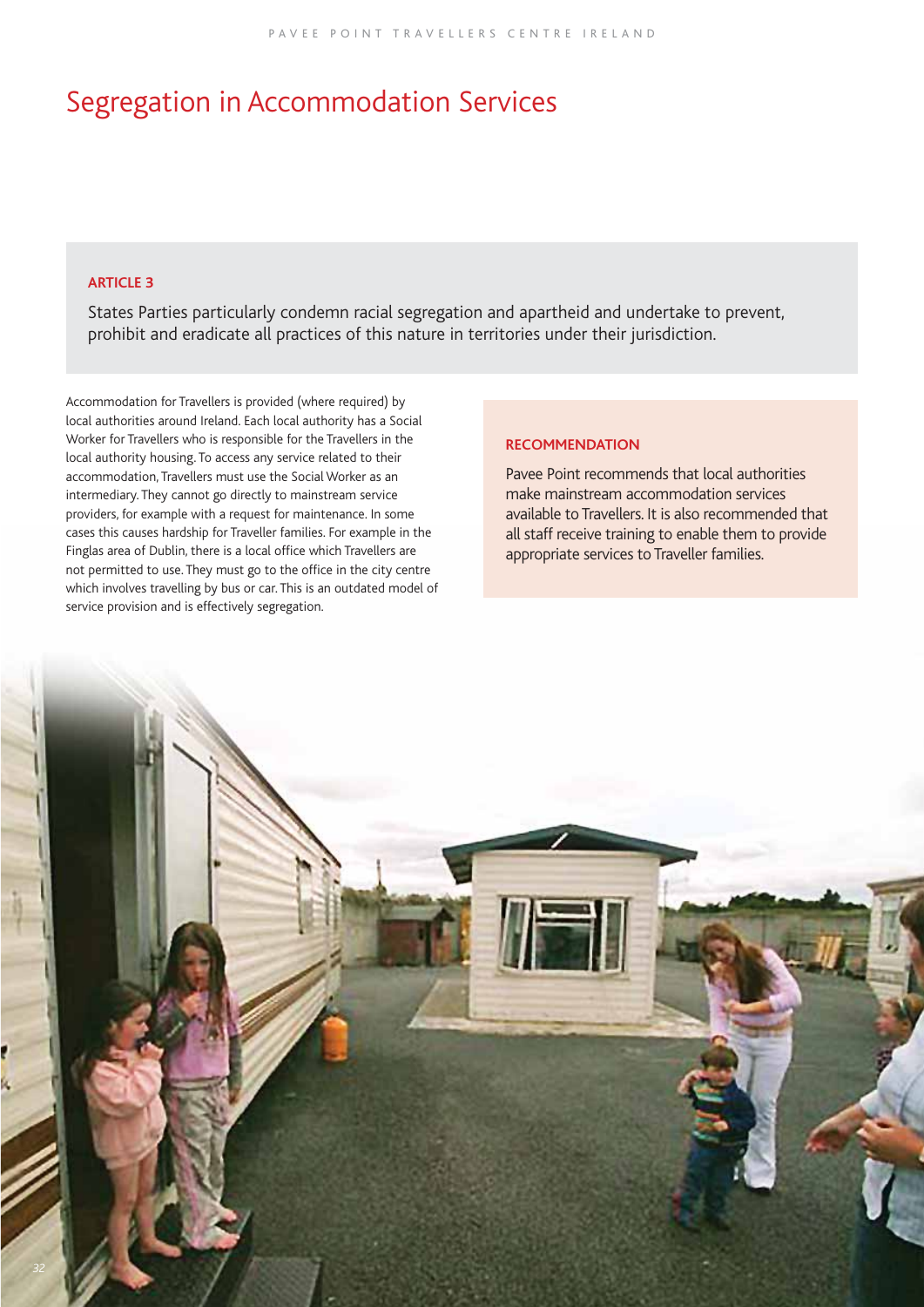# Indirect Discrimination in Social Welfare

### **ARTICLE 5**

In compliance with the fundamental obligations laid down in article 2 of this Convention, States Parties undertake to prohibit and to eliminate racial discrimination in all its forms and to guarantee the right of everyone, without distinction as to race, colour, or national or ethnic origin, to equality before the law, notably in the enjoyment of the following rights:

(d) Other civil rights, in particular:

- (i) The right to freedom of movement and residence within the border of the State;
- (ii) The right to leave any country, including one's own, and to return to one's country;
- (e) Economic, social and cultural rights, in particular:
- (iv) The right to public health, medical care, social security and social services;

Article 5(d)(i) and (ii) provide for freedom of movement and the right to leave and return to one's country and Article 5(e)(iv) provides for the right to social security. However, Government policy and practice is denying these rights for some Travellers.

The habitual residence condition must be met in order for people to qualify for social assistance payments in Ireland. This means that the person must be resident in Ireland with "a degree of permanence evidenced by a regular physical presence enduring for some time, beginning at a date usually in the past and intended to continue for a period into the foreseeable future. It implies a close association between the applicant and the country from which payment is claimed and relies heavily on fact." It was introduced on 1st May 2004 in response to EU enlargement and in an attempt to prevent what was perceived as a threat of "welfare tourism".

Up until 2009, people who were from, or had lived in, the Common Travel Area (CTA) between the United Kingdom and Ireland, prior to seeking social assistance in the Republic of Ireland were treated as having automatically met the HRC. Section 246 of the Social Welfare Consolidation Act 2005, as stated above, provides that:

*"it shall be presumed, until the contrary is shown, that a person is not habitually resident in the State at the date of the making of the application concerned unless he has been present in the State or any other part of the Common Travel Area for a continuous period of 2 years ending on that date."*

Therefore, there appeared to be a presumption of residency linked to the CTA. In 2009 Traveller organisations, especially in counties bordering Northern Ireland, such as Donegal, noted an increase in queries from people whose claims for social assistance have been rejected on the basis of the HRC, despite the fact that they have lived in Northern Ireland or elsewhere in the UK. This leaves people with no safety net as they are denied protection under supplementary welfare also. The policy is causing extreme hardship and emotional distress.

Due to the movement of Travellers across the border, the policy also indirectly discriminates on the Traveller ground under the Equal Status Acts 2000 and 2004. Indirect discrimination occurs when apparently neutral provision puts persons from a particular group at a particular disadvantage. For Travellers living a nomadic lifestyle, movement between the UK and Ireland can be a common occurrence, so application of the HRC to the CTA will have a disproportionate negative impact on Travellers.

### **RECOMMENDATION**

Pavee Point recommends that the policy restricting access to social welfare payments for people who have previously lived in the UK (including Northern Ireland) be reviewed urgently in light of its indirect discrimination against Travellers; and that interim supports be made available until such a review is complete.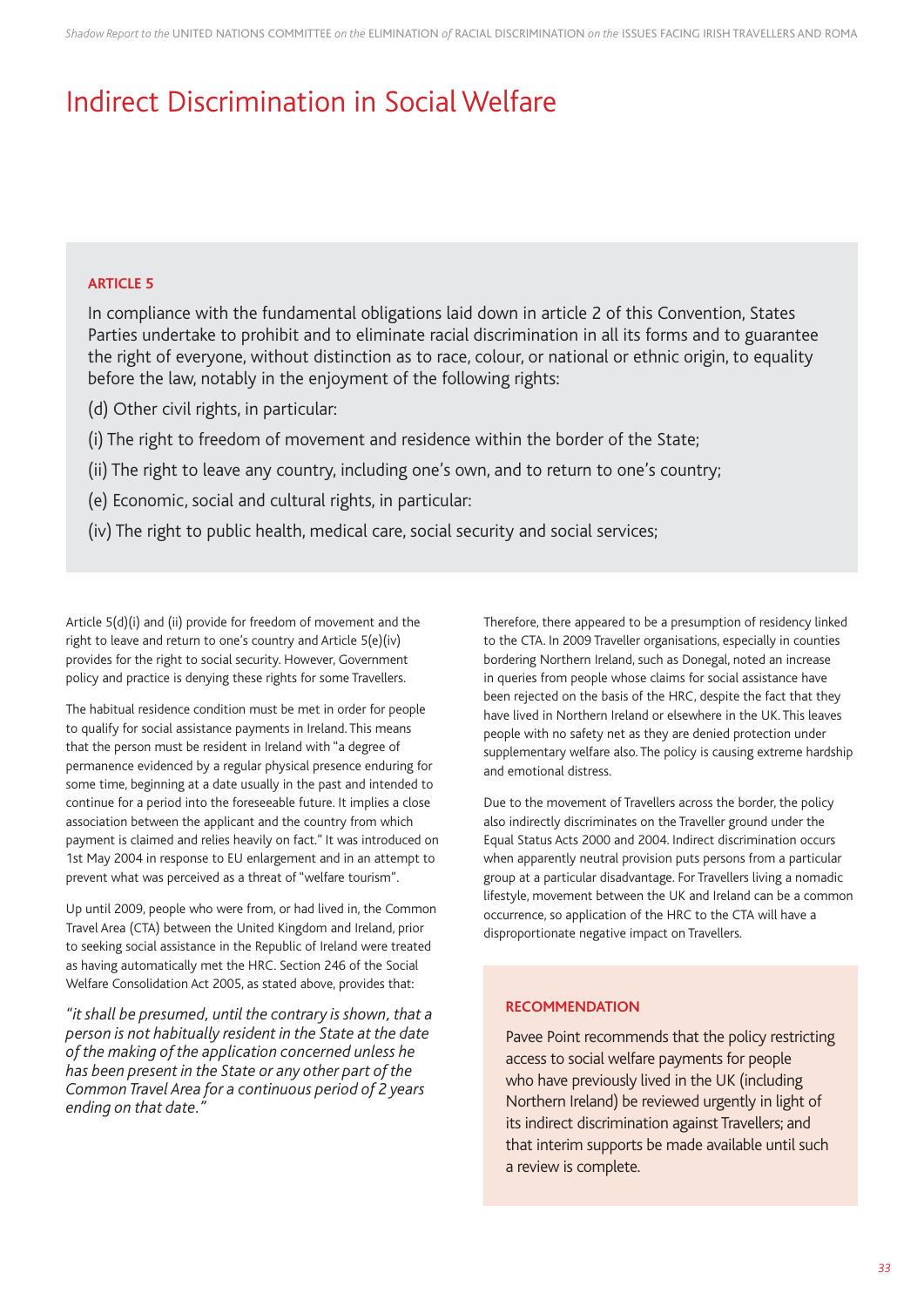# Traveller Women

"The inequalities experienced by women generally are also experienced by Traveller women. In addition Traveller women suffer from discrimination experienced by Travellers as a group in Irish society."

#### **Report of the Task Force on the Travelling Community 1995**

The difficulties in accommodation, described elsewhere in this report, represent a difficult set of circumstances, unique to Traveller women who are frequently in the home as mothers and homemakers on a low income. Traveller women play an important role in their immediate family and the wider Traveller community. They have responsibility for the home, family and children. They often broker with service providers and often take on leadership roles in acting as spokespeople for the community. Unfortunately this leads to more opportunities for direct discrimination against women. According to the National Consultative Committee on Racism and Interculturalism (NCCRI), many Traveller women are more easily identifiable than Traveller men, and are therefore more likely to experience discrimination.*<sup>79</sup>*

As described in the section on "Discrimination in the Criminal Justice System", it is of concern both for Traveller women and their families and communities, that Traveller women are overrepresented in the criminal justice system. The All Ireland Traveller Health Study found that Travellers comprised 4.6% of the prison population as compared to 0.9% of the population and that the risk of a Traveller man being imprisoned was at least 5 times that of a non-Traveller man, and the risk for a Traveller woman was 18 times that of a non-Traveller woman.

Pavee Point is concerned that the situation of Traveller women is not discussed in the Government's report. This was raised by NGOs during the consultation phase, as noted in the Government's report (para. 493, p.150), but yet again this feedback was not taken on board.

The CERD Co-ordinator on Follow-up expressed concern that multiple discrimination is not acknowledged in the National Women's Strategy 2007-2010 as a barrier to the integration of female Travellers and ethnic minorities (para.15). The Government's response to this is that some such groups have already been targeted in specific government policy initiatives and that in monitoring the implementation of the Strategy, special cognisance should be taken of the needs of such women (para 89, p.29). Pavee Point does not feel that this sufficiently addresses the issue and does not take account of the CERD Committee's General Recommendation XXV on Gender Related Dimensions of Racial Discrimination. Pavee Point feels that issues facing Traveller women need to be reflected in mainstream strategies, such as the National Women's Strategy.

Another example is National Strategy on Domestic, Sexual and Gender-based Violence 2010-2014 which includes little focus on the specific needs of Traveller women and instead refers to a "mainstream" approach in relation to Travellers. It seems that this is sometimes seen as a "one size fits all" approach, as opposed to the systematic consideration and inclusion of the needs of minority groups. The consideration of Traveller women in relation to violence against women was expressly recommended by the Committee on the Elimination of Discrimination against Women in its last concluding observations on Ireland in 2005:

*"The Committee urges the State party to take all necessary measures to combat violence against women in conformity with the Committee's General Recommendation 19 to prevent violence, punish offenders and provide services for victims. It recommends that the State party adopt without delay its strategic plan and systematically monitor and regularly evaluate its components, particularly in relation to marginalized and vulnerable women including Traveller women, migrant women, asylum-seeking women and refugee women and women with disabilities…"80*

### **RECOMMENDATION**

**Pavee Point recommends that the specific needs** of Traveller and Roma women be taken into *account by the Government in all mainstream* policies relating to women, through consultation with the women.

*...according to the National Consultative Committee on Racism and Interculturalism (NCCRI), many Traveller women are more easily identifi able than Traveller men, and are therefore more likely to experience discrimination...*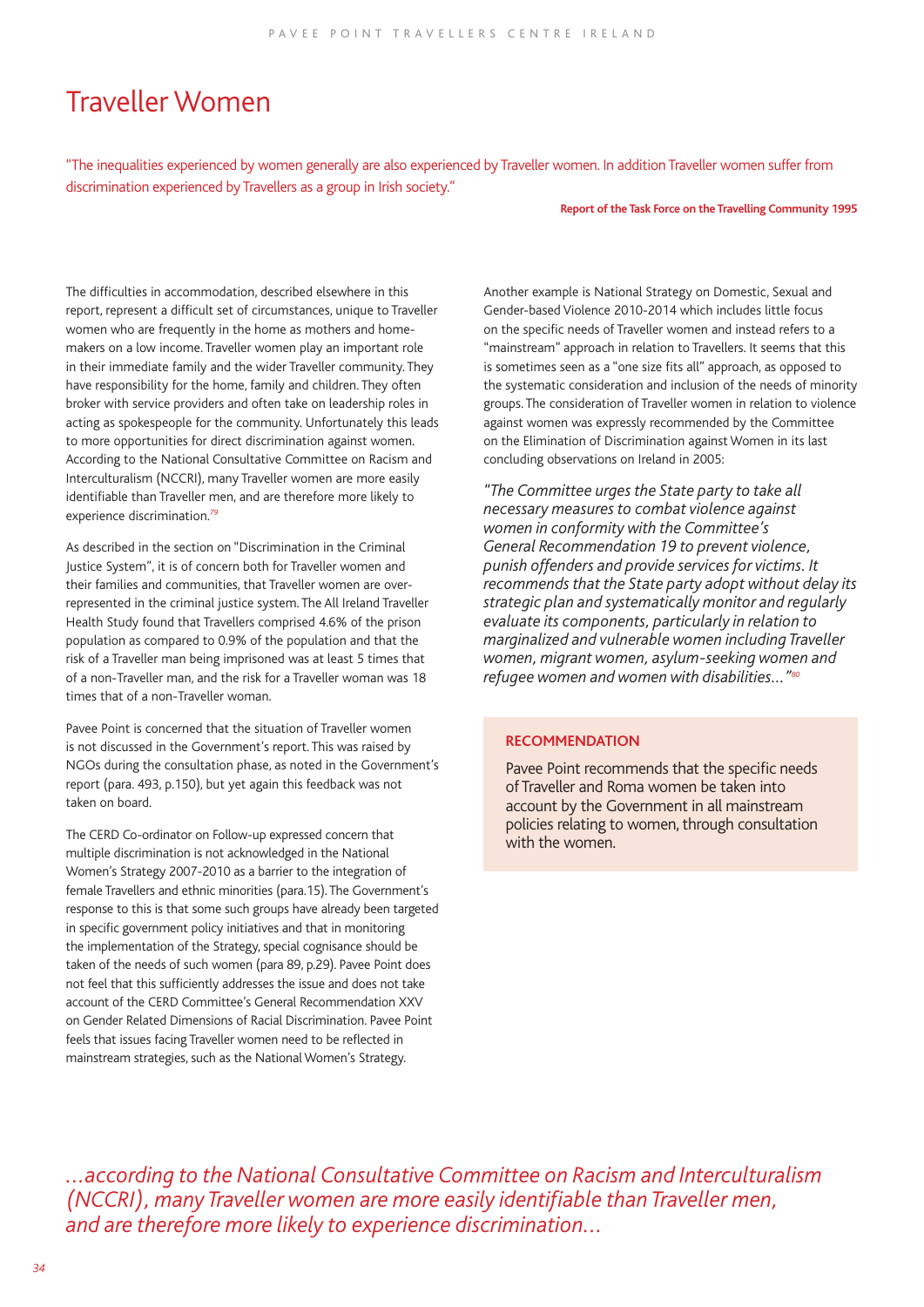# The Key Issues Facing Roma in Ireland

### **Lack of accurate data**

An overview of the Roma community in Ireland is provided in the introduction to this report. However, there is a dearth of reliable and accurate data on the Roma community in Ireland as Roma ethnicity is not routinely collected in the Census of the population or in Government services. The Census collects data on nationality, religion and "ethnic or cultural background" (see below); however this question does not include Roma. The information in this report was provided by Pavee Point Roma Support Group, who can provide an insight into the culture of the community and key issues facing the community.*<sup>81</sup>* Pavee Point would also welcome more comprehensive data and information in order to better inform policies and services for the Roma community.

The 2009 European Union Minorities and Discrimination Survey (EU-MIDIS) found that there may be some reluctance among some Roma to provide their ethnic background, due to previous negative experiences of systematic oppression and discrimination but that the majority would be willing to have data on their ethnicity collected. The All Ireland Traveller Health Study and the exceptionally high participation rate of Travellers in the study indicates that sensitive data can be collected with the right approach, including building trust and inclusion of the community.

Census 2006: Question on ethnic or cultural background



In relation to the Government's CERD report, the Government notes that as part of the consultation with NGOs in preparing their report, that NGOs felt that the omission of any reference to the Roma Community in the draft report was viewed as a glaring omission, (para 505, p.152). Nonetheless, despite this feedback, the final report still contains no information on the Roma community. This is also contrary to the CERD Committee's General Recommendation XXVII on Discrimination Against Roma which included the recommendation that (para 46):

 *"States parties include in their periodic reports, in an appropriate form, data about the Roma communities within their jurisdiction, including statistical data about Roma participation in political life and about their economic, social and cultural situation, including from a gender perspective, and information about the implementation of this General Recommendation".82*

### **RECOMMENDATION**

Pavee Point recommend that as well as Traveller identity, that the Government collect data on Roma ethnicity through the national Census of the population and in service provision to tackle discrimination and design effective policies and practices. This should be accompanied by awareness-raising among the Roma community as to the purpose of the data collection.

There has also been little quantitative or qualitative research with the Roma community in Ireland. For example, the Government's Joint Committee on European Affairs expressed concern about the Incitement to Hatred Act in December 2009 in their examination of Roma policies in the European Union recommended an investigation of incidents of discrimination and racially motivated crime and victim crime surveys to ascertain if Roma in Ireland have experienced racially motivated attacks.*<sup>83</sup>*

In 2006, the UN Committee on the Rights of the Child was critical of the lack of specific information in the Government's report on, inter alia, efforts made to prevent marginalisation and social exclusion of Roma children.*<sup>84</sup>*

### **RECOMMENDATION**

Pavee Point recommend that the Government work with the Roma community and support organisations to undertake research to better understand the needs of the community and how these needs can be met.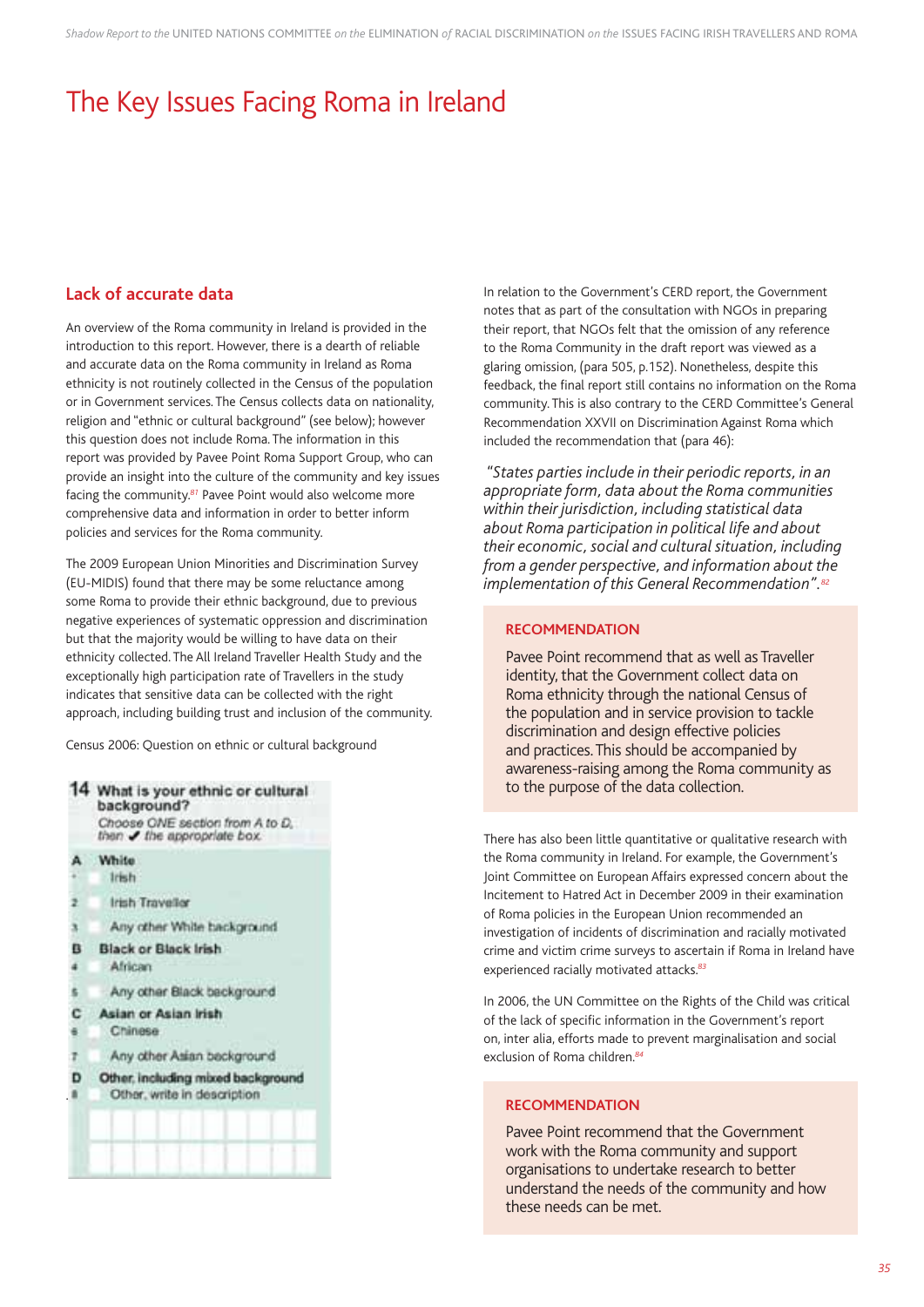### **Education**

The Pavee Point Roma Support Group estimate that only about 30% of Roma children in Ireland attend school. Reasons can include:

- lack of encouragement and sufficient support;
- the lack of experience or negative experience of education systems of many Roma parents;
- previous exclusion of mainstream school in Eastern and Central Europe.

It is also estimated that 95% of Roma women in Ireland cannot read or write in any language and that approximately 85% of the Roma population in general are illiterate. This profile prevents parents from feeling engaged and able to support their children in school and with homework. Due to the young marriage age for many Roma girls, some Roma girls are withdrawn from the formal education system at the age of puberty. As an adult, some Roma women need their husband's permission to attend adult courses, to be away from the home and to socialise. Lack of childcare is another major barrier for Roma women becoming in involved in education.

In Ireland, the Roma often do not speak English. This is a major barrier to Roma accessing key services, including social welfare, employment, education, health and accommodation. For Roma to participate in English classes it is necessary for Roma specific approaches that take into account a limited experience of education, and feelings uncomfortable in classes with other ethnicities.

For Roma children in schools, the cutbacks to language supports will have a detrimental impact. In June 2010 there were 1,182 language support teachers at primary level and 365 at postprimary level, compared to 1,620 and 560 respectively in the 2008/09 term.*<sup>85</sup>*

### **RECOMMENDATION**

Pavee Point recommend that the Government develop a Roma Education Strategy, working with the Roma community and support groups and taking into account the particular needs of the community, including equal access to education for girls and women and English language and adult education.

### **Accommodation and social welfare**

Policies aimed at receiving and accommodating asylum seekers in Ireland can sometimes fail to take account of Roma extended family structures. The concern to maintain the role of the extended family is perceived by some of the Roma in Ireland as one of the factors contributing to Roma sometimes choosing not to live in reception centres for asylum seekers. As a result some families move out of Direct Provision into mainstream rented housing; however this causes problems with high costs of rent, living costs in Ireland and costs of sending children to school, including lunches. Some Roma do not send their children to school as a result. Therefore, some Roma move around to stay with friends or family, this can lead to overcrowding and conflict with landlords. It also has implications for their social welfare payments and children's school attendance.

Other difficulties in accessing social welfare benefits include:

- lack of knowledge of entitlements;
- lack of interpreting;
- lack of understanding of the staff of the particular issues facing Roma in Ireland.

These difficulties can lead to increased pressure on Roma families to beg on the streets which in turn contributes to negative stereotyping in the media and potentially increased prejudice and discrimination.

The Government's Joint Committee on European Affairs noted that some laws and policies can have a disproportionate impact on Roma, and recommended a comprehensive review of legislation and policies in the area of social inclusion and assess their impact on Roma and vulnerable groups in similar positions.*<sup>86</sup>* Laws and policies which are found to have a disproportionate negative impact on Roma and other socially vulnerable groups should be amended without delay.

### **RECOMMENDATION**

Pavee Point supports the recommendation for a review of legislation and policies to assess their impact on Roma and also recommends training on Roma culture and issues facing the Roma community in Ireland for staff working in accommodation policy and provision (including asylum seeker accommodation), and social welfare.

*In Ireland, the Roma often do not speak English. This is a major barrier to Roma accessing key services, including social welfare, employment, education, health and accommodation.*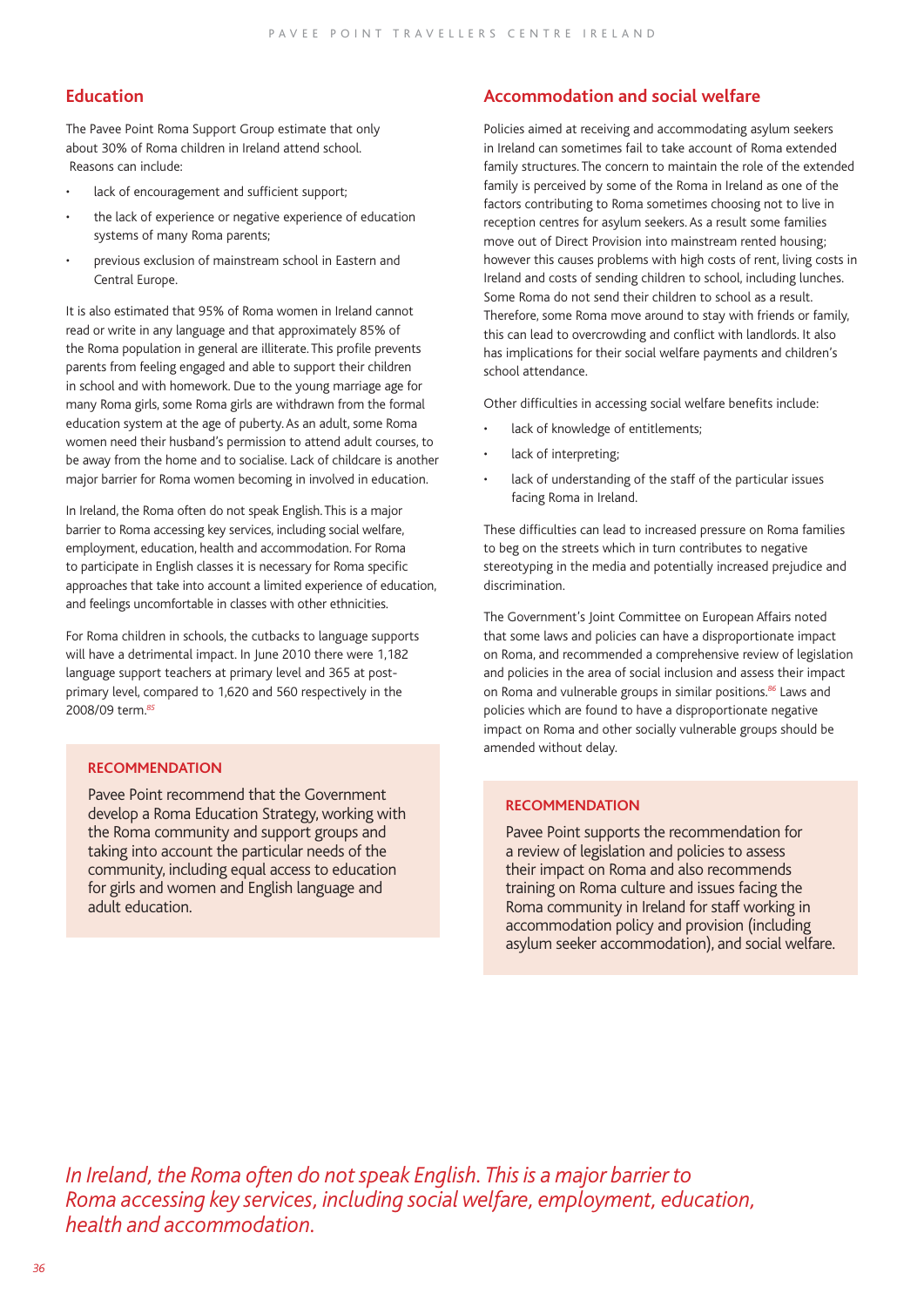### **Health**

The Pavee Point Roma Support Group has found that Roma have mixed experience within the Irish health system. While many health bodies and professions respond well and professionally to their needs, Roma sometimes feel that they do not receive equal treatment in waiting rooms or in hospital wards.

Roma women sometimes do not seek medical attention until late in their pregnancy, presenting difficulties around ante-natal and post natal care. Most Roma qualify for medical cards, however they sometimes feel they do not get sufficient support and information from health authorities to guide them through the application process.

Illness, within the Roma community, is not viewed as the concern of an individual on their own. It is a problem shared by an entire family. If a Roma person is in hospital, family members are expected to stay with that person and care for them. This has implications for health care, planning and provision and hospital visiting.

### **Employment**

Due to high rates of discrimination in the workplace most Roma entitled to work in Ireland are often employed in low skilled, low paid areas of employment. The main area of work is often in general food processing. Self-employment is the traditional means of Roma survival. Buying and selling are traditional skills. However, there are, at present, few supports for this type of activity in Ireland.

### **RECOMMENDATION**

Pavee Point recommends the development of specific supports to ensure that Roma have equal opportunities within the business sector and for employment generally.

It is clear that the situation and needs of the Roma community in Ireland must be better understood and that a strategic focus is required by Government.

### **RECOMMENDATION**

Given the level of discrimination faced by Roma both today and historically and given the particular issues they face which may be distinct from those experienced by other migrant groups, Pavee Point recommend that the Government infrastructure for policy and services for Travellers be extended to include Roma.

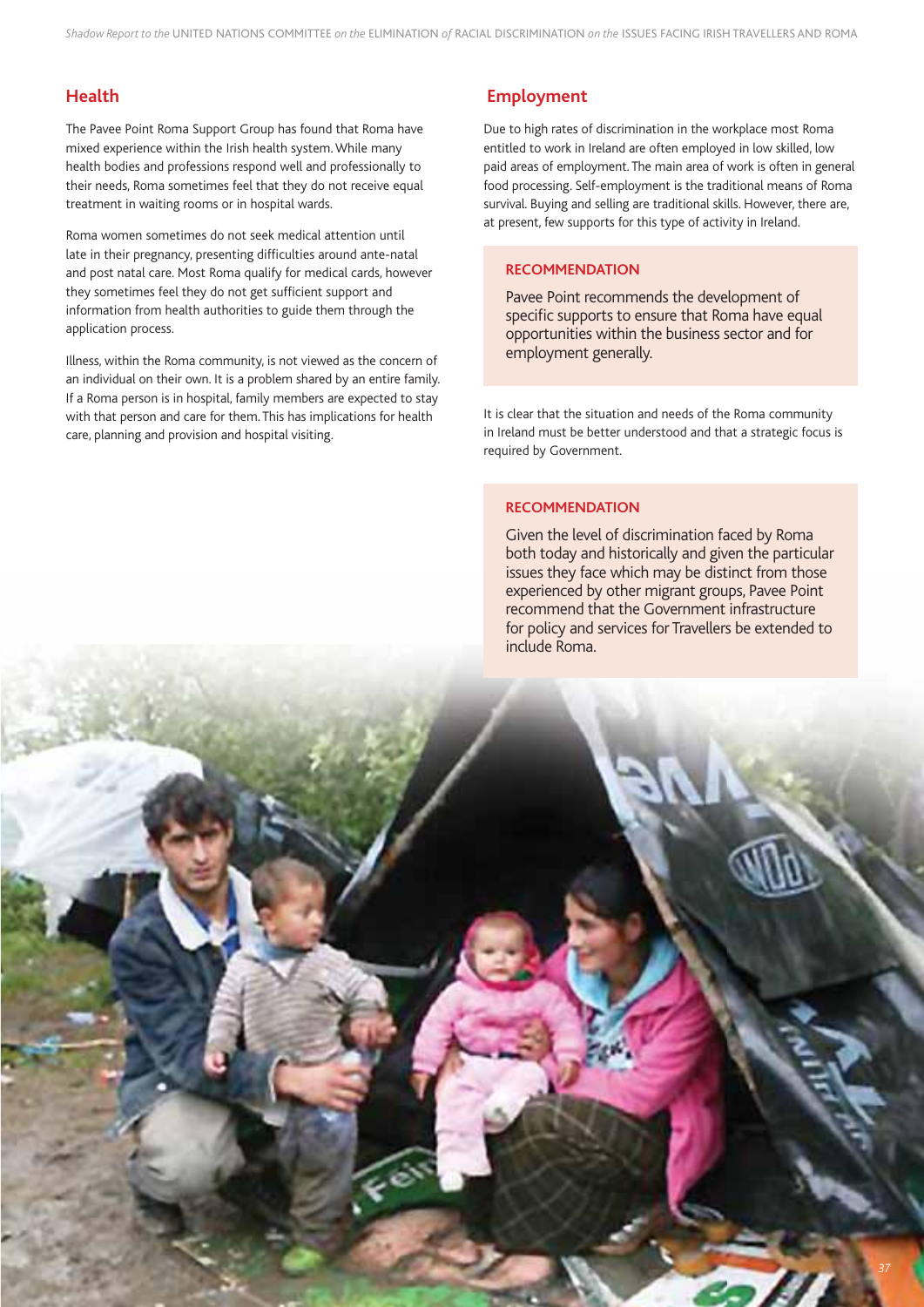### Footnotes

- 1. UN CERD Committee (2005) *Concluding Observations of the Committee on the Elimination of Racial Discrimination: Ireland.*  CERD/C/IRL/CO/2, (para 12).
- 2. Equality division (which has responsibility for Traveller Affairs) has since transferred to Department of Community, Equality and Gaeltacht Affairs
- 3. Kelleher et al (2010) *Our Geels All Ireland Traveller Health Study.*  University College Dublin, Department of Health and Children.
- 4. Equality Authority (2006) *Traveller Ethnicity,* available at: www. equality.ie/index.asp?docID=556
- 5. Irish Human Rights Commission (2005) *Submission to the Committee on the Elimination of Racial Discrimination*, IHRC, Dublin, p. 54
- 6. See for example, NCCRI (2004) *The Importance of Recognising Travellers as an Ethnic Group. Submission to the Joint Oireachtas Committee on Human Rights,* available at: www.nccri.ie/submissions/04 MarTravellerEthnicity.pdf
- 7. MacGréil, M. (2010*) Emancipation of the Travelling People.* National University of Ireland, Maynooth.
- 8. Kelleher et al (2010) *Our Geels All Ireland Traveller Health Study.*  University College Dublin, Department of Health and Children.
- 9. Crowley, N.(2005) *An Ambition for Equality: Irish Academic Press,*  Dublin, p.89.
- 10. Kelleher et al (2010) *Our Geels All Ireland Traveller Health Study.*  University College Dublin, Department of Health and Children.
- 11. Central Statistics Office, Census 2006. Available at: http:// beyond2020.cso.ie/Census/TableViewer/tableView.aspx .
- 12. Central Statistics Office, 2006 Census Results. Available at: http://www. cso.ie/census/census2006results/volume\_5/vol\_5\_2006\_complete.pdf and http://www.cso.ie/census/Census2006\_Principal\_Socio\_economic\_ Results.htm
- 13. Kelleher et al (2010) *Our Geels All Ireland Traveller Health Study.* University College Dublin, Department of Health and Children.
- 14. Kelleher et al (2010) *Our Geels All Ireland Traveller Health Study.* University College Dublin, Department of Health and Children.
- 15. Kelleher et al (2010) *Our Geels All Ireland Traveller Health Study.* University College Dublin, Department of Health and Children.
- 16. Council of Europe (2007) *Report by the Commissioner for Human Rights,* Mr Thomas Hammarberg on his Visit to Ireland, November 2007, available at: http://www.dfa.ie/uploads/documents/Political%20 Division/final%20report%20ireland.pdf
- 17. UN CERD Committee (2005) *Concluding Observations of the Committee on the Elimination of Racial Discrimination:* Ireland. CERD/C/IRL/CO/2, (para 12).
- 18. Harvey, B. & Walsh, K. (2009) *Downgrading Equality and Human Rights: Assessing the Impact.* Equality and Rights Alliance, Dublin.
- 19. UN CERD Committee (2005) *Concluding Observations of the Committee on the Elimination of Racial Discrimination:* Ireland. CERD/C/IRL/CO/2, (paras 3 & 4).
- 20. Kelleher et al (2010) *Our Geels All Ireland Traveller Health Study.* University College Dublin, Department of Health and Children.
- 21. For example by Senator Terry Leyden, Rapporteur for the report: Houses of the Oireachtas Joint Committee on European Affairs (2009) *Eleventh Report on The position of Minority Groups in Europe - an examination of Roma policies in the European Union.* Available at: http://euaffairs.ie/Final-Report-Roma-in-EU.doc
- 22. Chrissy's comments, taken from http://www.paveepoint.ie/nomads\_7. html .
- 23. Council of Europe's Advisory Committee on the Framework Convention on National Minorities (2006) *Second Opinion on Ireland.*
- 24. *Equality Authority (2006) Traveller Ethnicity*, available at: www.equality. ie/index.asp?docID=556
- 25. Irish Human Rights Commission (2005) *Submission to the Committee on the Elimination of Racial Discrimination,* IHRC, Dublin, p. 54
- 26. See for example, NCCRI (2004) *The Importance of Recognising Travellers as an Ethnic Group. Submission to the Joint Oireachtas Committee on Human Rights,* available at: www.nccri.ie/submissions/04 MarTravellerEthnicity.pdf
- 27. Including Ministers Mary Harney, Michael Martin, and John O'Donoghue
- 28. Council of Europe (2008) *Report by the Commissioner for Human Rights, Mr Thomas Hammarberg on his Visit to Ireland,* November 2007, para. 97. Available at: http://www.dfa.ie/uploads/documents/ Political%20Division/final%20report%20ireland.pdf
- 29. UN CERD Committee (2005) *Concluding Observations of the Committee on the Elimination of Racial Discrimination: Ireland.* CERD/C/ IRL/CO/2, (para 20).
- 30. UN CERD Committee (2006) *Report on Visit of Co-ordinator on Followup to Ireland.* CERD/C/69//Misc.9, (para 16).
- 31. UN Committee on the Rights of the Child (2006) *Concluding observations: Ireland* CRC/C/IRL/CO/2, (para 79(a))
- 32. UN Human Rights Committee (2008) *Concluding Observations of the Human Rights Committee.* CCPR/C/IRL/CO/3 (para 23).
- 33. ENAR (2006) Fact Sheet 25: *Roma, Sinti and Travellers in the EU. General Overview of the Human Rights Situation.* Available at: http:// cms.horus.be/fi les/99935/MediaArchive/pdf/FS25\_Roma\_EN.pdf
- 34. http://www.integration.ie/website/omi/omiwebv6.nsf/page/aboutusministerialcouncil-overview-en#more
- 35. Council of Europe (2008) *Report by the Commissioner for Human Rights, Mr Thomas Hammarberg on his Visit to Ireland,* November 2007, para. 97. Available at: http://www.dfa.ie/uploads/documents/ Political%20Division/final%20report%20ireland.pdf
- 36. Central Statistics Office (2005) *Quarterly National Household Survey*, *Equality.* Quarter 4, 2004. Dublin: Central Statistics Office.
- 37. Russell, H. Et al (2008) *The Experience of Discrimination in Ireland: Analysis of the QNHS Equality Module.* Equality Authority & ESRI: Dublin. Available at: http://www.esri.ie/UserFiles/ publications/20080902101539/BKMNEXT120.pdf
- 38. UN CERD Committee (2005) *Concluding Observations of the Committee on the Elimination of Racial Discrimination: Ireland.* CERD/C/IRL/CO/2, (para 22).
- 39. Council of Europe (2008) *Report by the Commissioner for Human*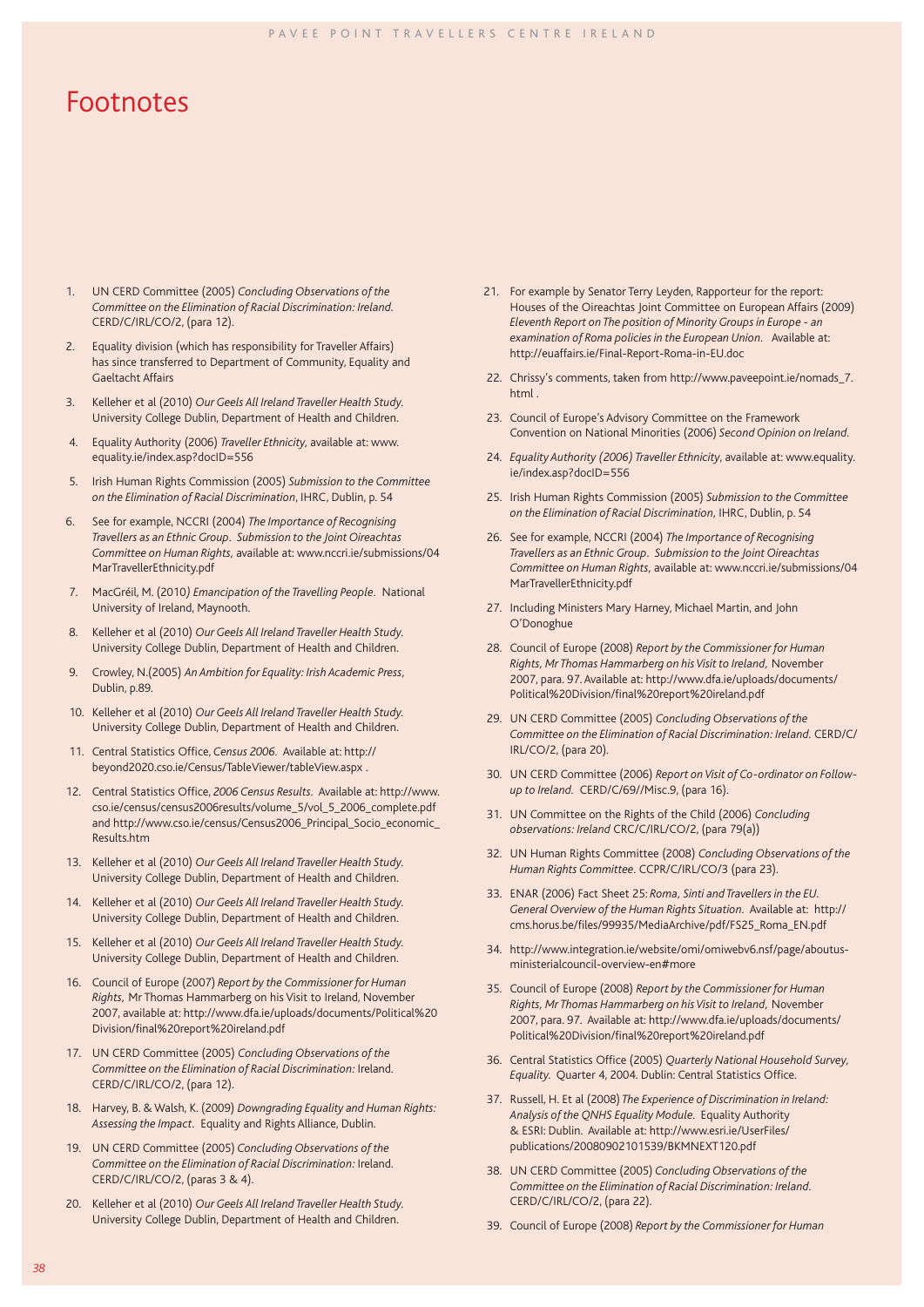*Rights, Mr Thomas Hammarberg on his Visit to Ireland,* November 2007, available at: http://www.dfa.ie/uploads/documents/Political%20 Division/final%20report%20ireland.pdf

- 40. UN CERD Committee (2005) *Concluding Observations of the Committee on the Elimination of Racial Discrimination: Ireland.* CERD/C/ IRL/CO/2, (para 21).
- 41. Information provided in respond to a request for information from Pavee Point in July 2010.
- 42. Pobal (2009) *Report on the Traveller Interagency Process and its Impact.*
- 43. ECRI (2007) *Third Report on Ireland,* p.6.
- 44. Houses of the Oireachtas Joint Committee on European Affairs (2009) *Eleventh Report on The position of Minority Groups in Europe - an examination of Roma policies in the European Union.* Rapporteur: Senator Terry Leyden. Available at: http://euaffairs.ie/Final-Report-Roma-in-EU.doc
- 45. Schweppe, J. & Walsh, D. (2008) *Combating Racism with the Criminal Law.* Centre for Criminal Justice, University of Limerick.
- 46. NCCRI (2008) *Reported Incidents Related to Racism and strategic responses from the NCCRI January -June 2008.* Available at: www.nccri. ie/pdf/RacistIncidentsJan-June08.pdf
- 47. MacGréil, M. (2010) *Emancipation of the Travelling People.* National University of Ireland, Maynooth.
- 48. UN CERD Committee (2006) *Report on Visit of Co-ordinator on Followup to Ireland.* CERD/C/69//Misc.9, (para 22).
- 49. Directive 2002/73/EC of the European Parliament and of the Council of 23 September 2002 amending Council Directive 76/207/EEC on the implementation of the principle of equal treatment for men and women as regards access to employment, vocational training and promotion, and working conditions, (22).
- 50. Crowley, N.(2005) *An Ambition for Equality:* Irish Academic Press, Dublin, p.89.
- 51. TV3, 30th July 2010, *Travellers jailed for Balbriggan riot.* Available at : www.tv3.ie/article.php?article\_id=41830&locID=1.2.141.&pagename  $=$ home
- 52. NCCRI (2005) *Media Review of the Ward/Nally Case,* Spectrum Issue 10: December 2005, p.21. Available at: www.nccri.ie/pdf/spectrum10. pdf
- 53. UN Committee on the Rights of the Child (2006) *Concluding observations: Ireland.* CRC/C/IRL/CO/2, (para. 78).
- 54. Kelleher et al (2010) *Our Geels All Ireland Traveller Health Study.*  University College Dublin, Department of Health and Children.
- 55. Central Statistics Office, *Census 2006*. Available at: http:// beyond2020.cso.ie/Census/TableViewer/tableView.aspx .
- 56. Byrne, D. & Smyth, E. (2010) *No Way Back? The Dynamics of Early School Leaving.* ESRI, Dublin.
- 57. Department of Education and Science (2006) S*urvey on Traveller Education Provision.* Available at: http://www.education.ie/servlet/ blobservlet/des\_insp\_travellers\_foreword\_te.htm
- HSE, Written Correspondence (14th September, 2009) from Pat Healy, Assistant National Director, to National Traveller Health Advisory Committee.
- 59. UN Committee on the Rights of the Child (2006) *Concluding observations: Ireland* CRC/C/IRL/CO/2, (para. 59 (d))
- 60. ECRI (2007) *Third Report on Ireland.*
- 61. ECRI (2007) *Third Report on Ireland.*
- 62. http://www.paveepoint.ie/nomads\_7.html
- 63. http://www.nccri.ie/cdsu-travellers.html#1
- 64. Irish Traveller Movement Report *On The Socio-Economic Consequences Of The Control Of Horses Act 1996 On The Traveller Community:* Dublin
- 65. Traveller Health Unit, Eastern Region (2007) *Toolkit and Guidelines for the Employment of Travellers in the Health Service Executive.*
- 66. Central Statistics Office, *2006 Census Results*. Available at: http:// www.cso.ie/census/census2006results/volume\_5/vol\_5\_2006\_ complete.pdf and http://www.cso.ie/census/Census2006\_Principal\_ Socio\_economic\_Results.htm
- 67. Central Statistics Office, Live Register July 2010. Available at: http:// www.cso.ie/releasespublications/documents/labour\_market/current/ lreg.pdf
- 68. OECD (2010) *Employment Outlook 2010 How does IRELAND compare?* Available at: http://www.oecd.org/ dataoecd/14/37/45603074.pdf
- 69. ECRI (2007) *Third Report on Ireland,* p.6.
- 70. Department of Justice, Equality and Law Reform (2006) *Report of High-Level Group on Traveller Issues, p.9.* Available at: http://www.justice.ie/en/JELR/HLGReport.pdf/Files/HLGReport.pdf
- 71. Conroy, P. & O'Leary, H. (2007) *Review of a Civil Service Traveller Internship Pilot Programme: Executive Summary.* Department of Justice, Equality and Law Reform.
- 72. Kelleher et al (2010) *Our Geels All Ireland Traveller Health Study.*  University College Dublin, Department of Health and Children.
- 73. MacGréil, M. (2010) *Emancipation of the Travelling People.* National University of Ireland, Maynooth.
- 74. http://www.rte.ie/news/2009/0703/ballina.html
- 75. http://www.dublinpeople.com/content/view/3286/57/
- 76. NCCRI (2008) *Reported Incidents Related to Racism and strategic responses from the NCCRI July-December 2008.* Available at: http:// www.nccri.ie/pdf/RacistIncidentsJuly-Dec08.pdf
- 77. ECRI (2007) *Third Report on Ireland*, p.6.
- 78. UN Human Rights Committee (2008) *Concluding Observations of the Human Rights Committee.* CCPR/C/IRL/CO/3 (para. 23)
- 78. http://www.nccri.ie/travellr.html
- 80. UN Committee on the Elimination of Discrimination against Women (2005) *Concluding comments: Ireland.* CEDAW/C/IRL/CO/4-5, (para 29).
- 81. See http://www.romasupport.ie/
- 82. The only reference to the Roma community in the Government's report (para, 369(4), p.170) simply states that the Roma Community is made up principally of persons of Romanian, Hungarian, Polish and Czech Republic origin, all of whom are EU Citizens, covered by the provisions of the European Communities (Free movement of Persons) (No. 2) Regulations 2006 and not required to register their presence in the State.
- 83. Houses of the Oireachtas Joint Committee on European Affairs (2009) *Eleventh Report on The position of Minority Groups in Europe - an examination of Roma policies in the European Union.* Rapporteur: Senator Terry Leyden. Available at: http://euaffairs.ie/Final-Report-Roma-in-EU.doc
- 84. UN Committee on the Rights of the Child (2006) *Concluding observations: Ireland* CRC/C/IRL/CO/2, (para 80)
- 85. Irish Times 29th June 2010 *INTO condemns English language cuts.*
- 86. Houses of the Oireachtas Joint Committee on European Affairs (2009) *Eleventh Report on The position of Minority Groups in Europe - an examination of Roma policies in the European Union.* Rapporteur: Senator Terry Leyden. Available at: http://euaffairs.ie/Final-Report-Roma-in-EU.doc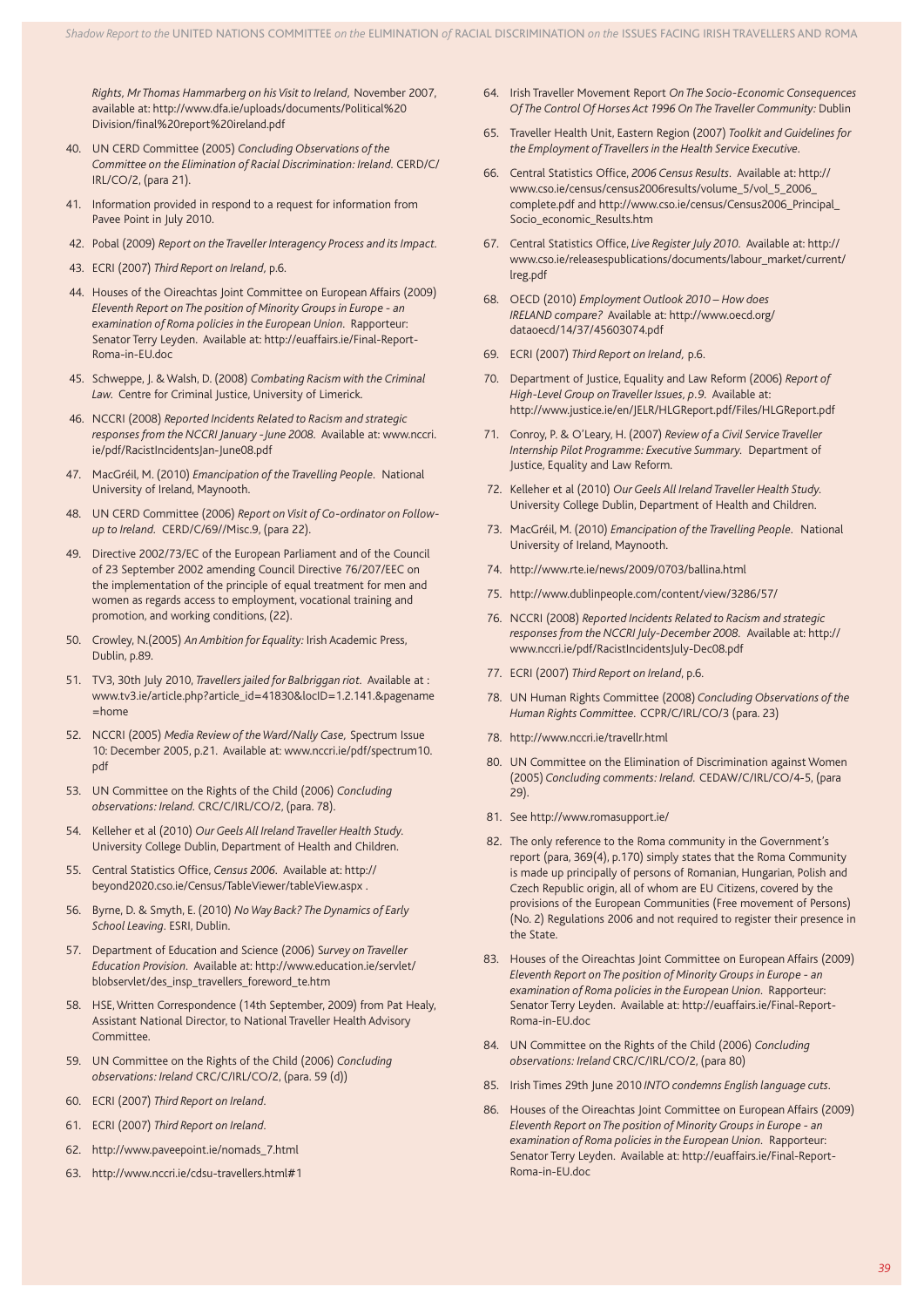# Population Pyramids



*Kelleher et al (2010) Our Geels All Ireland Traveller Health Study.*



**Central Statistics Office, Census 2006.**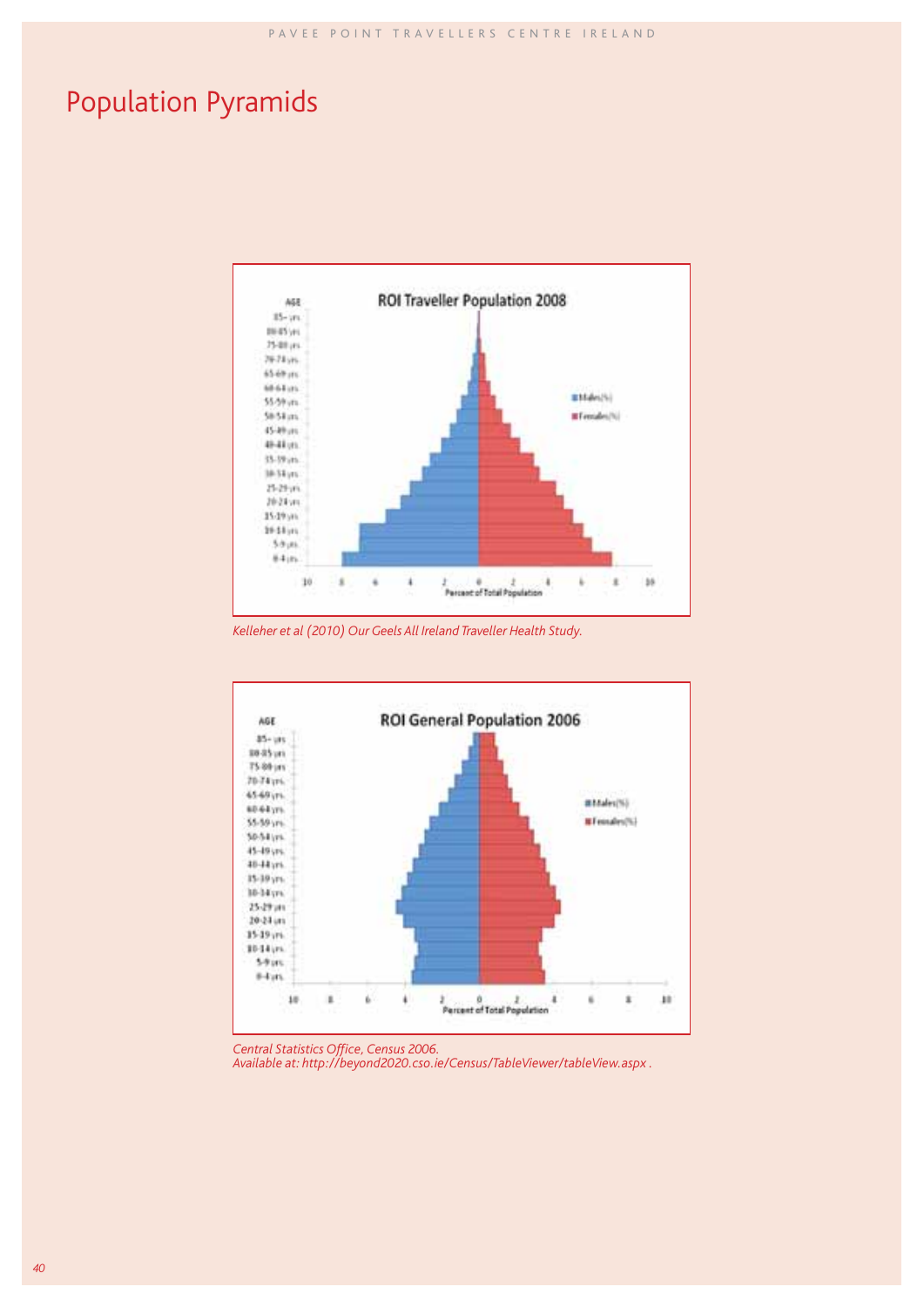*" The Committee remains concerned, however, that adequate recognition, action and positive measures have not yet been taken to enhance the enjoyment of the rights of children belonging to the Traveller community and in particular to facilitate their access to education, housing and health services."*

**UN Committee on the Rights of the Child, 2006**